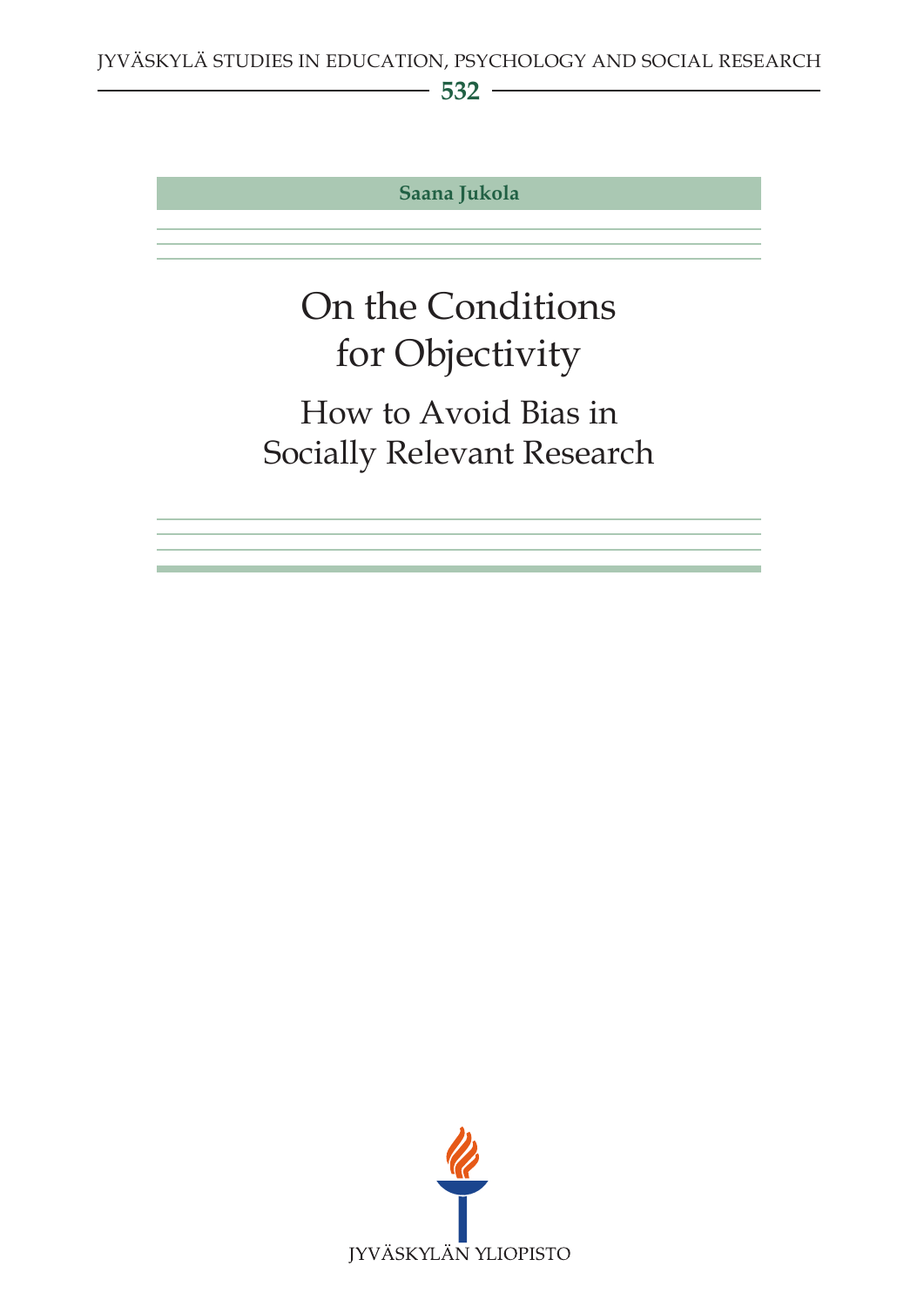JYVÄSKYLÄ STUDIES IN EDUCATION, PSYCHOLOGY AND SOCIAL RESEARCH 532

## Saana Jukola

## On the Conditions for Objectivity

## How to Avoid Bias in Socially Relevant Research

Esitetään Jyväskylän yliopiston yhteiskuntatieteellisen tiedekunnan suostumuksella julkisesti tarkastettavaksi yliopiston vanhassa juhlasalissa S212 syyskuun 5. päivänä 2015 kello 12.

Academic dissertation to be publicly discussed, by permission of the Faculty of Social Sciences of the University of Jyväskylä, in building Seminarium, auditorium S212, on September 5, 2015 at 12 o'clock noon.



JYVÄSKYLÄ 2015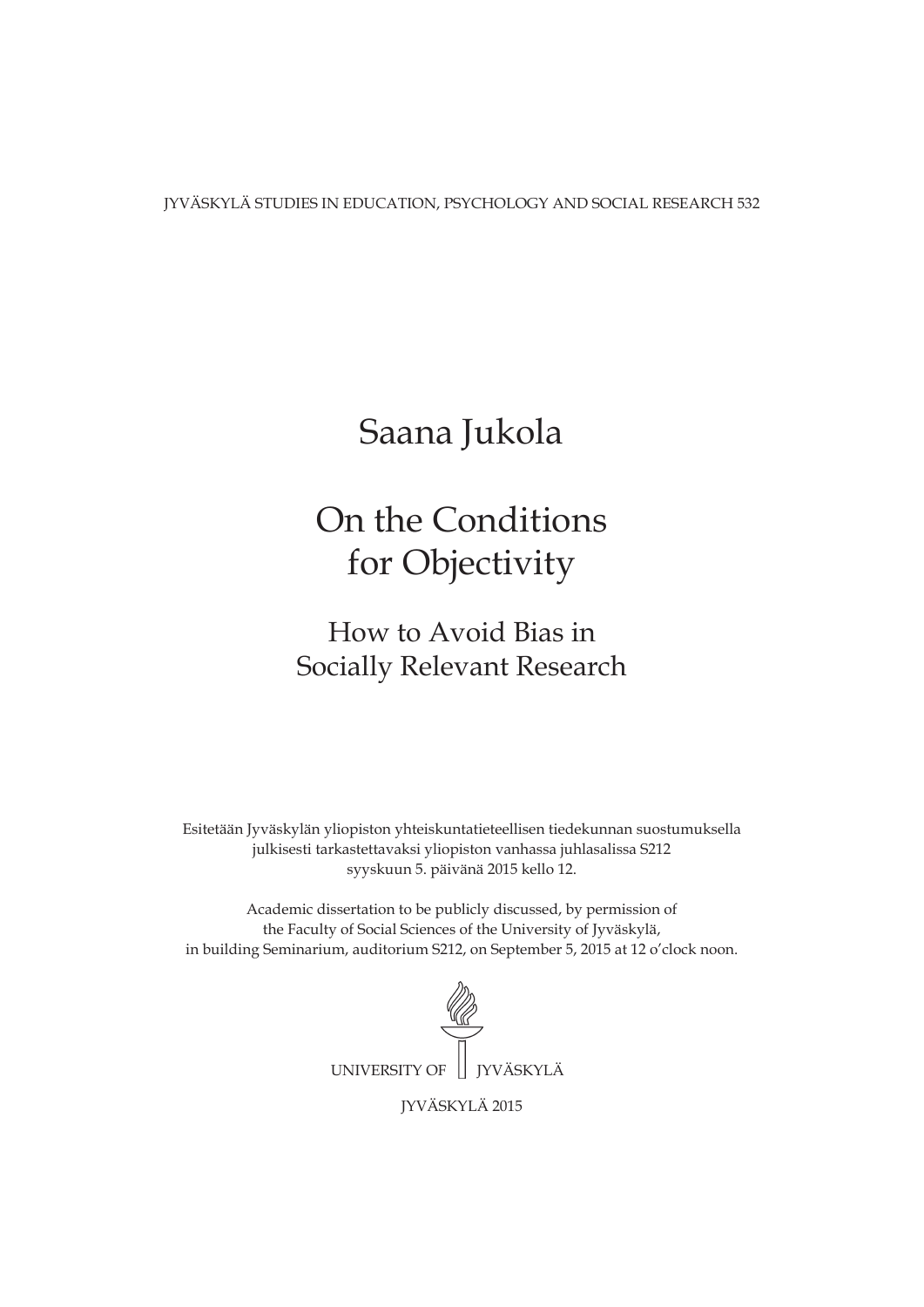# On the Conditions for Objectivity

How to Avoid Bias in Socially Relevant Research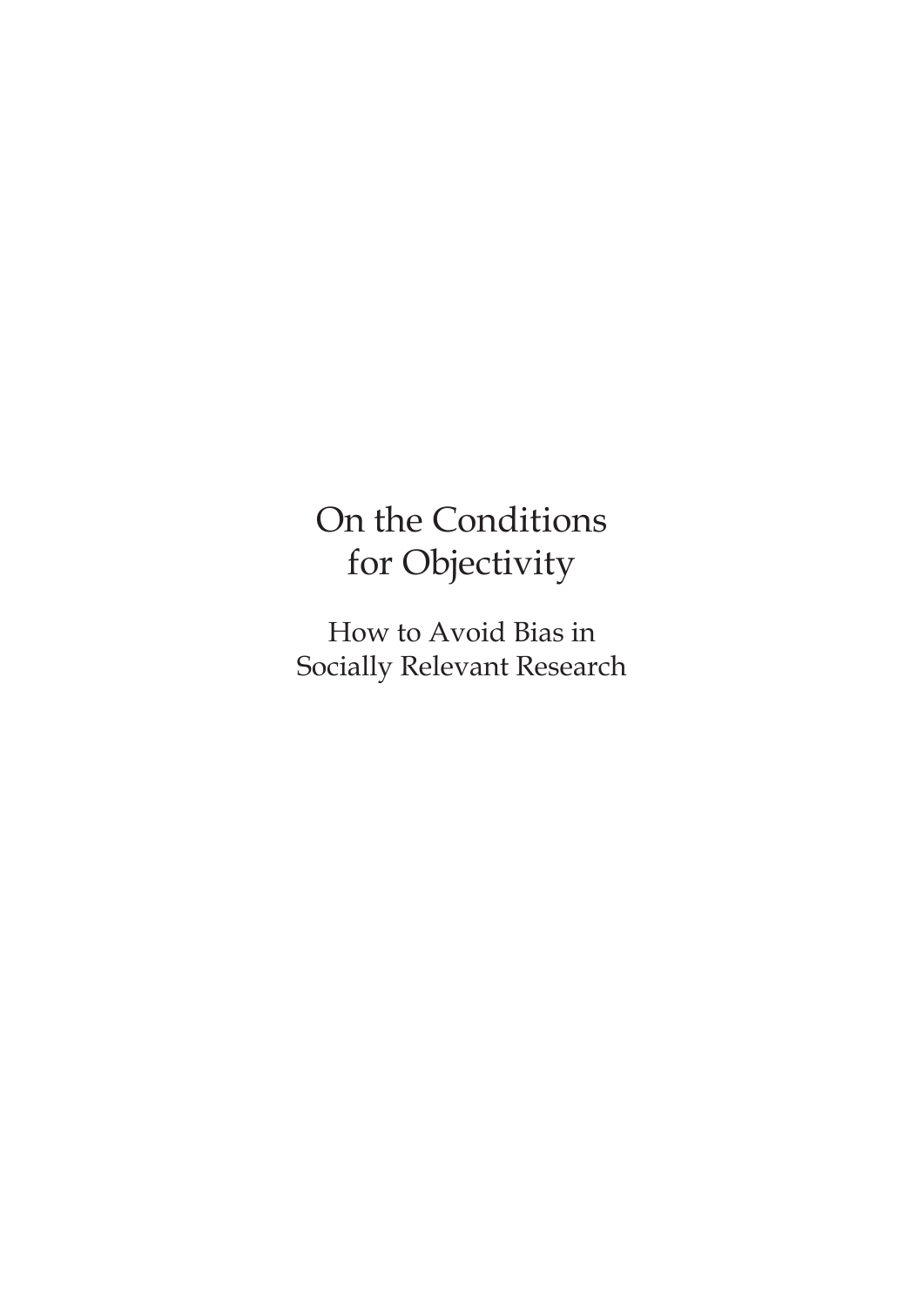JYVÄSKYLÄ STUDIES IN EDUCATION, PSYCHOLOGY AND SOCIAL RESEARCH 532

## Saana Jukola

## On the Conditions for Objectivity

How to Avoid Bias in Socially Relevant Research

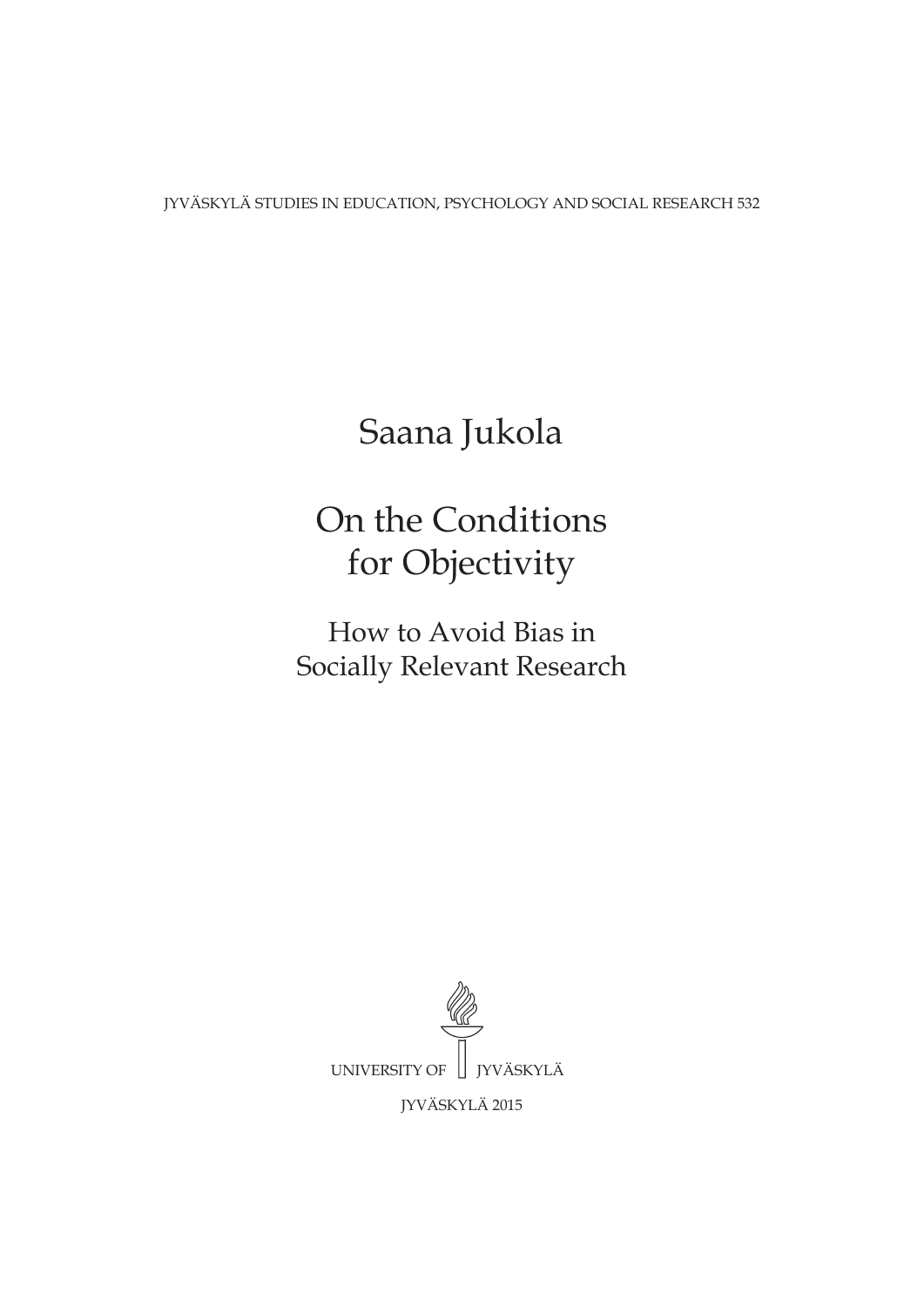Editors Olli-Pekka Moisio Department of Social Sciences and Philosophy, University of Jyväskylä Pekka Olsbo, Ville Korkiakangas Publishing Unit, University Library of Jyväskylä

URN:ISBN:978-951-39-6273-9 ISBN 978-951-39-6273-9 (PDF)

ISBN 978-951-39-6272-2 (nid.) ISSN 0075-4625

Copyright © 2015, by University of Jyväskylä

Jyväskylä University Printing House, Jyväskylä 2015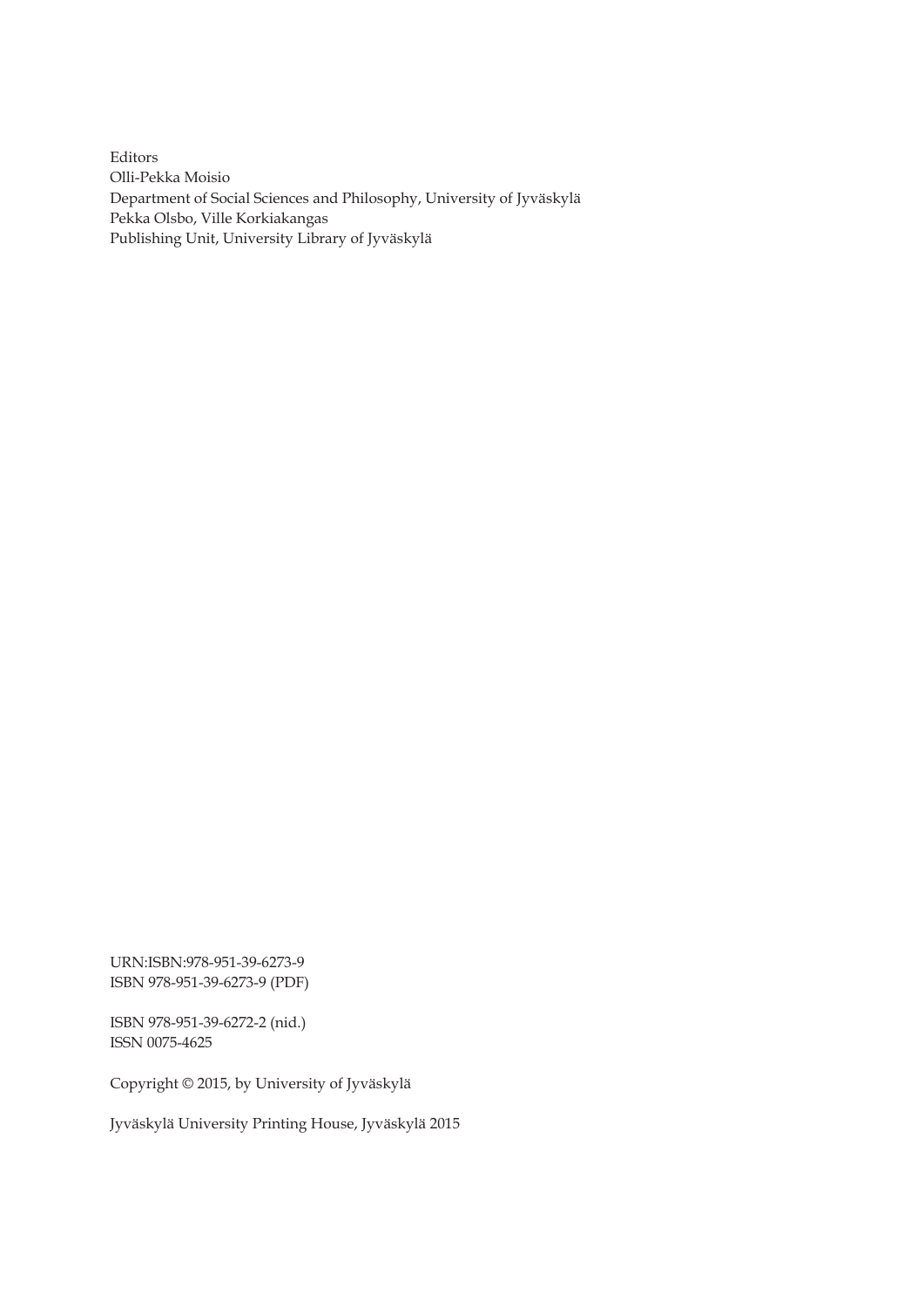### **ABSTRACT**

Jukola, Saana

On the conditions for objectivity: How to avoid bias in socially relevant research Jyväskylä: University of Jyväskylä, 2015, 43 p. (+ included articles) Jyväskylä Studies in Education, Psychology and Social Research ISSN 0075-4625; 532) ISBN 978-951-39-6272-2 (nid.) ISBN 978-951-39-6273-9 (PDF)

The present study focuses on the conditions required for ensuring objectivity in those fields of scientific research that are expected to produce socially relevant outcomes. It is comprised of four individual articles and an introductory chapter. The introductory chapter begins with a discussion on the concept of 'objectivity'. A short introduction to the history of the concept is given, the complexity of its current use is explained, and the connection between the objectivity of research and public trust in science is indicated. Next, the theoretical background of the dissertation is articulated: 1) criticism of individualistic views on objectivity of science, 2) criticism of value-freedom of science, and 3) acknowledgement of the importance of the context of scientific inquiry. The introductory chapter ends with an overview of the individual articles and a discussion on the implications of this study. The first article examines the conditions for objectivity in the context of commercialized research. A traditional, individualistic conception of the objectivity of science is criticized, and it is argued that certain features of commercialized research culture are epistemically harmful. The second article focuses on Helen Longino's (1990; 2002) theory on the objectivity of science. The focus is on the criteria Longino offers as tools for evaluating research communities. By introducing two cases in biomedical sciences, it is argued that her theory can be complemented by taking notice of extra-scientific factors. In the third article, different ideals of objectivity are discussed in the context of medical research and conducting meta-analyses in particular. With criticism of an article by Stegenga (2011), the article demonstrates that the so-called procedural ideal of objectivity does not manage to capture some of the most central features of medical knowledge production. A case of research on selective serotonin reuptake inhibitors is introduced, and it is argued that adopting the so-called social view on objectivity can help us to better evaluate medical science. The fourth article examines journal peer review and the effects of different individual-level biases from a social-epistemological perspective. It is argued that the institutional context of peer review can have a significant effect on how biases influence the pool of published literature.

Keywords: philosophy of science, objectivity, social epistemology, bias, Helen Longino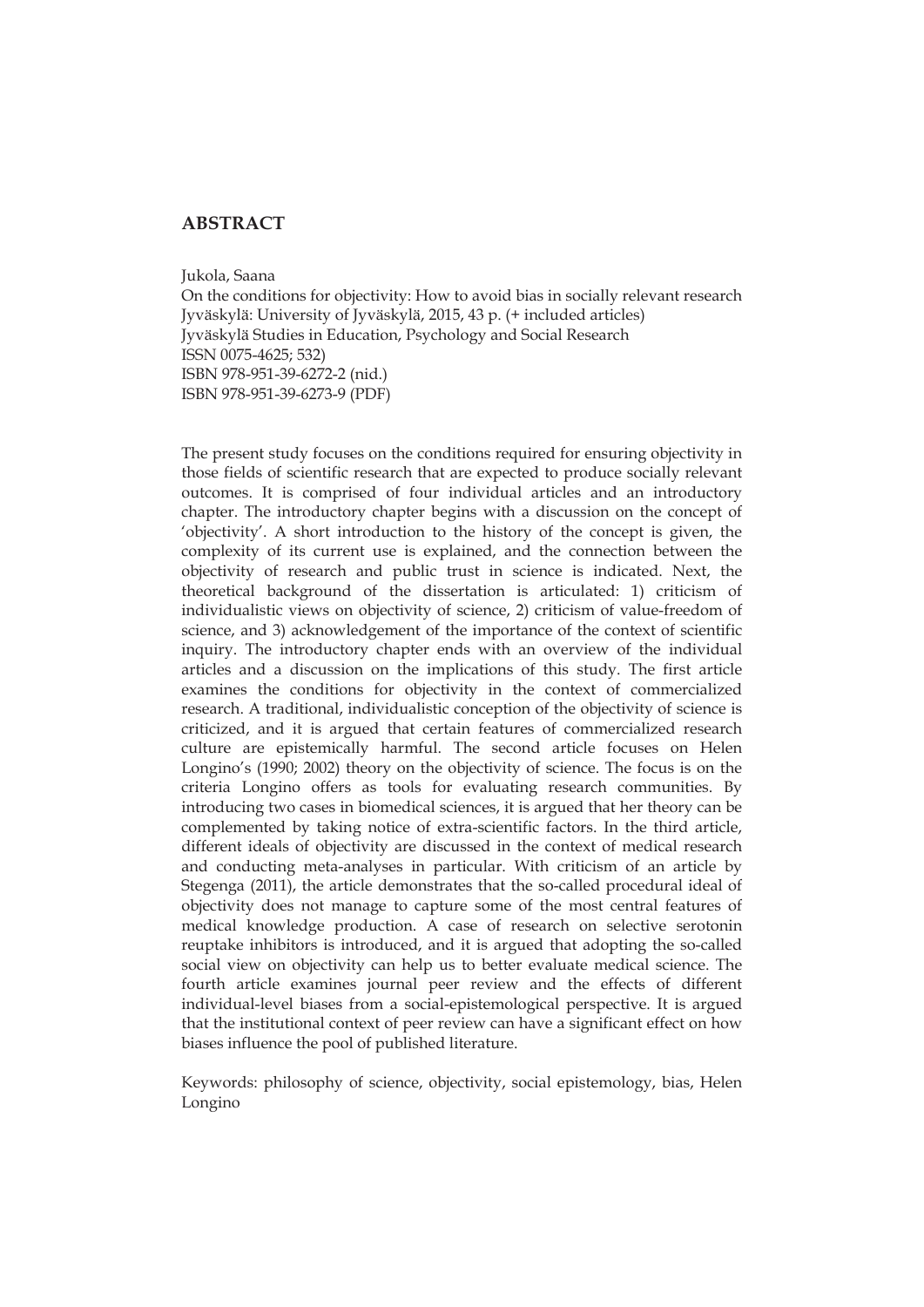| Author's address   | Saana Jukola<br>Department of Social Sciences and Philosophy<br>P.O. Box 35, Ylistönmäentie 33<br>FI-40014, University of Jyväskylä<br>saana.jukola@jyu.fi |
|--------------------|------------------------------------------------------------------------------------------------------------------------------------------------------------|
| <b>Supervisors</b> | Miira Tuominen<br>Department of Social Sciences and Philosophy<br>P.O. Box 35, Ylistönmäentie 33<br>FI-40014, University of Jyväskylä                      |
|                    | Petri Ylikoski<br>Department of Social Research<br>$P.O.$ Box 54<br>FI-00014, University of Helsinki                                                       |
| <b>Reviewers</b>   | Professor Heather Douglas<br>University of Waterloo                                                                                                        |
|                    | Professor Hans Radder<br>Vrije Universitet Amsterdam                                                                                                       |
| Opponent           | Professor Endla Lõhkivi<br>University of Tartu                                                                                                             |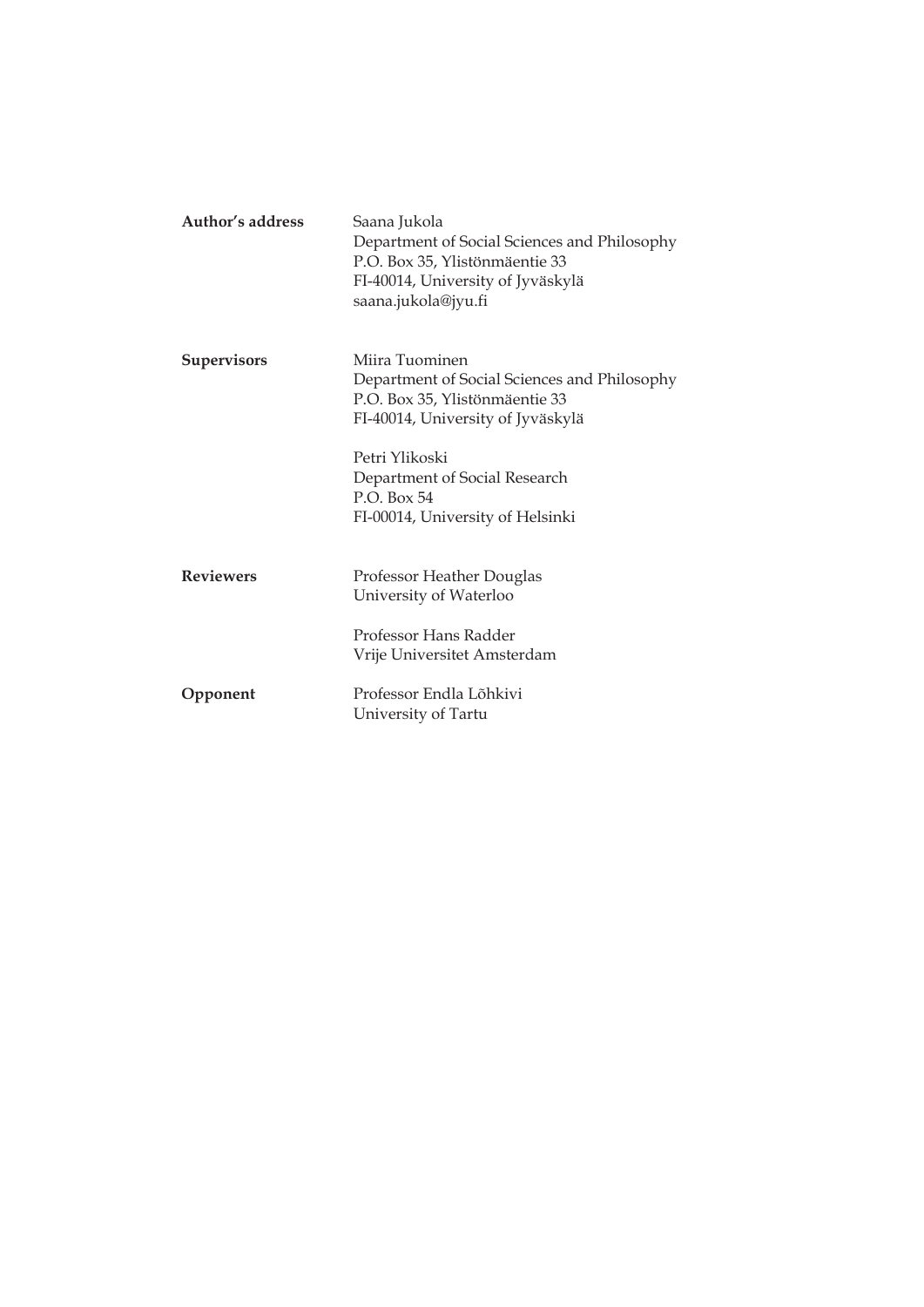#### **ACKNOWLEDGEMENTS**

During these years as a PhD student, I have been very fortunate to be surrounded by people who have made it possible to successfully execute this project. Above all, I have had excellent supervisors, Miira Tuominen and Petri Ylikoski, who offered their advice and support both on issues directly related to this dissertation and academic life in general. With the help of their guidance I was able to navigate this process without any major issues. I am grateful to Torsten Wilholt, who I consider to be my unofficial supervisor, for taking me as a visiting researcher at the Leibniz Universität Hannover. The months spent in Hannover were invaluable both to this PhD project and, dare I say, to my development as a person. If only all PhD students could get as excellent supervision as I have received from these people.

I am grateful to the staff and graduate students of the department of social studies and philosophy. I couldn't have asked for a friendlier working environment. Because of you, coming to work has always been more pleasure than toil. Encouragement and support from Sara Heinämaa and Martina Reuter have meant a lot. Fellow PhD students: thank you for all the discussions, criticism, and fun times with Cards against Humanity. Taru Haapala and Hanna-Mari Kivistö: I like to think of you as my big sisters in academia. Thank you for acting as my voice of reason at the moments of stress. The administrative staff of the department needs to be acknowledged for all the help and patient answering of even the stupidest of questions. It should also be mentioned that Veli Verronen's courses were the reason why I became interested in the philosophy of science during my undergraduate years, and that having Sami Pihlström as the supervisor of my master's thesis gave me the courage to even think about proceeding to doctoral studies.

Being a member of the Academy of Finland Centre of Excellence in the Philosophy of the Social Sciences (TINT), University of Helsinki, made it possible to take part in several highly interesting philosophy of science meetings and present my work to knowledgeable audience. Thank you, the members of TINT, for organizing these meetings and all the constructive criticism that helped to improve my work.

During the years of writing this dissertation, several people have read different versions of my papers and given their invaluable opinions on the texts. It has been a pleasure to have you as colleagues and learn from you. I would like to thank especially Alex Broadbent, Antti Heikinheimo, Aki Lehtinen, Petteri Niemi, Jani Raerinne, Kristina Rolin, and Jacob Stegenga. Participants at several events, such as the European Philosophy of Science Association Conferences, Society for Philosophy of Science in Practice Biennial Conferences, and Nordic Network for Philosophy of Science Meeting 2015, have given useful comments to my presentations that have were on draft versions of the articles which came to comprise this dissertation.

My parents, Antti and Eeva: Kiitos. Thank you for always being supportive of my aspirations, despite the fact that they may have seemed slightly un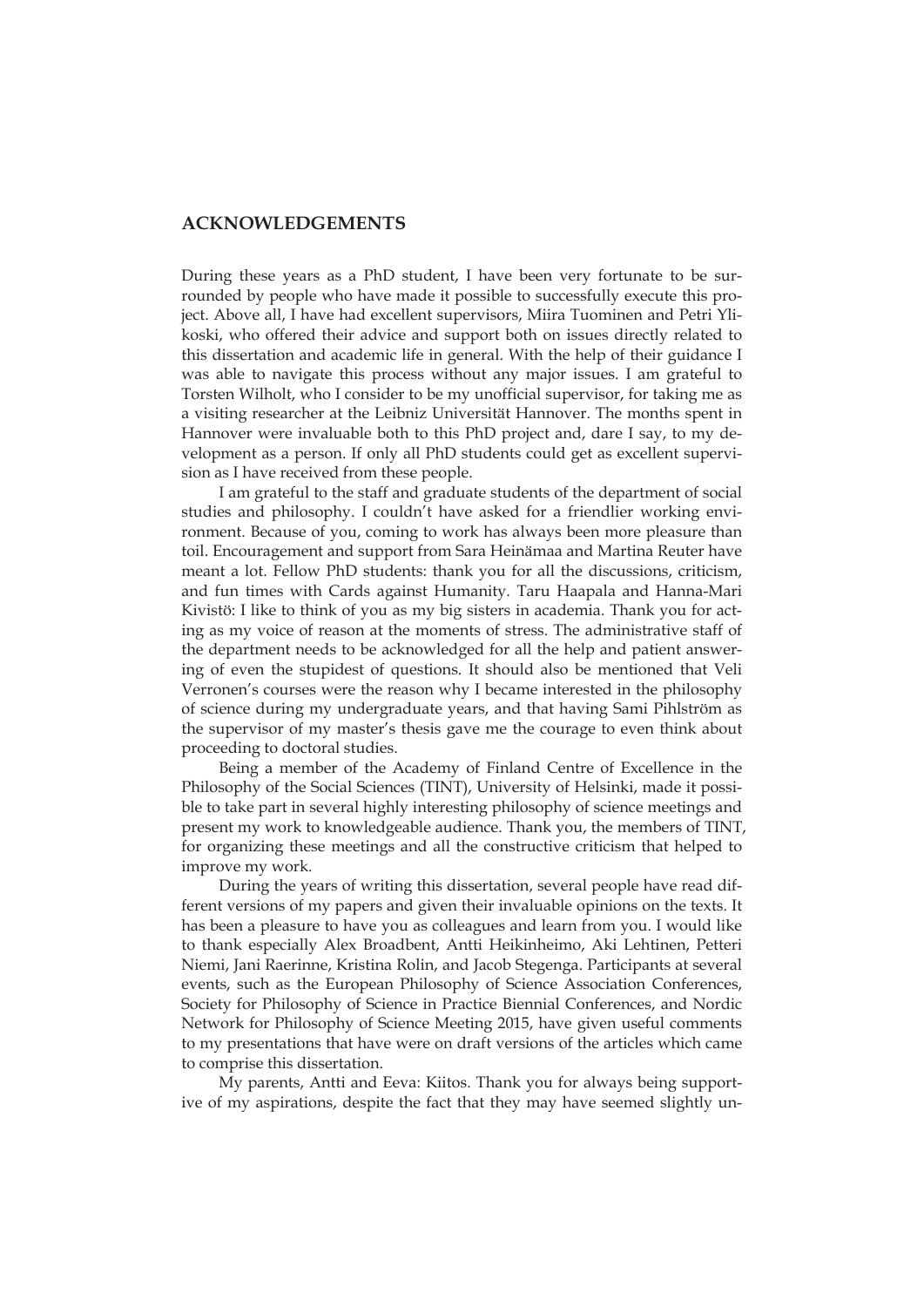conventional at times. Also, thank you for supplying our family home with quite a huge number of books. My brother Matti: Thanks for all the tips you have given me on computer-maintenance. In addition, thank you for introducing me to martial arts, weightlifting and parachuting. These activities are great ways to get one's mind off the work when needed.

This research was possible thanks to funding from the Finnish Concordia Fund, the Emil Aaltonen Foundation, the Kone Foundation, and the Finnish Doctoral Program of Science, Technology, and Innovation Studies (TITEKO). Travel grants from the Finnish Doctoral Program of Philosophy gave me the possibility to take part in several highly interesting conferences.

Lastly, to my friends: Words cannot describe how grateful I am to have you in my life.

Jyväskylä 5.9.2015 Saana Jukola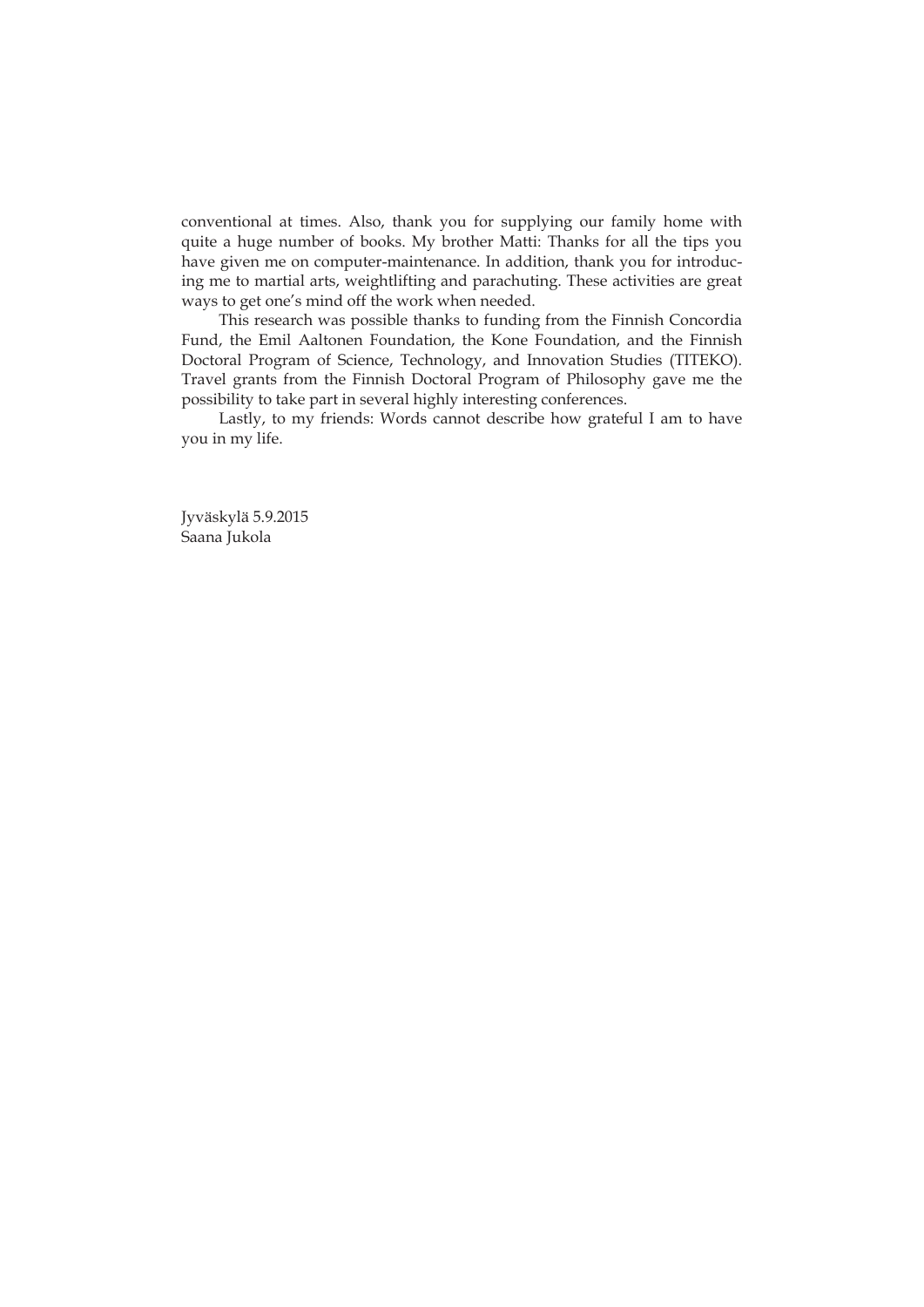### **LIST OF ORIGINAL PAPERS**

- I Jukola, S. (2014). The Commercialization of Research and the Quest for the Objectivity of Research. *Foundations of Science.* DOI 10.1007/s10699-014- 9377-8
- II Jukola, S. (2015). Longino's Theory of Objectivity and Commercialized Research. In Wagenknecht, S., Nersessian, N. & Andersen, H. (eds.): *Empirical Philosophy of Science. Introducing Qualitative Methods into Philosophy of Science.* Studies is Applied Philosophy, Ethics and Rational Ethics, 21. pp. 127–143.
- III Jukola, S. [forthcoming]. Meta-analysis, Ideals of Objectivity, and the Reliability of Medical Knowledge. *Science and Technology Studies.*
- IV Jukola, S. [under review]. A Social Epistemological Inquiry into Biases in Journal Peer Review. *Perspectives on Science.*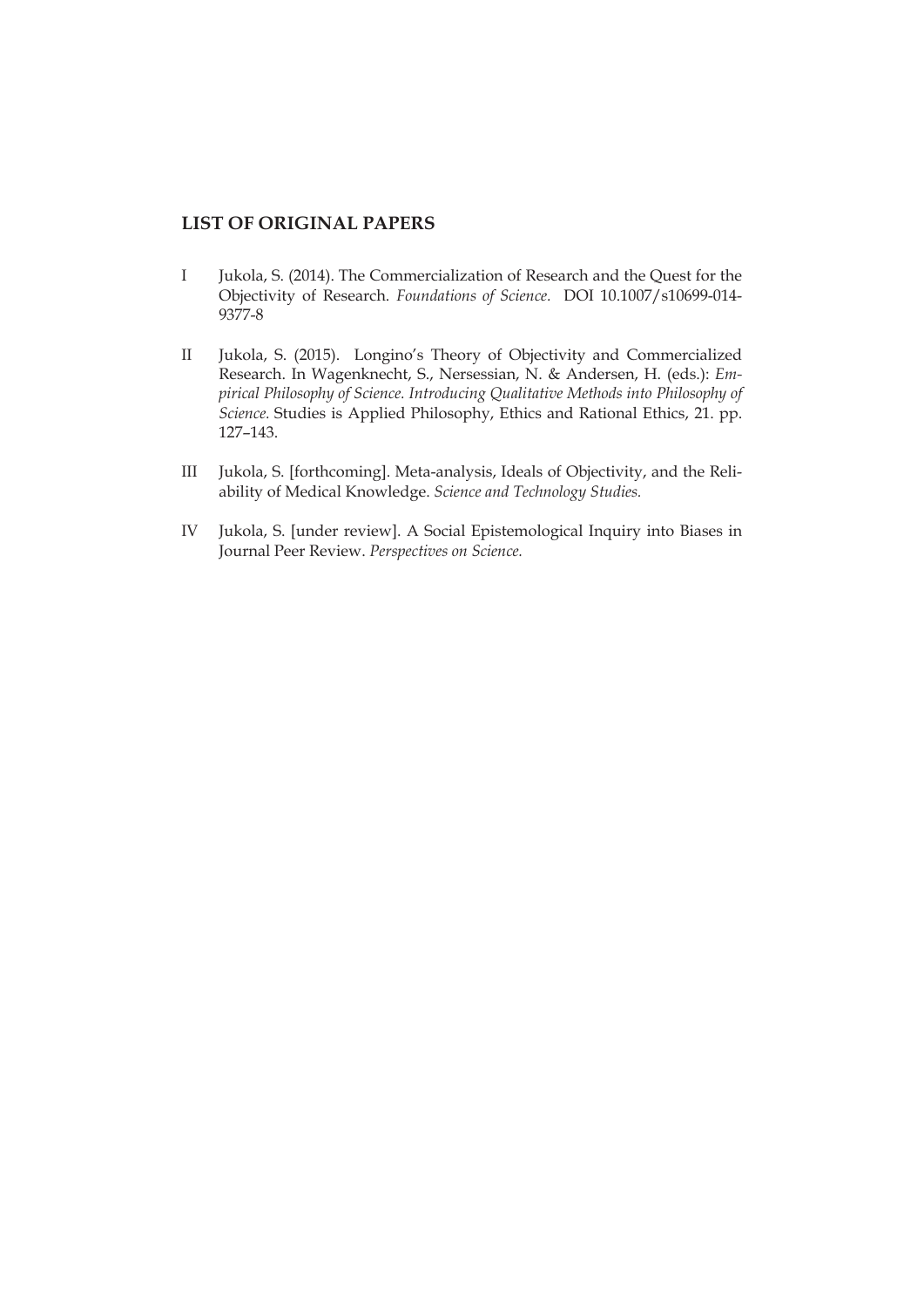## **CONTENTS**

ABSTRACT ACKNOWLEDGMENTS LIST OF ORIGINAL PAPERS

| $\mathbf{1}$ |     |                                                                      |  |
|--------------|-----|----------------------------------------------------------------------|--|
|              |     |                                                                      |  |
|              |     |                                                                      |  |
|              |     |                                                                      |  |
|              |     |                                                                      |  |
|              |     |                                                                      |  |
|              |     |                                                                      |  |
|              |     |                                                                      |  |
|              |     | 1.2.3 For the importance of the context of scientific activities  30 |  |
|              | 1.3 |                                                                      |  |
|              | 1.4 |                                                                      |  |
|              |     |                                                                      |  |
|              |     |                                                                      |  |
|              |     |                                                                      |  |
|              |     |                                                                      |  |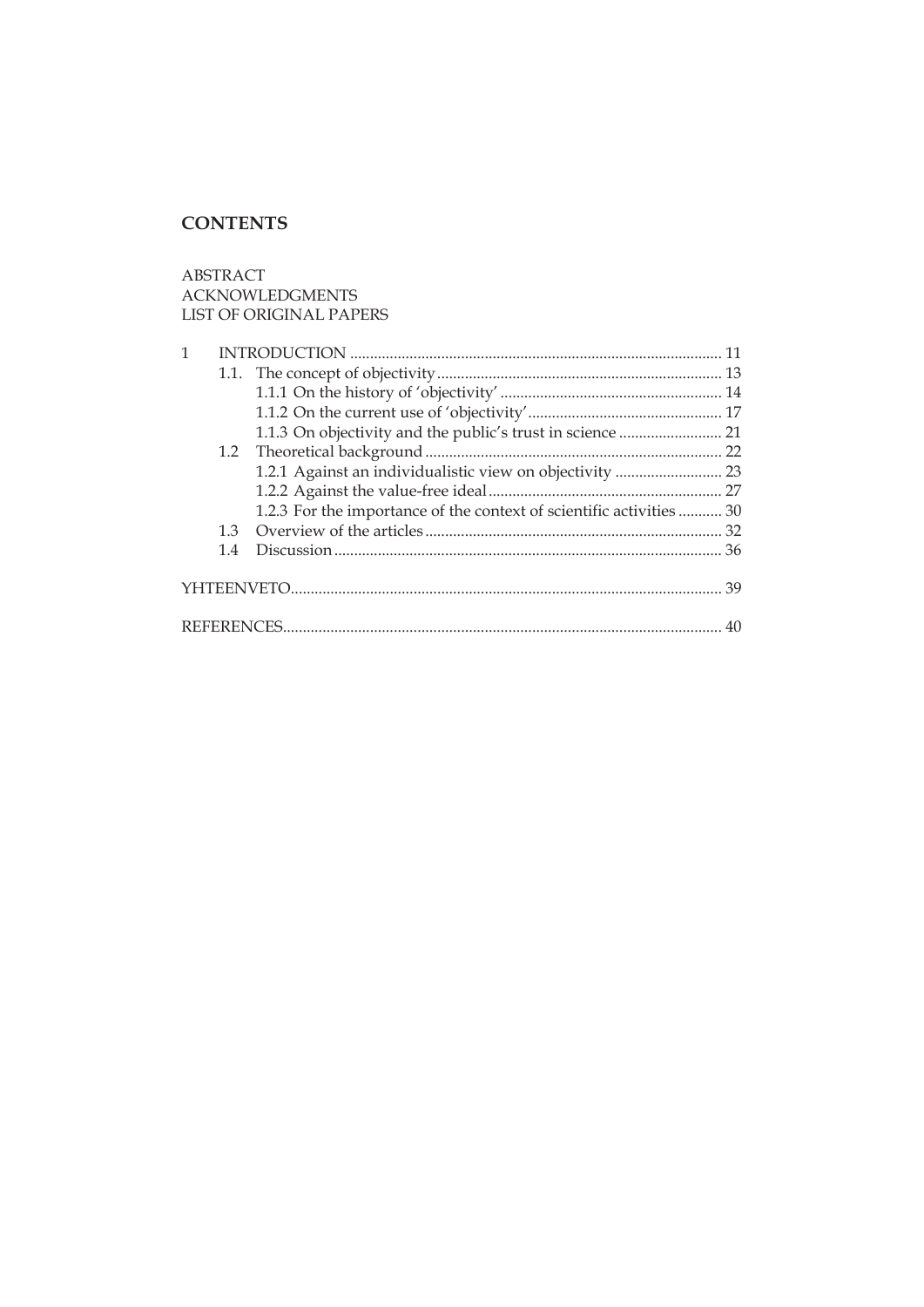### **1 INTRODUCTION**

In this dissertation, I investigate the different dimensions of scientific objectivity and its preconditions. I am particularly interested in the ways in which the institutional context of research may cause biases or make the detection of biases more difficult. Objectivity is thought to be one of the central ideals for science. Thus, ensuring it in an environment where researchers are facing the pressure to produce results that are socially and financially utilizable is important. The institutional context of science has been changing (e.g., Slaughter and Leslie, 1999), and the notion of objectivity deserves to be investigated from a perspective that considers the effects of this development. In this dissertation, I argue that securing the objectivity of research is in a significant way dependent on the institutional structures and conventions of science.

Objectivity is a multifaceted concept. It is possible to talk about the objectivity of a person, of a process, of a method, or of a result. Objectivity of a person can refer to, for example, her ability to base her reasoning on facts and logic (e.g., Smith, 2004: 153) or her willingness to participate in critical discussions (e.g., Longino, 1990: 79). By an objective method we can for instance refer to a method being guided by rules that exclude individual judgments (e.g., Sismondo, 2004: 115; Stegenga, 2011), or to a critical exchange of opinions (e.g., Longino, 1990: 76). Objective results, in turn, can mean knowledge that is independent of human thought, a "view from nowhere" - as Thomas Nagel (1986) famously put it - or results that are produced by using an objective method. Objectivity can be taken to mean being unbiased, value-free or free from subjectivity. Objectivity is something else than truth, and even an objective study may fail to produce true results for various reasons. For instance, because the available methods are not advanced enough to accurately depict the object of interest. Thus, even objective results may later be disqualified.

According to Heather Douglas (2009: 44), philosophers of science have tended to focus on issues such as the status of scientific theories and the nature of explanation, while devoting less time for investigating the interconnections between science and society and the way in which societal values and assumptions influence what is eventually taken to be knowledge. Scientific knowledge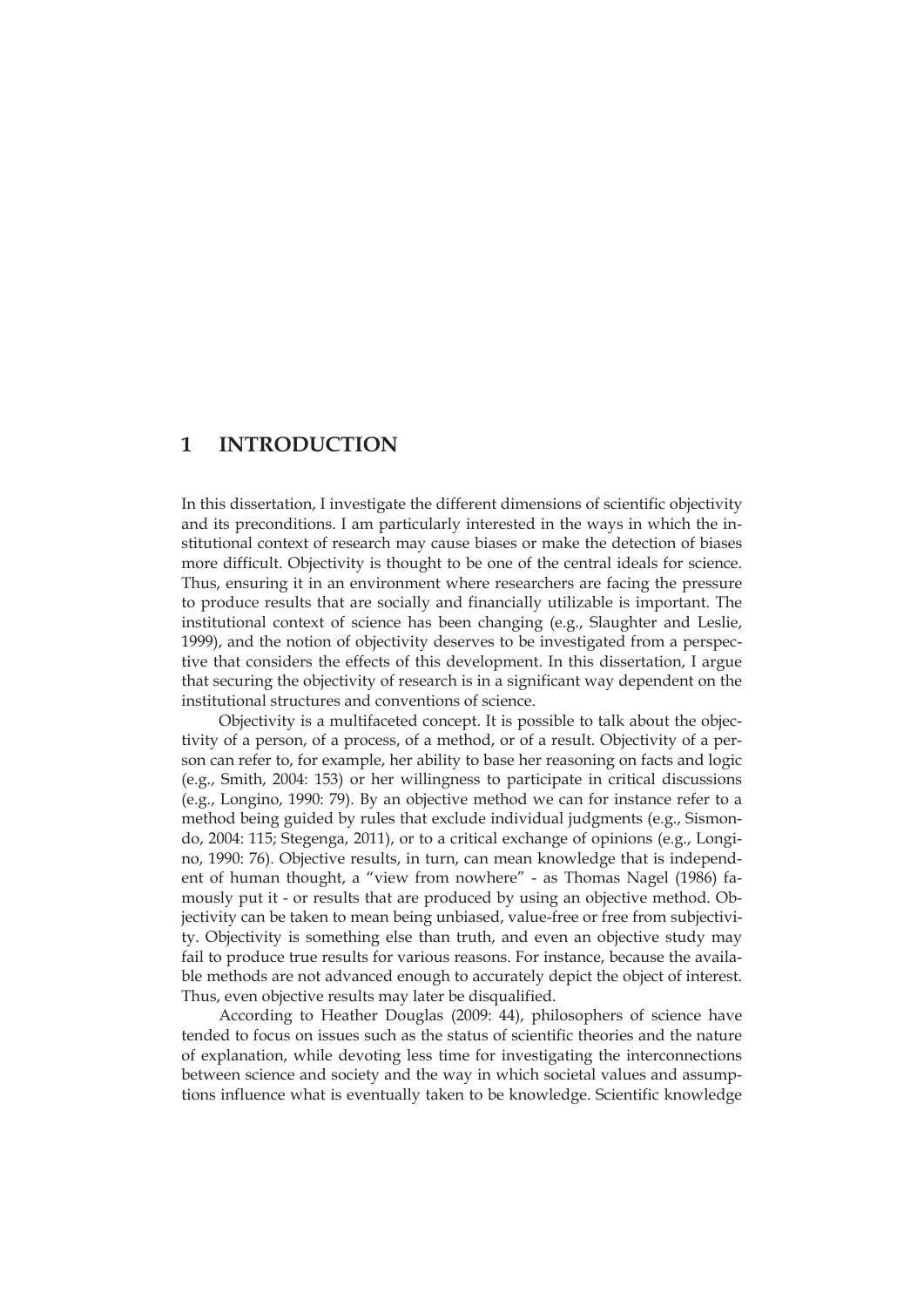production has been seen as a process that is and should be isolated from the other areas of society. Even though there have been prominent figures in the philosophical canon, such as Karl Popper and Robert Merton, who have discussed the social aspects of research, objectivity has been associated with the integrity of individual scientists and the rigorous testing of claims, which is expected to purify the produced knowledge from improper, i.e., non-epistemic<sup>1</sup>, values. Recently, however, this conception has been questioned by the work of several philosophers (e.g., Longino, 1990; 2002; Biddle, 2007; Brown, 2010) who have investigated precisely how the outcomes of research are influenced by the social context in which science operates. This is the area of research to which I wish to contribute with this doctoral study. From this perspective, the objectivity of science should not be confounded solely with the ability of ideally impartial individuals to restrain their own biases from interfering with reasoning, and the social aspects of research should not be seen as a source of mere confusion and error. Instead, objectivity should be investigated as being sensitive to community-level processes.

The dissertation consists of four papers, in which I investigate the question of how to best secure objectivity in a context where science is expected to produce applicable results. I aim at scrutinizing the conditions for objectivity and providing insight that could help to eliminate factors which undermine these conditions in current scientific practice. The main outcome of the dissertation is that when the objectivity of science is discussed, it is not sufficient to examine merely individual scientists and their attitudes and actions. Neither is it sufficient to reduce objectivity to procedures that aim at excluding judgments or values from the process, as this is both impossible and may result in epistemically or ethically unwanted outcomes. Instead, when the practical goalorientedness of scientific inquiry is taken into account and the non-epistemic nature of some of those goals is acknowledged, we can start developing a new understanding of what objectivity, as a necessary condition for producing trustworthy applicable knowledge, could be. In addition, comprehending how factors such as publication practices, different funding structures of academic fields, or widespread ways of measuring academic merit may create mechanisms that are detrimental, can all help us to reconsider how the institutional context could be rearranged to improve the chances that research could achieve its epistemic and practical goals.

I do not intend to offer an analysis that would apply to all disciplines. As fields of science are methodologically diverse and aim at different goals, searching for the general conditions that would secure the objectivity of research in all disciplines is not realistic. Researchers, for example, in mathematics, theoretical physics, social sciences, or pharmacological biomedical research each have disparate ways of being involved in the examination of the world around us and, thus, face distinct epistemic challenges. In order to keep the analysis within certain reasonable limits, I focus on such fields of study that aim at applicable, so-

-

<sup>1</sup> By non-epistemic values I here refer to social, political and ethical values. Epistemic values, in turn, refer to simplicity, scope, explanatory power etc.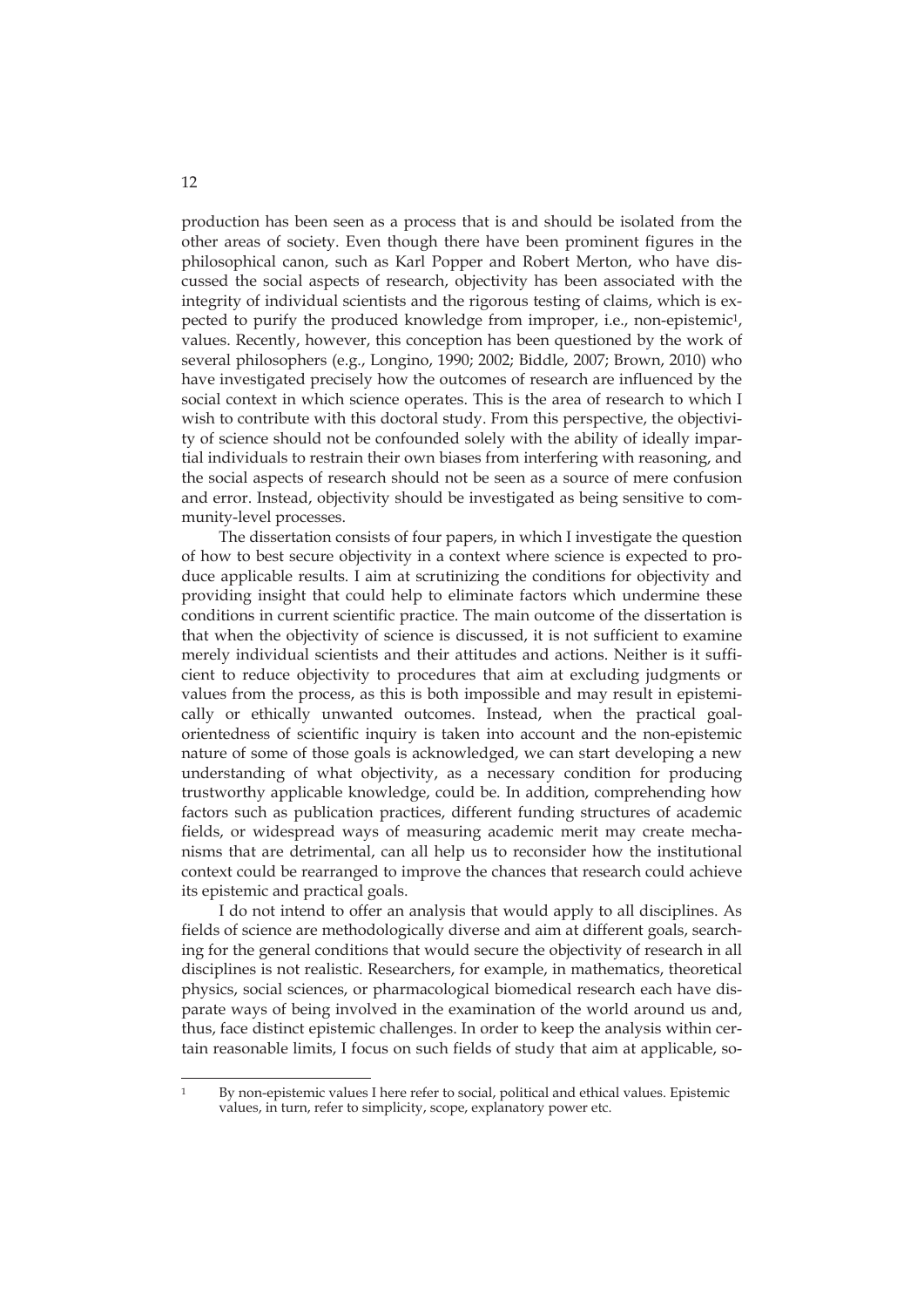cially relevant outcomes. The epitome of research of this type is biomedical research, the goal of which is to produce results that can be utilized to make practical decisions that concern the wellbeing of both individuals and populations. Examples of other disciplines of this type, yet not discussed in this dissertation, are nutrition and climate research. In employing this focus, I do not claim that the issues concerning the objectivity and reliability of, for example, mathematics or other purely theoretical fields are either entirely different or the same as the ones central to more directly applicable branches of science, as establishing this would require another study. Furthermore, I do not intend to claim that I have covered all factors that could possibly threaten the objectivity of research in those fields of study that I have been interested in. Instead, I have aimed at pinpointing some central problematic practices and mechanisms that empirical research on current scientific inquiry has uncovered. I recognize the possibility that the examples from empirical studies could have been chosen differently, which in turn might have resulted in theoretical developments of another kind.

The structure of this introductory chapter is as follows. In section 1.1., I begin with discussing the different dimensions of the most central concept of the dissertation, 'objectivity', first from the historical perspective and then in terms of contemporary usage. The aim of this section is to give the reader an understanding of the complex ways in which this concept is used, and show why the discussions concerning objectivity can be so convoluted. In addition, I show why the objectivity of science is an important topic from the nonacademic perspective. In section 1.2., I shall outline the theoretical background of this dissertation. In subsection 1.2.1., I begin with questioning a view I call 'the individualistic view on objectivity' and argue that objectivity should be examined at the community-level. Next, I move on to discussing the problem of value-freedom of science. I end the section describing the theoretical background of this work by arguing for the importance of taking into account the contexts of different stages of the research process. In section 1.3., I give an outline of the articles that this dissertation is comprised of. Finally, in section 1.4., I conclude by offering an overview of the results of the dissertation, its implications and some recommendations for future research.

### **1.1 The concept of objectivity**

Objectivity is often used as a watchword in discussions concerning science: As Heather Douglas stated, this term has a lot of rhetorical force of "I endorse this and so should you" (Douglas, 2004: 453). Objectivity is something positive, and something we should strive for if we are to deliver knowledge of the world that we live in. Because of this rhetorical force, what we understand as being objective can influence the way science is practiced and how the results of research are received.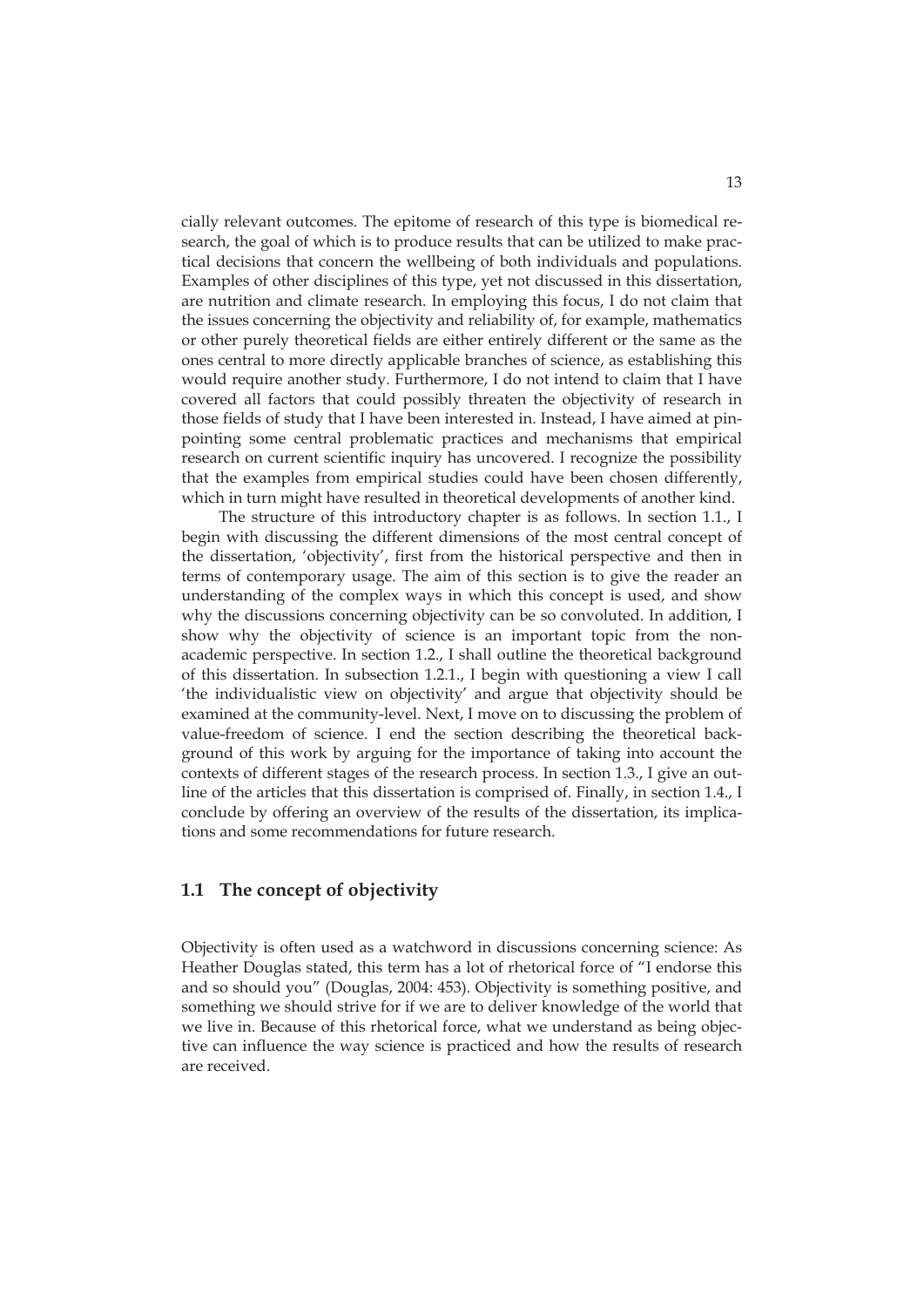Despite the importance and centrality assigned to the term 'objective'2, its use is not straightforward. It can be used in different contexts: we ponder if a person is objective in his reasoning, try to define what the objective methodology is, and ask for objective information on certain topics. 'Objectivity' can refer to criteria, a researcher's way of acquiring data and drawing conclusions from it or to independence of some piece of knowledge from human thought. It is usually thought that the objectivity of a research outcome is a consequence of the objectivity of the method that produced that outcome (cf. Longino, 1990: 62–63). Not only can the word 'objective' be used for describing diverse objects or processes, but the criteria for something to be named as objective can also be diverse. Objectivity is a complex concept that has been allocated several meanings throughout the course of history, and still continues to be used in various ways. In what follows, I shall give a brief overview of the history of objectivity and after that discuss some of the varied ways in which it is used today.

### **1.1.1 On the history of 'objectivity'**

Historical analyses of objectivity (e.g., Daston, 1992; Daston & Galison, 1992 & 2010; Dear, 1992; Porter, 1992) have revealed how the use of this concept has changed during the last few hundred years. As Daston (1992) has stated, in the context of acquiring knowledge, different virtues have been attached to the concept and, thus, the methods that have been taken to secure objectivity have been distinct at different periods of time. For instance, in the late medieval scholastic terminology that Descartes inherited, the term 'objective' was nearly the opposite of what it means today: objective being (esse objective) was ascribed to those things that are objects of the mind as opposed to real being (esse reale) (Alanen, 2003: 122–126; Reuter, 2014: 282).

According to Daston (1992: 598), the way we nowadays use the word 'objectivity' combines metaphysical, moral, and methodological meanings, which all have a history of their own. In her article, she focuses on the history of so called aperspectival objectivity: objectivity that denotes the elimination of individual or group idiosyncrasies for gaining universal knowledge (Daston, 1992: 599). For example, in the context of peer review practices, striving for objectivity in this sense would mean trying to find ways of curtailing the different evaluation styles of different nationalities, genders, more or less experienced reviewers and so on. The idea of aperspectival objectivity is to decontextualize the evaluator. Daston's main claim is that this ideal originates from moral and aesthetic philosophy of the 18th century, and became part of the ethos of science only after the scientific community grew and it became impossible to personally know the people on whose work one had to rely (Daston, 1992: 600).

As disinterestedness, detachment, and impartiality are often seen as virtues in scientific research, in the 18th century they were considered to be characteristics that someone evaluating art or the suffering of a fellow human being should possess (Daston, 1992: 603–604). In the next century the same qualities

-

<sup>2</sup> Objectivity is here discussed in the context of producing scientific knowledge.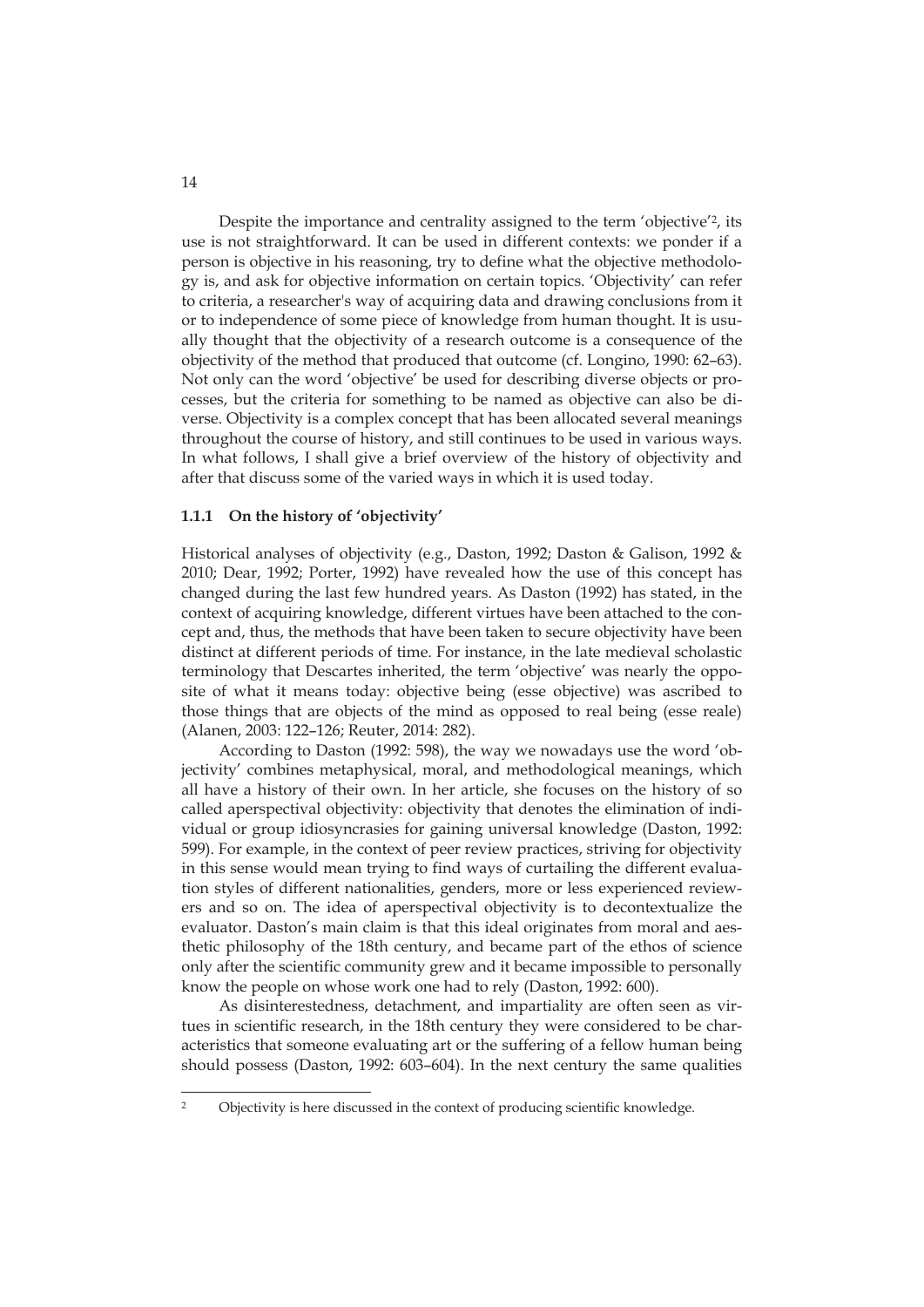became important in the scientific context. Daston sees this as a part of the endeavor to build a community that could acquire true knowledge. Overcoming idiosyncrasies was a precondition for efficient communication in a community that had just started to grow and involve more people with different backgrounds. When articles were circulated among colleagues working in different countries, it became essential to find ways of making sure that discussants were talking about the same thing. Part of this development was the standardization of units and categories, as well as the calibration of instruments. (Daston, 1992: 608.) Striving for aperspectival objectivity, i.e., the disposing of national and other characteristics, became a means of building trust between scholars working in different parts of the world: "Subjectivity became synonymous with the individual and solitude; objectivity, with the collective and conviviality" (Daston, 1992: 609).

Aperspectival objectivity became an ideal in the context where researchers no longer were able to cooperate only with those colleagues they knew personally. Appearance of subjectivity would have given distant colleagues difficulties in evaluating the value of work. According to Daston (1992: 610), this ideal of interchangeable observer would not have been appealing in the research communities in the 18th century, as at the time the personal qualities and qualifications of a scientist were taken to be relevant for evaluating their work. In this context, trying to efface these subjective features from scientific work would not have helped effective communication between the members of the community.

A noteworthy issue that emerges from Daston's study is that the pursuit for aperspectival objectivity was not without its costs. In the scientific community of the 18th century, the skill to perform complicated experiments was a respected virtue. When the interchangeability of observer became the ideal, evaluating the detailed skills of peers lost its importance. (Daston, 1992: 610– 612.) Performing the agreed steps of the process was more important than showing expertise or originality in investigating the phenomena of interest.

In the same vein, the development of mechanical objectivity, the ideal of letting nature speak for itself without interfering human judgment (Daston & Galison, 1992: 81; 2010: 120), can be taken to demonstrate the pursuit of one epistemic virtue at the expense of another. Daston and Galison (1992; 2010) study the emergence of this ideal in scientific image-making in the late nineteenth and early twentieth century. During this period, the appreciation that was previously expressed to artists who skillfully employed their expertise to portray nature started to vanish. It was replaced by the quest for image-making free from human interference by developing instruments that could register the features of the objects of interests. Through using mechanical procedures and protocols, nature could be pictured objectively, in other words, without human intervention. (Daston & Galison, 2010: 119–120.) Self-surveillance was part of the ideal of mechanical objectivity. According to Daston & Galison (2010: 174), scientists began to control their own judgments and the influence of their individual proclivities on results: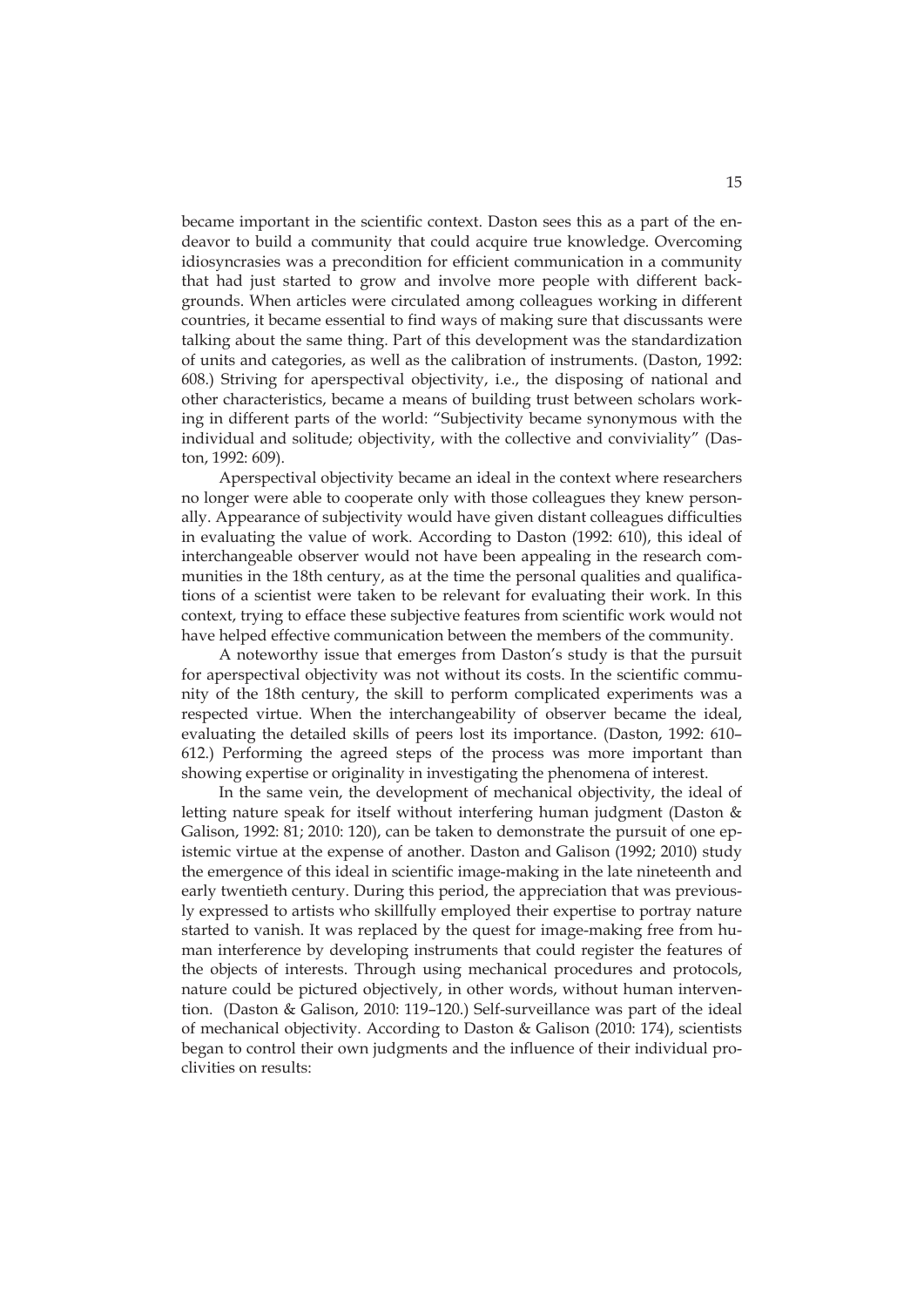"Self-restraint not only dictated the order of epistemic virtues but also governed the hierarchy of epistemic vices. Active, interventionist, speculative insertions were the worst." (Daston & Galison, 2010: 175.)

Thus, this ideal was in conflict with the aim of trying to be "true to the nature", i.e., trying to portray even the most minor characteristics of the individual case as accurately as possible - which had been the goal of earlier atlas makers (Daston & Galison, 1992: 87). According to Daston and Gallison (2010: 179), scientists at the time were aware of the cost that came along with the new ideal: Photographs produced in a way that was in line with the mechanical ideal did not depict the spatial depth, or the color, of the object that was portrayed as well as earlier methods, such as drawings of expert artists. This hampered their diagnostic utility in education, as the student trying to study how to distinguish, for example, different bacteria, did not learn all the details of the objects of interest.

Another manifestation of mechanical ideal can be found in Theodore Porter's discussion on the aim at describing reality in numerical form. According to Porter, the use of rigid guidelines and presenting the results in numbers is a way of building trust by giving an impression of the absence of judgments. Especially in fields that are under constant evaluation and suspicion, such as accounting, it is essential to maintain the appearance of impartiality, and "[---] reaching agreement by following rules provided their most powerful defence [-- -]" (Porter, 1992: 639). Unlike appealing to expert judgment, reference to communal rules was seen as a way of highlighting the integrity of the members of the trade. As Porter (1992: 640) points out, the strength of referring to rigid quantitative rules is that it gives the process the impression of publicity. If the rules, by which the outcome has been achieved, are the same for all and possible to explicate, the possible trust issues with regard the person conducting the process diminish. It is enough that the rules can be trusted.

As Porter (1992: 645) states, "Quantification is a powerful agency of standardization because it imposes some order on hazy thinking, but this depends on the licence it provides to leave out much of what is difficult of obscure". This tradeoff between epistemic virtues resembles a much more recent debate on how knowledge should be acquired. In medical research, the evidence-based medicine movement has advocated the use of mechanical procedures and protocols for producing knowledge on the efficacy of different treatments (e.g., Howick, 2011). Traditionally the expert opinion of accomplished doctors was considered to be invaluable in making decisions concerning the treatment of individual patients. The ideal of evidence-based medicine, in turn, takes as its starting point the fallibility of individuals and aims at eradicating it by basing the knowledge production on the foundation of strict rules for conducting studies. Some critics have criticized this movement for losing sight of the relevant individual differences of patients and their situations (e.g., Kenny, 1997). According to them, by trying to de-contextualize medical knowledge something substantial is lost.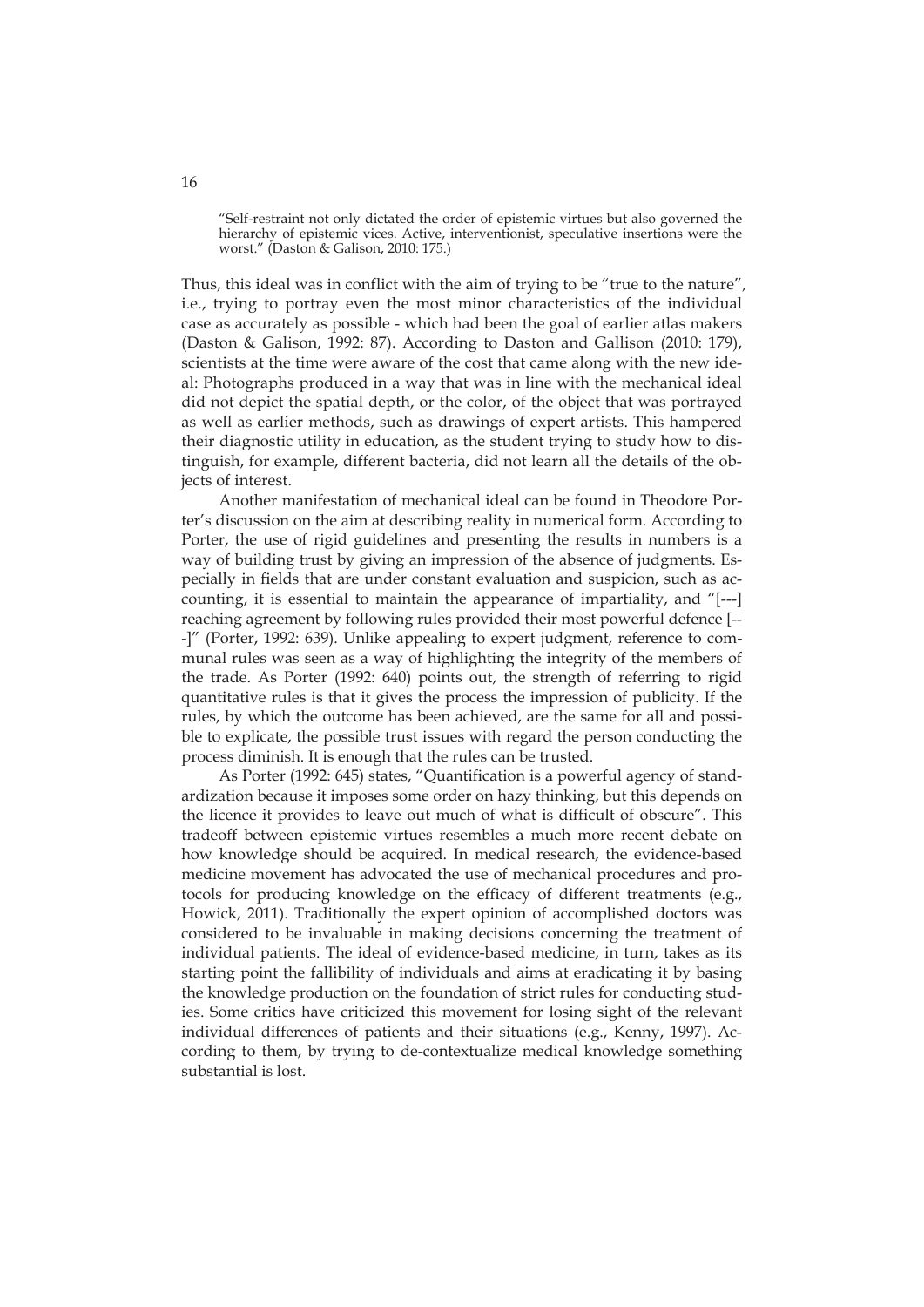As these historical analyses demonstrate, objectivity in its different forms has been a means for enabling communal actions. Adopting standard techniques, modes of communication, and instruments made it possible to achieve consensus on complicated topics (Porter, 1992: 646). Scientific communities worked together towards establishing guidelines and rules that enabled efficient communication. Striving for objectivity has been a way for securing trust between individuals and communities.

It also becomes clear from this short historical excursion that the different ways of using the term 'objective' have been related to the different aims of practices. Answers to the question: What factors have been found to be the most damaging with respect to the goals of the given activity? have given discussants reasons for appealing to different ideals of objectivity. One of the main goals of this dissertation is to show that we also need to ponder on the reasons for conducting research, its aims, and the values involved, as we make decisions on which ideal of objectivity to follow and what methods to choose to achieve this ideal. For example, as I argue in article III, the so called procedural ideal of objectivity - which I shall discuss later in the next subsection - is not a recommendable ideal for medical research, as it does not capture some of the practices that have turned out to be harmful to this discipline. Following the procedural ideal turns one's focus to evaluating actions of individuals conducting the studies by following a certain set of rules, while ignoring the possibility that the rules themselves might systematically bias research, or that there might be contextual factors causing research outcomes to be systematically biased. For example, with this ideal of objectivity, it is difficult to capture how funding decisions may skew the picture that research paints of reality.

#### **1.1.2 On the current use of 'objectivity'**

In order to highlight the complexity of the current uses of the term 'objectivity', I introduce an article by Heather Douglas (2004), who distinguishes eight different senses in which the term 'objective' has been used while describing the results of procedures. She focuses only on those senses of the term that are operationally accessible, which means that we know how to discern whether a claim is objective in a given sense. For instance, objectivity in the sense of being independent of human thought is left out of the analysis because in practice it would be impossible to tell whether there is knowledge that is objective in this sense.

By drawing on philosophical and historical work, Douglas discerns three modes of objectivity that describe different processes by which we can acquire knowledge of the world surrounding us. In each of these modes, there are multiple senses of objectivity that come in degrees. This means that objectivity is not an all or nothing quality: for instance, an individual can me more or less objective in the sense of letting her non-epistemic values interfere in her reasoning.

Douglas's first mode of objectivity, Objectivity<sub>1</sub>, can be used for describing the results of processes in which humans interact with the world, for exam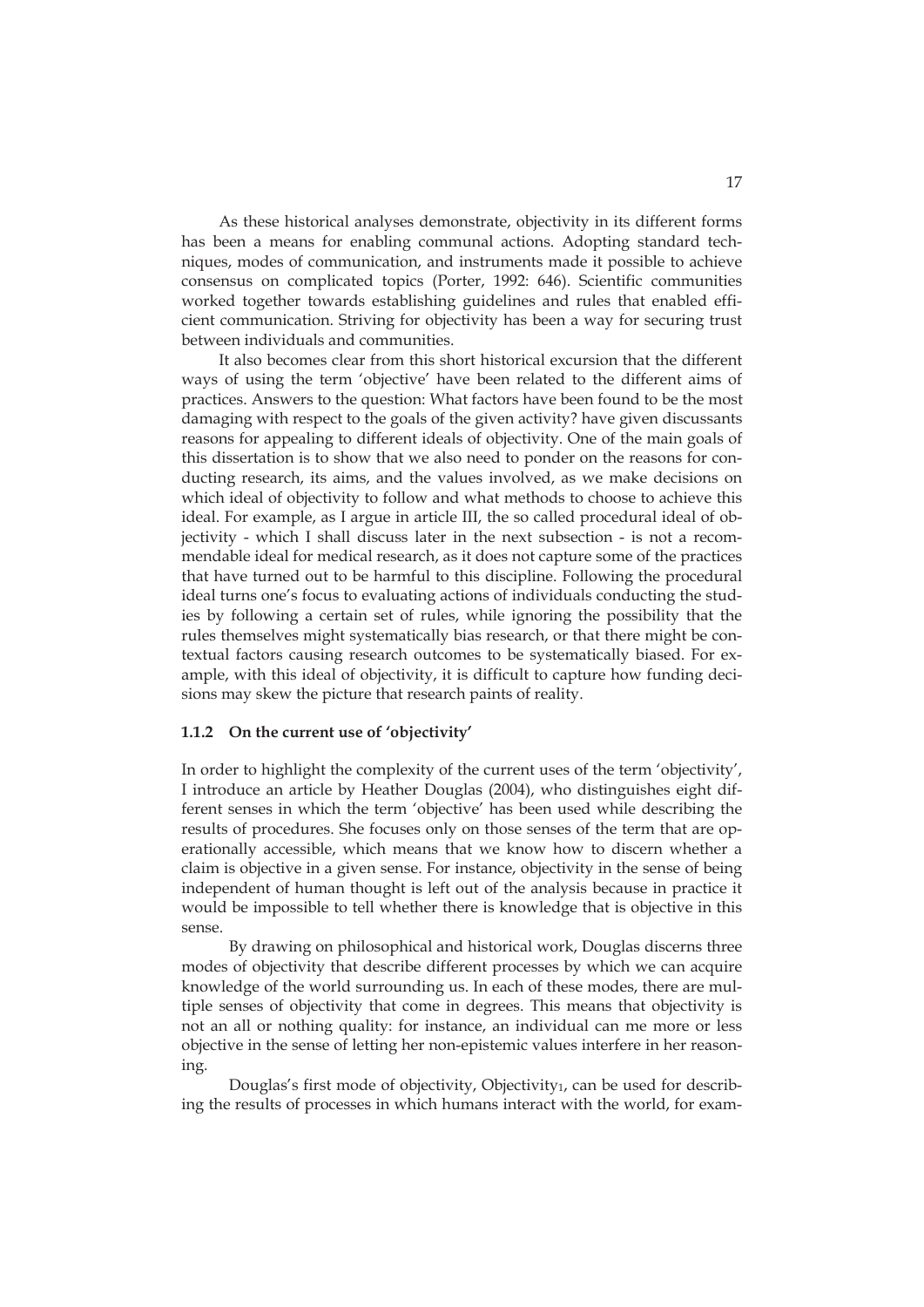ple, via experiments. In this mode, there are two different senses of objectivity. *Manipulable objectivity1,* can be used to refer to results that are reliable and robust enough to be used in additional experimental contexts. For example, if a theory or a concept can be used as a tool for examining some new phenomena, it can be called objective. The second sense in Objectivity1, *Convergent objectivity1*, refers to results that can be achieved by using multiple independent methods. When different types of evidence point to the same direction, we should be able to trust the result. (Douglas, 2004: 456–458.) Both senses of Objectivity<sub>1</sub> are achievable by an individual researcher conducting experiments by him or herself.

Objectivity<sub>2</sub> focuses on individuals' thought processes and their outcomes. What do we mean when we say that someone has conducted an objective analysis? What does it mean to give an objective answer to a question? Under this mode Douglas finds three different senses, which, she states, are often conflated. The first sense, *Detached objectivity2*, forbids using values in the place of evidence. Objectivity in this sense is relatively simple: one's wishes should not determine what is taken to be true while describing reality. This sense should not be confused with *Value-free objectivity<sub>2</sub>*, which would demand keeping all values apart from reasoning processes. (Douglas, 2004: 458–460.) Douglas, among other philosophers (e.g., Longino, 1990 & 2002; Intemann & de Melo-Martin, 2010; Wilholt, 2013) has argued that this ideal of objectivity should be abandoned<sup>3</sup>. Values can have a justified role to play in reasoning and, thus, this sense of objectivity should not be pursued. Likewise, I have opposed this view in the articles that comprise this dissertation; this ideal of objectivity is both unattainable and unable to capture what the role of science in today's society is.

The third sense of Objectivity2, *Value-neutral*, is also sometimes confused with value-freedom. This sense requires one to be balanced with respect to a set of values and to consider what consequences an outcome would have with respect to different positions. For example, an overview of literature is objective in this sense if it presents the relevant literature in a reflectively balanced way. (Douglas, 2004: 460.)

The third mode, Objectivity<sub>3</sub>, is used when evaluating social processes for knowledge production. Being objective in the sense of *Procedural objectivity3* means that a procedure produces the same results regardless of who is performing it. For example, multiple-choice tests can be objective in this sense: the result of a test should be the same independently of who is doing the grading (Douglas, 2004: 461–462). As Douglas notes, understanding objectivity in this sense is not unproblematic. Particularly, it should not be taken to entail freedom from values: in the case of multiple-choice test, values can be reflected in how the questions and possible answers are chosen (e.g., Schiebinger, 1999: 175 on criticism of SAT-tests). In article III of this dissertation, I discuss how the procedural ideal has influenced discussions concerning the evidential status of metaanalyses. There I show how this ideal does not capture some of the important

-

I will later discuss in section 1.2.2. the value-free ideal and its criticism.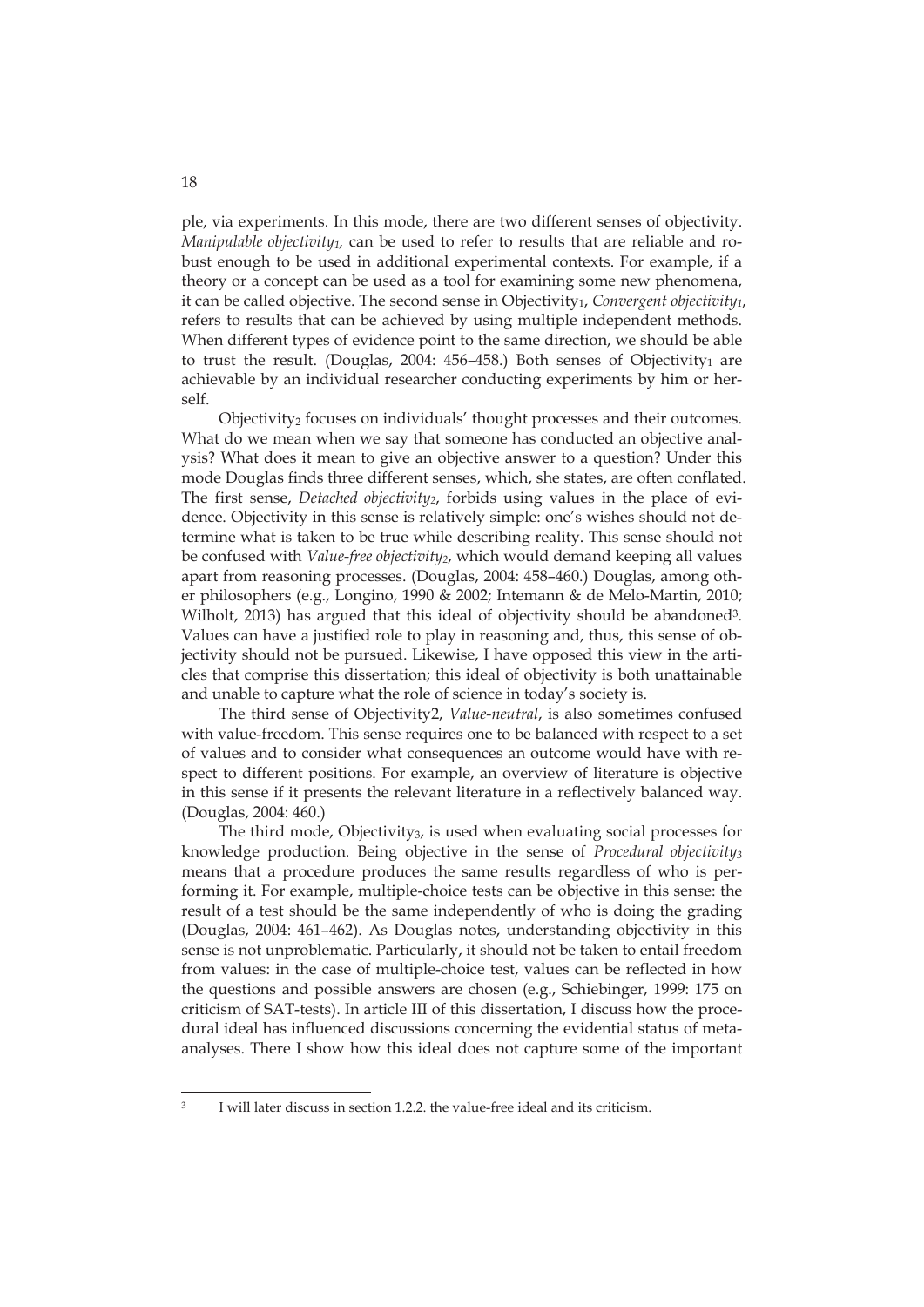features of the medical research and should, thus, not be used as the only criterion for evaluating the production of medical knowledge.

The second sense of objectivity3, *Concordant objectivity3*, takes the criterion of objectivity to be that a group of individuals agree on a result. In other words, the objectivity of a statement could be determined by interviewing individuals and checking whether their views on the issue are in unison. In article IV, I discuss the problems that are related to this ideal in assessing the objectivity of peer review processes. The major issue is that, according to this sense of objectivity, we could call such a result 'objective' in which a group of biased individuals agree. Thus, as Douglas (2004: 463) notes, this sense does not guarantee that the group has "gotten at something real".

The last sense of Objective3, *Interactive objectivity3*, in turn, requires that a result is reached through a process that involves discussions between the members of the group. It is not enough that individuals agree but they have to have critically debated the issue among themselves. (Douglas, 2004: 462–464). This latter sense of objectivity<sub>3</sub> is what Helen Longino  $(1990; 2002)$ , among several other social epistemologists, has advocated. But this sense of objectivity faces problems, as well. It leaves open the questions of how the community should be structured, what rules of discussion should be followed, and in what kind of institutional context the discussion should take place. This last question is what this dissertation focuses on examining.

The crux of introducing different senses of 'objective' is to explicate that the various senses of objectivity are not reducible to one another. Consequently, "[t]he bases for epistemic endorsement and trust are varied" (Douglas, 2004: 455). I have referred to Douglas in three of the articles of this dissertation, as her analysis conveniently shows how different ideals of objectivity justify utilizing different methods and bring out different outcomes. Thus, it offers a great tool for analyzing both philosophical and methodological discussions on how to best acquire knowledge. Her inquiry on the irreducible complexity of the term helps to explicate why discussions on how to best prevent the effect of biases in knowledge production often seem insolvable: if the discussants do not agree on which ideal to follow or do not even recognize that they are referring to different senses of objectivity, it is difficult to find a satisfying solution to the debate. Differences in ways of understanding what this concept denotes and what practices should be labelled as objective, often underlie debates about which practices should be promoted in research. Likewise, debates concerning objectivity are often at least partly based on misconceptions about the objectivity of what results, procedures, people - is actually being discussed.

Talking about the concept objectivity would be incomplete without mentioning its antonyms: what is non-objectivity? Subjective is often indicated as the antonym of objectivity. The notion of subjectivity is of course complex as well: It can refer to something that is only available for an individual to experience and impossible to share, like a feeling. Used in this sense, subjectivity does not have derogatory connotations. This is often not the case when subjectivity of a method or an outcome is hinted at in a scientific context, in which subjec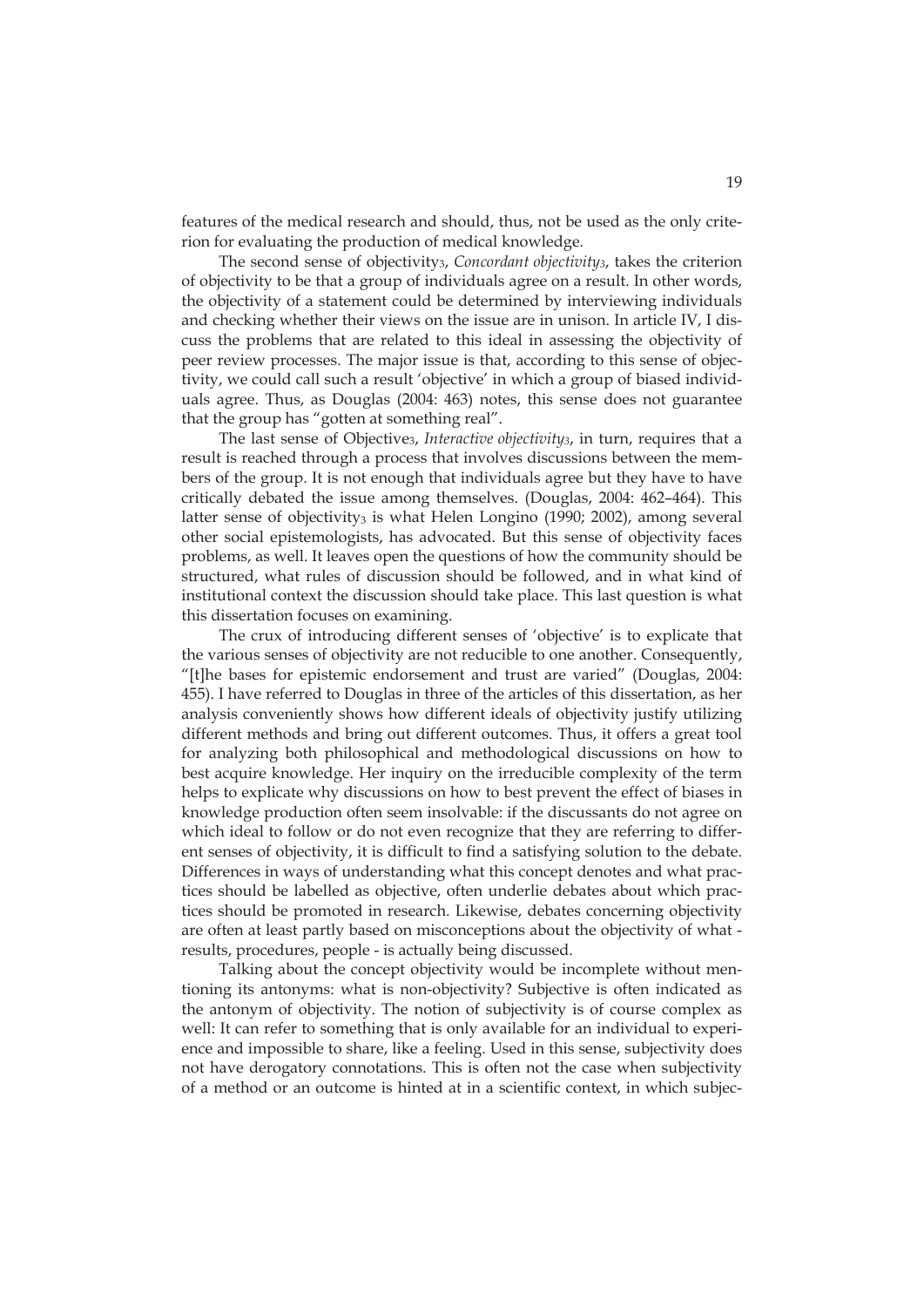tive tends to refer to something that is idiosyncratic. (Douglas, 2004: 469.) Objectivity has often been depicted as wiping out subjectivity from the process (e.g., Stegenga, 2011: 498). However, as with its opposite, the meaning of subjectivity seems to be at least partly context-dependent and historical (Daston & Galison, 2010: 5).

Instead of being subjective, we can also talk about a non-objective result being biased. This is the approach I have taken in this dissertation. Unlike subjectivity, the notion of bias captures the idea that research can fail to be objective because of systematic factors that skew the outcome of studies. Bias can refer to both systematic errors (such as in the case of measuring instruments) or preference biases, which "occur[---] when a research result unduly reflects the researchers' preference for it over other possible results" (Wilholt, 2009: 92). Preference biases can be caused by either blatant promotion of some extraneous causes or they can be the result of implicit preference for or against some views or goals. Thus, the concept of bias captures the idea that non-objectivity can be caused by structural or systematic factors, not only by the involvement of individuals' idiosyncrasies. In the same way that calling something objective can raise disagreements, it is possible to disagree on whether a result, person or a method should be called non-objective.

The quest for objectivity in science has raised concerns; these can be roughly divided into two categories. First of all, some authors state that objectivity is an unachievable goal and that the knowledge we produce is bound to be inherently subjective and value-laden. Secondly, others have claimed that the whole ideal is detrimental. For instance, some feminists have stated that it is attached to masculine ideals (cf. Harding, 1986; Barwell, 2002), with Catherine MacKinnon (1987: 50) stating "[o]bjectivity is the epistemological stance of which objectification is the social process, of which male dominance is the politics, the acted out social practice". Pursuit for objectivity, according to MacKinnon, is a pursuit for a "non-situated distanced standpoint".

These criticisms, however, can be taken as criticism of a certain narrow understanding of what the objectivity of science is: "Whether understood as a view from nowhere or as algorithmic rule-following, whether praised as a soul of scientific integrity or blamed as soulless detachment from all that is human, objectivity is assumed to be abstract, timeless, and monolithic", write Daston and Galison (2010: 51) when they criticize those who take part in debates over objectivity for not leaving the conceptual level and not taking notice of how the concept is used in practice. In this dissertation, I take objectivity to be contextual in the same way as Daston and Galison do. I have taken the stance that objectivity needs to be evaluated as something that is important for achieving usable knowledge. And also, what the specific criteria for usable knowledge in a given context, also provide guidelines on how we should understand objectivity in that context.

One could ask if it even makes sense to use the term objectivity because of its variating meanings and interpretations. During the process of writing the articles for this doctoral dissertation, I did at times play with the idea of dis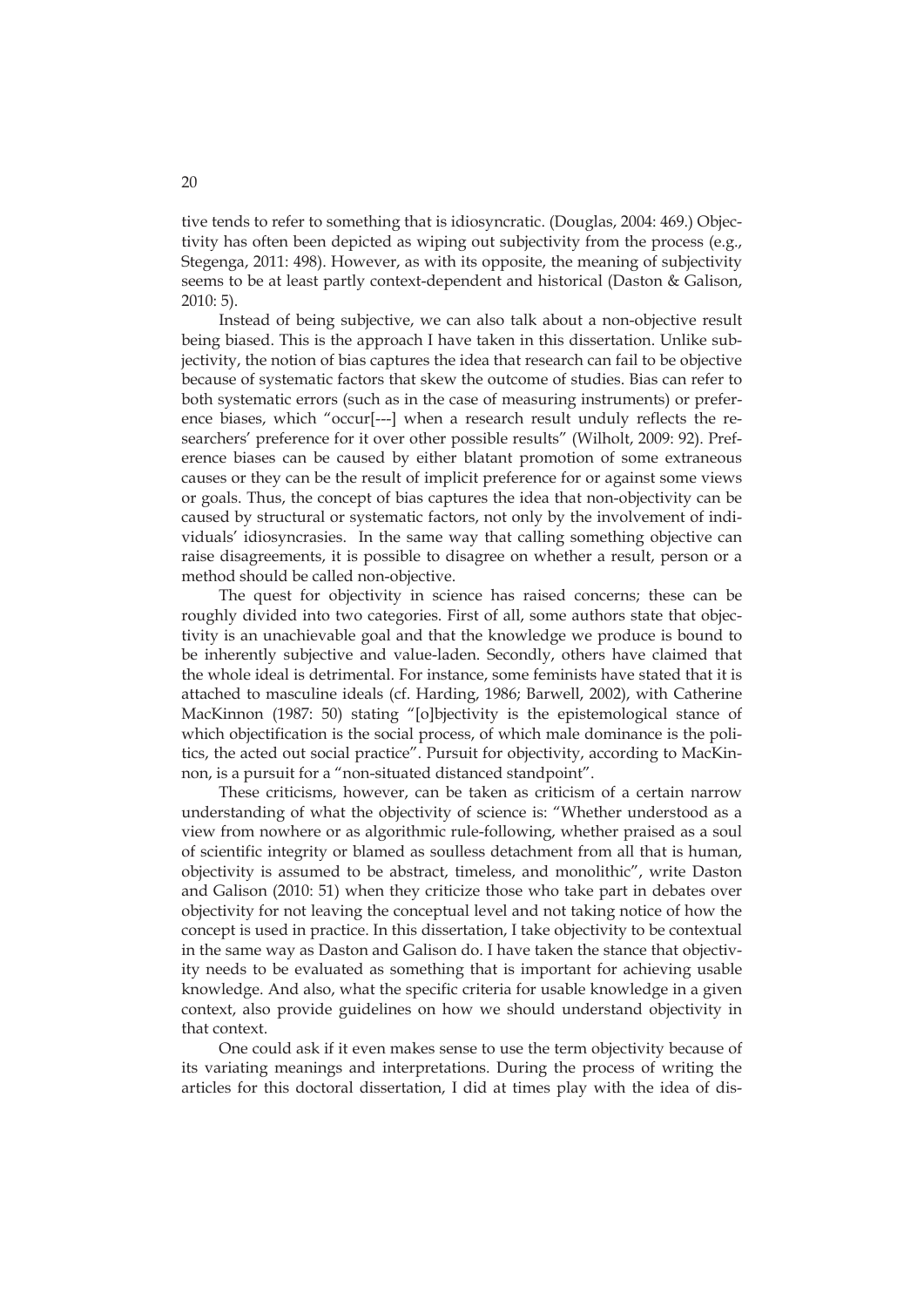carding the concept and talking instead about the reliability or trustworthiness of research. However, I decided to retain this concept. As Douglas states (2004: 453), objectivity is a central concept in philosophy of science and also in discussions concerning science among members of the general public. Because of this, shying away from using the concept seemed like an action based on idiosyncratic timidity rather than academic prudence. Also, the complexity of the concept made it possible to investigate how different authors understood it and whether these understandings had influenced their own analyses. For example, in article III I argue that because of his commitment to the procedural understanding of objectivity, Stegenga (2011) does not succeed in analyzing the way in which the results of meta-analyses can be biased by the way medical research is organized. In a similar way, using the ideal of concordant objectivity for evaluating peer review practices overlooks how agreement between reviewers does not yet suffice to insure the high quality of published literature, as I show in article IV.

In the articles that comprise this dissertation, I have not given a conclusive definition for objectivity. I have taken the stance that the search for an objective method is a quest for a method that would best ensure the epistemic trustworthiness of results, as in the sense as Wilholt (2013) uses the term: Trustworthy results are the best ones we can acquire in the given situation, using the means that are available. The trustworthiness of results in this sense, in turn, is partly dependent on how the goals of the inquiry are comprehended. In this way, objectivity is attached to the practical needs that the inquiry is expected to satisfy and thus context-dependent. In this sense, objectivity is not monolithic: different methods can be taken to be objective depending on which kind of knowledge they are expected to produce, and what the context in which the process takes place is. As we have no way of resolving how the world could be viewed independently of the limitations that human cognition and preferences pose, this is the best we can hope for.

#### **1.1.3 On objectivity and the public's trust in science**

The objectivity - or apparent objectivity - of research is taken to be an essential condition for maintaining the public's trust in science, and consequently discussing the conditions for achieving objectivity is significant also from the nonacademic perspective. Discussing the question of how to secure the objectivity of research is crucial in the current context in which science is expected to produce applicable results. The public's trust in science is largely based on the assumption that the knowledge that is produced is not tarnished by extraneous interests. As science - particularly academic science - is dependent on public funds and resources, maintaining the public's support is vitally important. In addition, many researchers believe that the results of their work could help members of the public lead better lives, whether it be due to increased health or improved chances of controlling their environment, which means that they wish their work to be taken seriously. An example of this scientific desire for public respect, and the possible break down of the required civic trust, is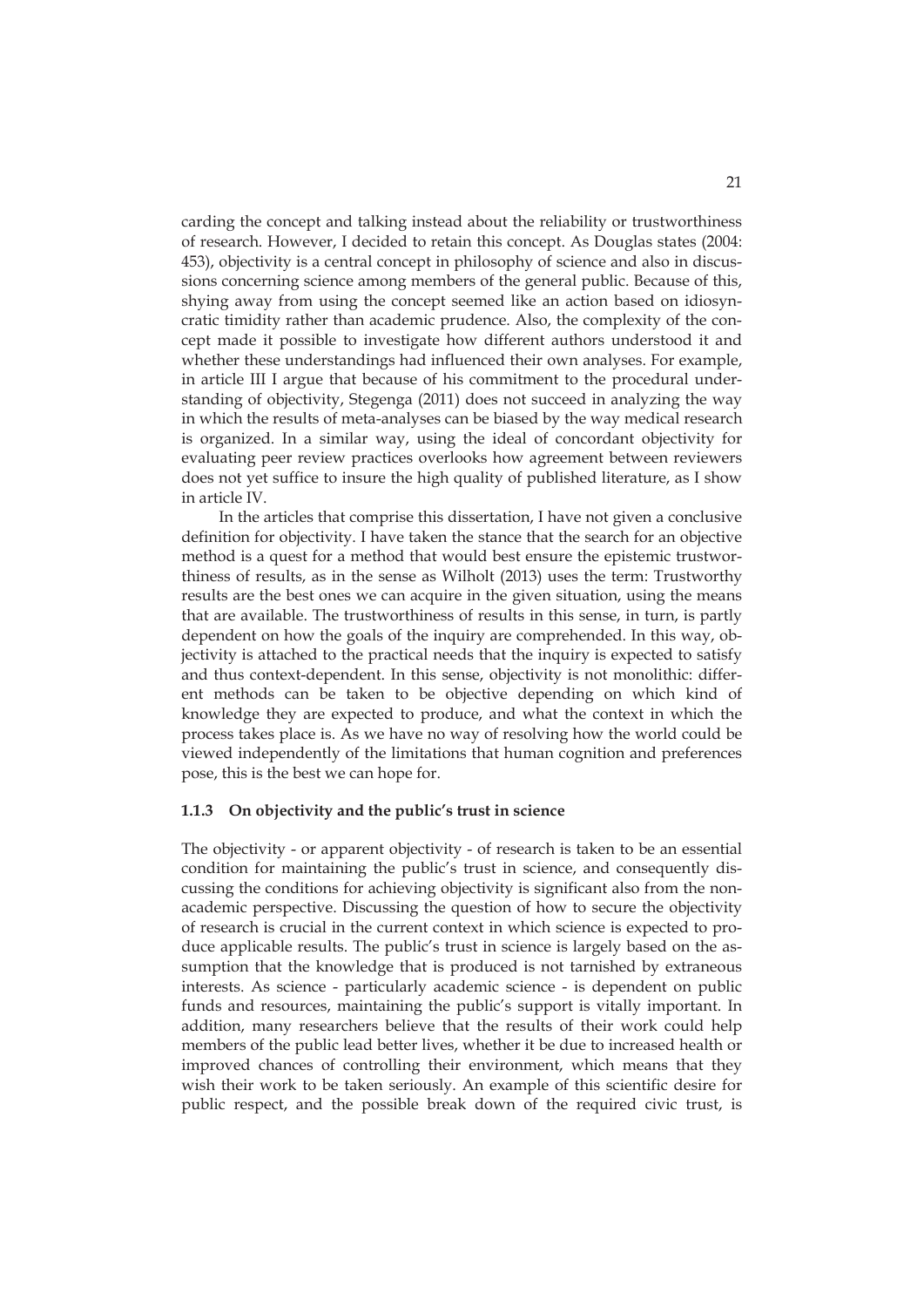demonstrated by the case of the recent outbreaks of vaccine preventable diseases, which have been associated with the rise of an anti-vaccine movement resulting from diminished trust in relevant medical research (e.g., Poland & Jacobson, 2011).

What is typical of medicine and many other research fields with applicable results is that they raise intense emotions among non-scientists. There are at least two reasons for this: 1) the research outcomes from these disciplines are used by doctors and policy makers when decisions affecting people's daily lives are made, and 2) claims of improper conduct and questionable research ethics have been reported by media, both of which greatly increase the focus of public attention and interest in these areas of research. Examples of recent scandals in biomedical research include the apparent concealing of the possible connection between the use of selective serotonin reuptake inhibitors and suicidal tendencies (e.g., Healy, 2012) and the link between the painkiller Vioxx and cardiovascular events (e.g., Biddle, 2007). In climate research, so-called climate skeptics accused scientists of fabricating data for political reasons just before the Copenhagen summit on climate change in 2009 (e.g., Climate scientists accused of 'manipulating global warming data', 2009). As the story reached the headlines, the reliability of climate research became increasingly under a threat, and public confidence was eroded. The reactions to these events show that one of the most crucial challenges for the contemporary scientific community is securing the public's trust in research. As one of the conditions for maintaining the trust in science is that research is conducted in a way that is thought to be objective, searching for the means that best support objectivity is one of the central tasks for philosophers of science.

In medical research, many of the scandals have been connected to actual or apparent financial interests of the researchers conducting studies or agencies which fund the studies. It is appropriate to be noted here in the dissertation introduction that despite the critical tone in which many of the practices typical of commercialized research are discussed, the aim this of dissertation is not to denounce commercialization as such, rather, discuss its effects and acknowledge that commercialization has been one of the most central institutional changes affecting academia and the scientific community in recent decades. The goals of scientific research and business are different, which, as my analysis demonstrates, can lead to conflicts between epistemic or ethical and financial aims. How to best identify and counteract these conflicts is one of the central questions in this dissertation.

#### **1.2 Theoretical background**

The four articles that compose this dissertation engage in discussions concerning science, values, and the role of science in society. This area of philosophy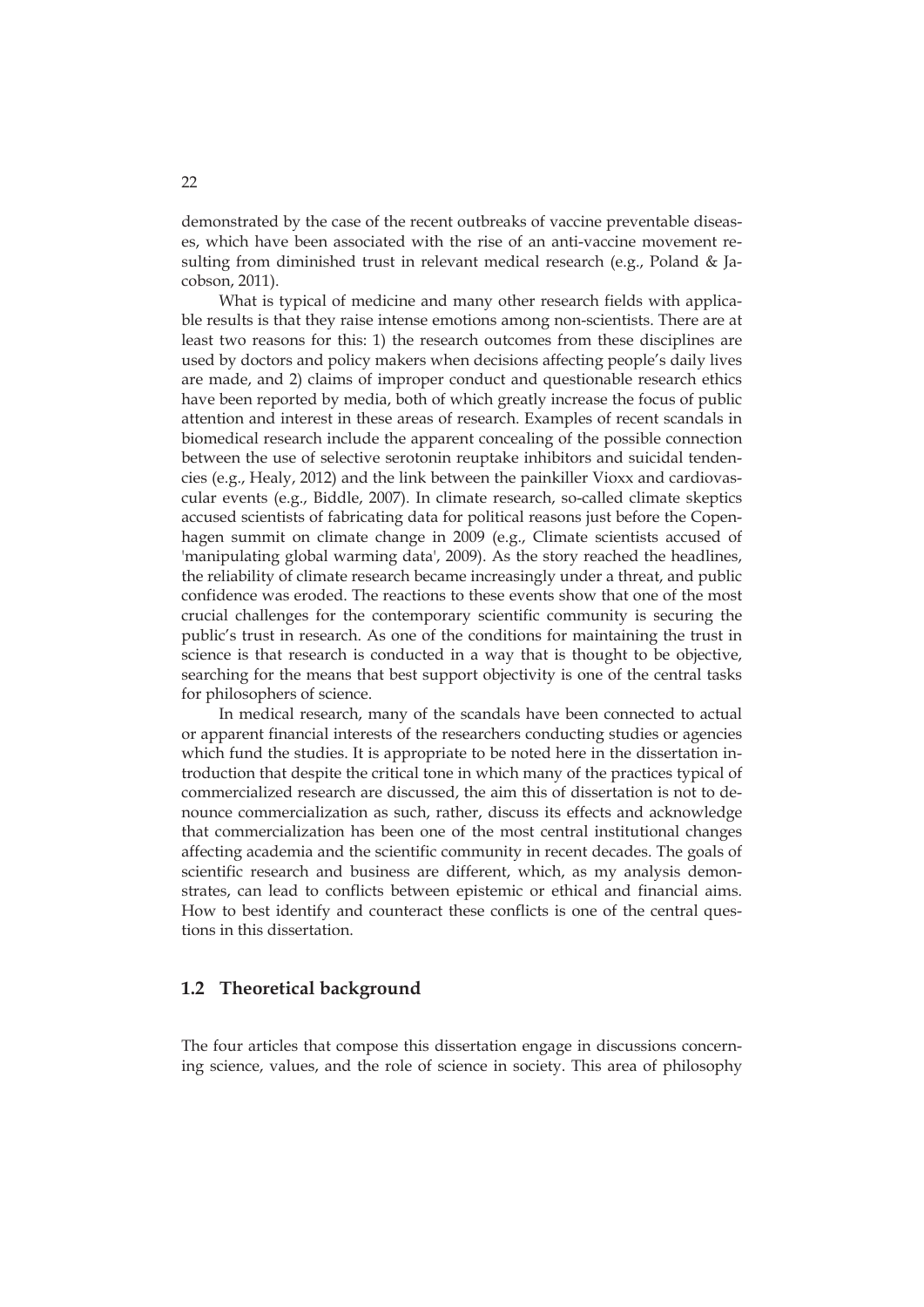has become more popular since the so-called Science Wars<sup>4</sup> took place in the 1990s (Douglas, 2009: 45, see Brown, 2001 for an assessment of science wars). In these discussions, the previously dominant assumption that by the proper use of scientific methods non-epistemic ( i.e., political, ethical, and social) values can be prevented from influencing the rejection and acceptance of hypotheses has been questioned (Biddle, 2013).

In this section, I outline the theoretical background of this work. I begin by discussing the criticism of individualistic views on the objectivity of science. After this, I move on to examining the question of value-free ideal in science, and finally I end the section by investigating the role of extra-scientific factors in moulding the conditions for objectivity. I intend to show that when we examine socially relevant research, it is necessary to asses it as an activity that is practiced by communities that work towards reaching certain epistemic and practical goals and that these communities are not fully self-sufficient in regulating their actions.

#### **1.2.1 Against an individualistic view on objectivity**

According to a traditional conception, which I have called 'the individualistic view on objectivity', the objectivity of scientific research can be secured if individuals keep their undue preferences in check and base their reasoning on relevant facts and logic. Tara Smith (2004) crystallizes this view in the following way: "Objectivity is a method for human beings [---] to employ to discipline our thinking to help us gain an accurate understanding of the world" (Smith, 2004: 153). In other words, according to this view, objectivity is a quality that is attached to individuals and the objectivity of research either flourishes or fails depending on how individual scientists behave. In this dissertation, I argue that this understanding fails to capture how socially relevant research is and can be conducted.

Focusing on individuals alone is insufficient for two reasons. First of all, studies on implicit biases show that people do not recognize whether their own reasoning has been biased (Pronin, Gilovitch & Ross, 2004; Uhlmann & Cohen, 2007). Thus, it is not realistic to assume that humans are capable of acting in a way demanded by the individualistic view. Second, in addition to this practical difficulty of achieving the ideal demanded by the individualistic view, there are more theoretical reasons for approaching the objectivity of science as a community-level virtue.

Miriam Solomon's (2001) social empiricism is an example of recent criticism of individualistic conceptions of scientific knowledge production. By drawing on studies in cognitive science and investigating historical case studies, Solomon states that when evaluating research, instead of asking whether individual scientists reason rationally, we should ask whether the context in which

-

In addition to philosophers, sociologists, historians and scientists were active in this debate. In this dissertation, I focus on the philosophical discussions concerning objectivity. Consequently, questions that have been central in science and technology studies are omitted.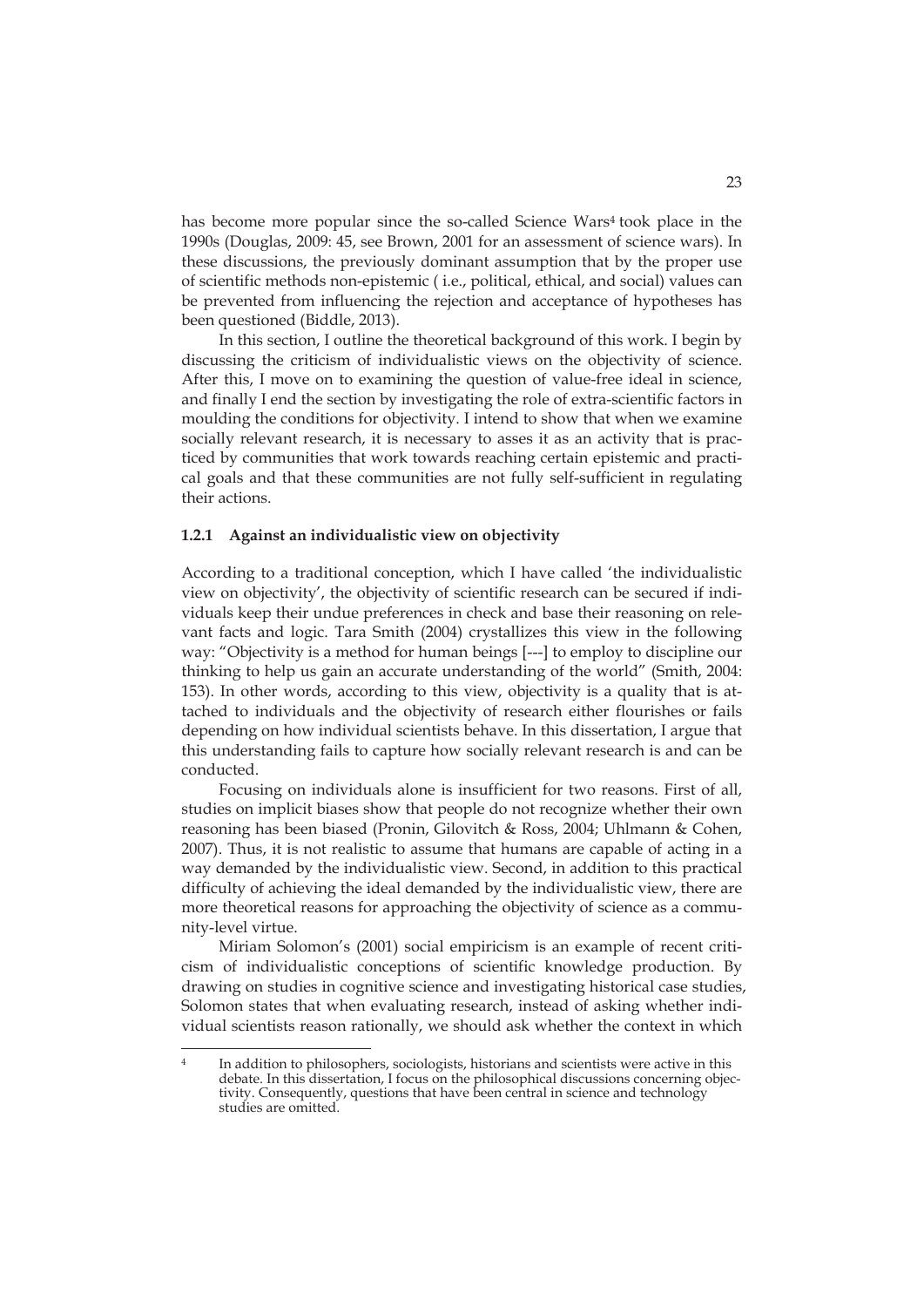they conduct research is such that the combined outcome of individual efforts in science are successful, i.e., getting closer to the truth and empirical success were it observational, predictive, retrodictive, experimental, explanatory, or technical. (Solomon, 2001: ch. 2). According to Solomon, evaluating individuals' rationality is not necessary because sometimes even non-rational actions of individuals can be beneficial to the goals of research. Even those reasons for choosing between theories that are usually considered biased, such as ideology or the search for fame, can under the right conditions be beneficial to science. This is because they can motivate researchers to distribute their efforts in ways that eventually lead to empirical success. Solomon continues, individual scientists should strive for developing theories with empirical success (Solomon 2001, 150), but there is no better or worse reason for them to choose between empirically successful theories, for it is the duty of those who make science policy and funding decisions to make sure that all empirically successful theories get the attention they deserve (Solomon, 2001: 117–118).

Even though Solomon successfully identifies the importance of evaluating science as a communal enterprise, her view does not capture some central features of research. The only requirement Solomon directs at individuals is to aim at developing empirically successful theories, and because of this, her account is not sensitive to the actual practices of science that involve the give and take of criticism: According to her theory, if researchers are working with empirically successful theories, they are not responsible for answering further questions concerning their theory choice. This seems to conflict with what is generally expected from scientists. As Rolin and Wray (2008: 76) note, a community in which individuals were not willing to engage in discussions concerning their reasons for choosing a given theory would be in the danger of becoming "fragmented and stagnated". In this dissertation, I defend a stance in which the critical discussions between scientists, including the asking for and presenting of evidence for adopted views, are necessary for objectivity. The importance of this kind of interaction between individuals and communities is highlighted in Helen Longino's critical contextual empiricism.

Longino (1990; 2002) has forcefully argued against individualistic views on knowledge production. According to Longino (1990: 63), if we are to find an objective method that "provides means of assessing hypotheses and theories in an unbiased manner", we cannot demand that individual researchers should gather data and reason without biases. Instead, she claims that the objectivity of science is achievable because research is a social enterprise (Longino, 1990: 67). According to Longino, an appropriate social process is necessary for achieving objectivity since individuals alone cannot ensure that their reasoning is sound. Her account is based on the fact that data do not fully dictate which hypothesis should be accepted and, likewise, hypotheses alone do not specify which data would confirm them (Longino ,2002: 126). Because of this underdetermination, different background assumptions can enable inferences from certain data to different hypotheses. These assumptions may concern, for example, the relevance of certain types of evidence or research questions, or they may be princi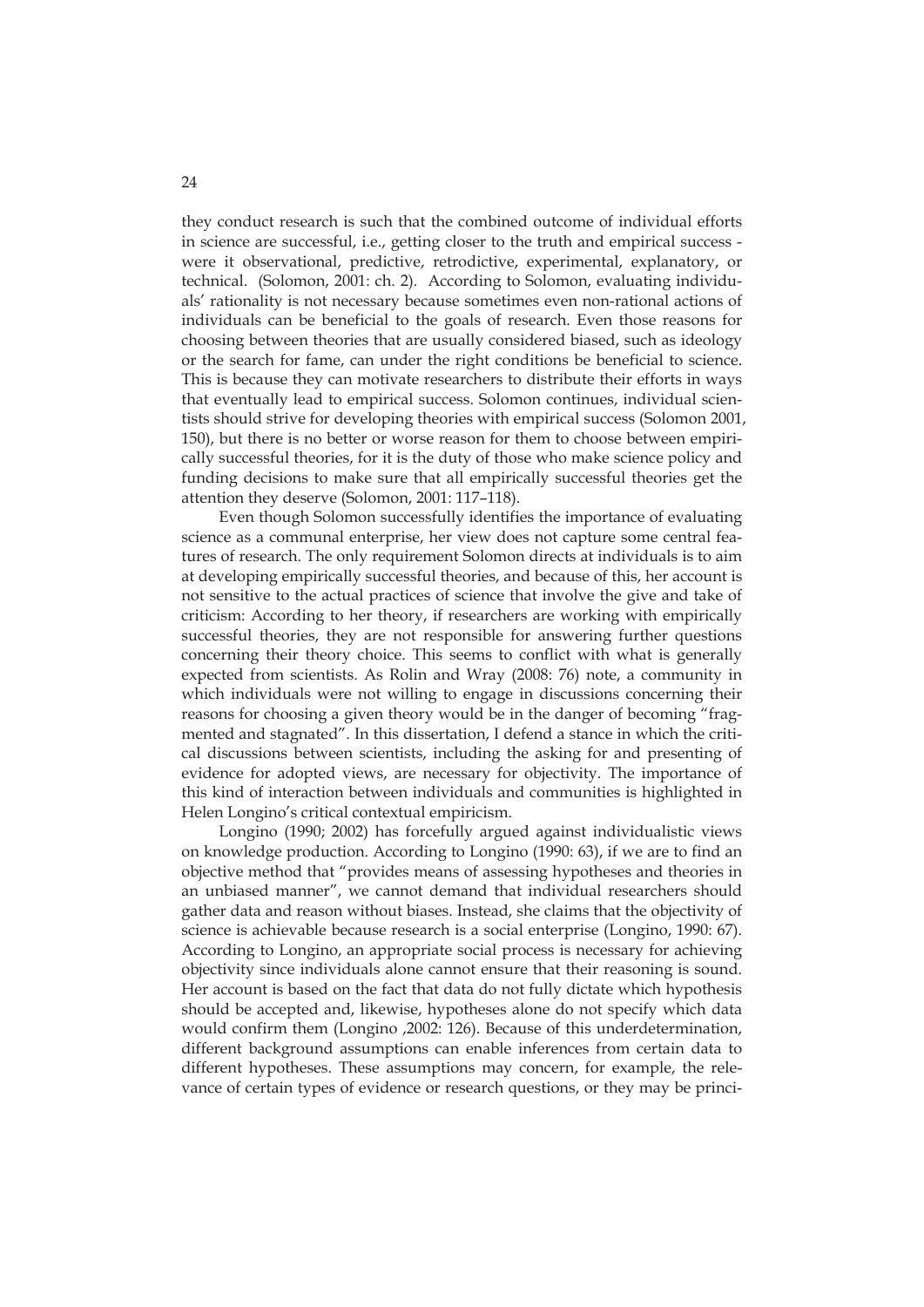ples, such as simplicity (Longino, 2002: 126). In addition, background assumptions are often context-dependent and unrecognized by those who hold them. Different notions of the goals of science and the characteristics of "good research" bring forth different ideas concerning what kind of evidence is sufficient to justify the acceptance of a hypothesis.

Sometimes assumptions working as premises in reasoning may involve social or political, i.e., contextual, values. Unlike those who support the current ideal of value-free science<sup>5</sup> (e.g., Kitcher, 2001), Longino does not denounce the involvement of contextual values in the scientific reasoning: according to her, science is value-laden but can still be objective because the effects of values and preferences can be managed. This is feasible because knowledge production is a social process where the outcome is the product of critical interaction within a community. Science is an ongoing process of evaluation and re-evaluation of data and background assumptions that influence research. Since some of the assumptions involved in reasoning cannot be justified by empirical means alone, metaphysical and normative considerations are an indispensable part of scientific discussions. (Longino, 1990: 75.) In other words, unlike for Solomon, for Longino it is essential that researchers engage in discussions concerning their reasons, including non-epistemic reasons, for choosing between empirically successful theories. Central to Longino's theory is that in addition to the traditionally required elements of knowledge production, namely that decisions on whether to reject or accept a hypothesis need to be based on sound data, a further social mechanism is needed to make sure that the background assumptions justifying inferences from data to hypotheses are acceptable (Longino, 1990: 75). Thus, achieving objectivity is a community-level task.

According to Longino, the objectivity of research cannot be obtained in a context where the social mechanism of criticism is prevented from functioning. Two of the necessary conditions for objectivity are the publicity of research and the availability of different perspectives. Withholding data or results is harmful to science because it makes it more difficult to evaluate the factors that have contributed to the acceptance of views. Widely shared assumptions may be invisible until they are questioned by someone not holding them, and thus, according to critical contextual empiricism, pluralism of background assumptions and perspectives is epistemically beneficial. (Longino, 1990: 80; Longino, 2002: 131.)

This dissertation, particularly the first two articles (*The Commercialization of Research and the Quest for the Objectivity of Science,* and *Longino's Theory of Objectivity and Commercialized Research*), draws on Longino's work. Based on her view on the social nature of knowledge production, I have aimed at further explicating the conditions that are needed for enabling the detection of different biases that may skew the picture that studies paint of their objects of interests. I have also been interested in examining the implications of the criteria that, according to Longino, need to be fulfilled by communities that strive to produce objective science.

-

This ideal is discussed in the next subsection.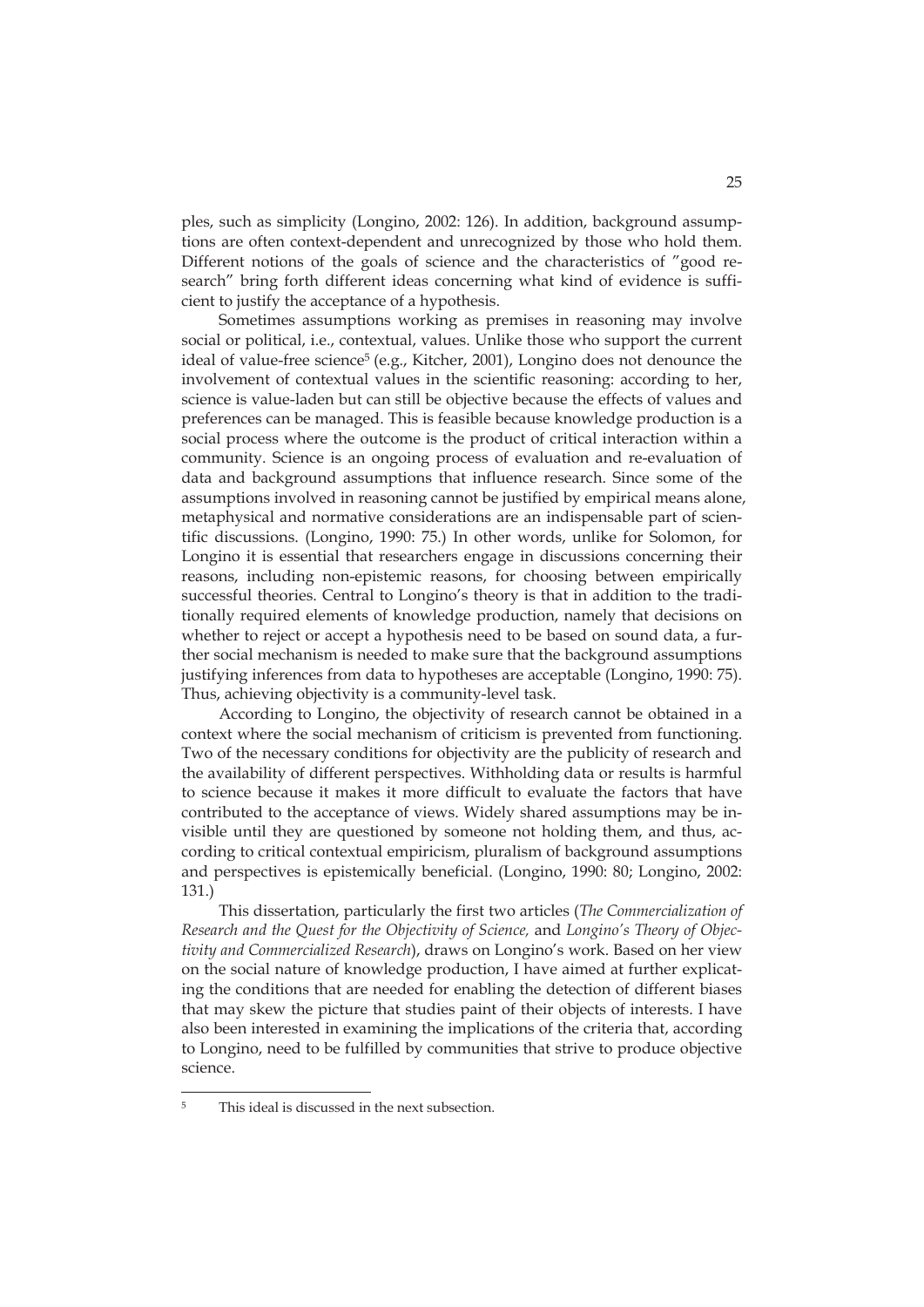Even though Longino convincingly shows that the objectivity of research needs to be seen as a social enterprise, her theory on the conditions for securing objectivity is very general, and abstract, i.e., meant to be applicable for all fields of research (see also Biddle, 2007: 23–24). It is not clear what is meant, for instance, by stating that a community should "cultivate all relevant perspectives" or that economic power should not determine what views are taken seriously (Longino, 2002: 131)<sup>6</sup>. Addressing former point is made more challenging by the fact that the boundaries of scientific communities are not clear and it is not obvious who should be counted as members of scientific communities, and thus, whose criticism should be taken to be relevant<sup>7</sup>. The latter point is particularly pressing in the current context in which cooperation between academia and industry is becoming more common and the importance of private research funding is growing. In addition, her account does not fully take into account the way in which commercialization is changing academic publishing, for instance, asking what is the role of private peer review companies in providing venues for criticism (Fernández Pinto, 2014)?

Consequently, contrary what Longino aims at, it may be difficult to see how scientists or science policy makers could use her theory as a guide for organizing research. This dissertation aims at filling some of the gaps that are left open by Longino. I have approached the problem of securing objectivity from the perspective of a naturalistic, empirically informed, philosophy of science: I have analyzed scientific practices as they exist, examined how different institutional factors influence knowledge production, investigated how science could best succeed in fulfilling its goals, and aimed at delivering normative insights based on empirical material - instead of being interested in what science could achieve under certain ideal conditions. Analyzing empirical studies on science (e.g., Healy & Whitaker, 2003; Sismondo, 2008; Pigott et al., 2010), makes is possible to investigate the harmful effects of the cooperation between academia and private industries without denouncing all commercial science as biased. Based on this material, it can be argued that commercial interests are linked to practices and mechanisms that can limit either the publicity or the diversity of points of view. For instance, the examples I discuss in the articles show how the funding structure of an academic field can steer research in a way that leaves some essential areas understudied and, thus, disturb debates in the field in question. Likewise, the material I have studied shows how commercial interests may encourage actors to leave some results unpublished. The resulting publication bias makes the criticism of published results more difficult and gives a distorted picture of the object of study. Thus, I have identified mechanisms that pose threats to objectivity in Longino's sense. In this way, this dissertation fleshes out Longino's ideas about the conditions for sound knowledge production and assesses which factors need to be accounted for if her theory is to be applied to current scientific practices.

-

26

See also Borgerson (2011).

I wish to thank Heather Douglas for advising me to stress this point.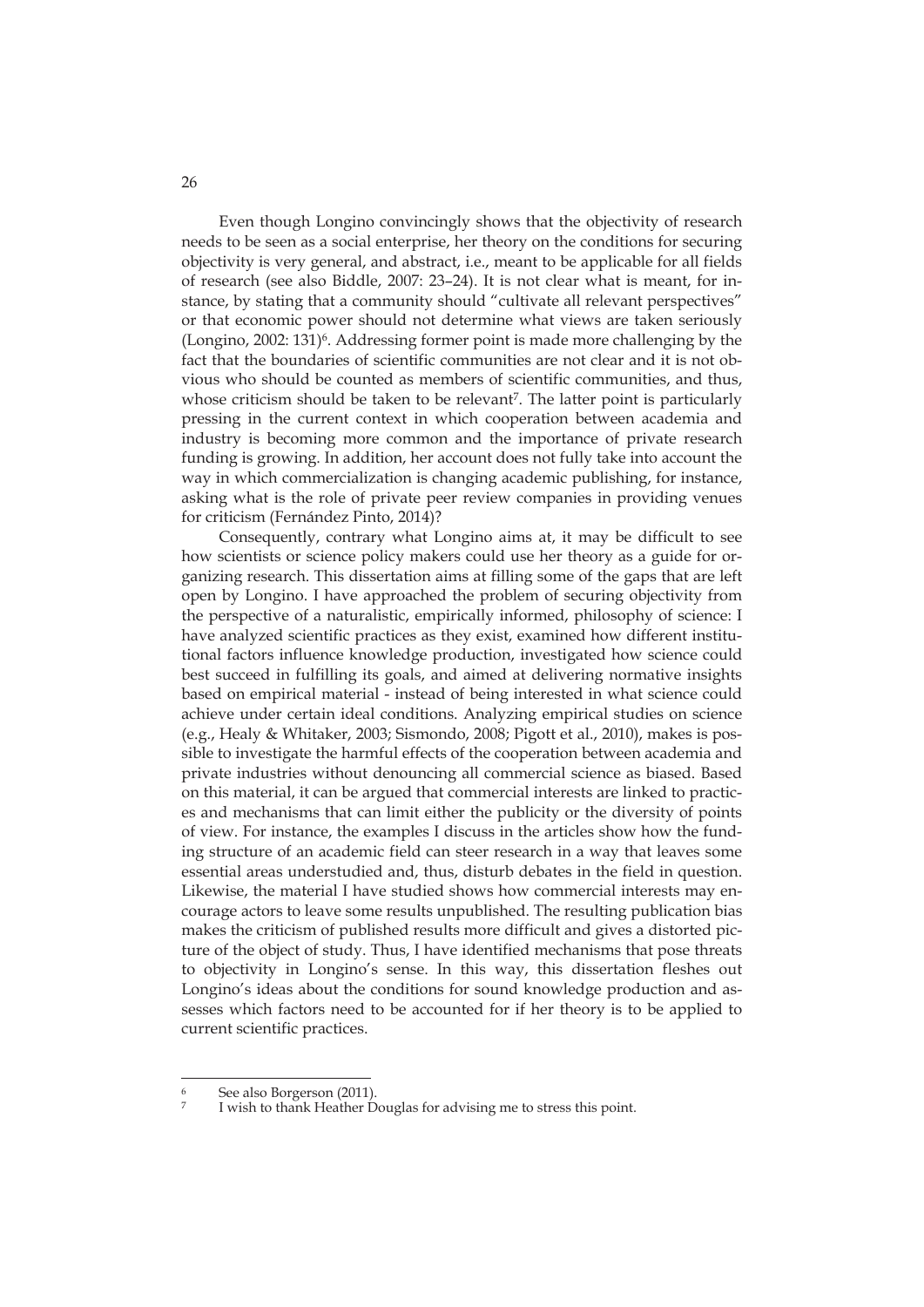Different understandings of objectivity steer our attention to evaluating different parts of phenomena. Basing an account of objectivity on some unattainable ideal of human cognition is not acceptable. Paying attention to the role that science plays in today's society shows that the individualistic view on objectivity does not manage to capture some of the relevant aspects of knowledge production because it tells us to focus on the actions of individuals only and thus neglects the possibility of systematic biases. Assessing objectivity at the community-level is particularly important when examining research that is used for informing practical decision making and public policy. When scientific evidence is needed for this cause, evidence from numerous individual studies is often amalgamated and the guidelines are developed on the basis of the combined results. Because of this, it is necessary to consider the possibility that there might be biasing factors that systematically skew the results of research in a way that cannot be corrected by the means of testing hypotheses only. Later, in the subsection 1.2.3., I discuss the funding structure of research as a potential mechanism that steers research towards producing certain types of results. Focusing on the way in which researchers conduct individual studies neglects this source of bias.

#### **1.2.2 Against the value-free ideal**

-

As mentioned, philosophers of the Anglo-American tradition<sup>8</sup> have recently started to direct more attention to the involvement of non-epistemic values in knowledge production. The current ideal concerning values in science does not hold that science is completely free of values, but demands that the internal stages of science, i.e., evaluation of hypotheses, should be free of non-epistemic values9. By contrast, setting the research agenda, avoiding methods involving human or animal subjects and deciding how to use research results, can be motivated by social and ethical values. Despite the young age of this ideal, its impact in philosophy of science has been profound.

Philip Kitcher's *Science, Truth and Democracy* (2001) is an example of a project that operates according to this ideal10. He has taken up the task of describing the role that science should have in today's society and calls it "wellordered science". The particular focus of this work is on examining how the research agenda should be set: Which are the questions that scientists should ask? According to him, we need a democratic, public control of what questions

<sup>8</sup> It has to be acknowledged that the interplay between social factors and science has been recognized for decades outside Anglo-American philosophy of science by authors such as Foucault (e.g., 1970; 1972), Habermas (1971) and several feminist and postcolonial scholars (e.g., Harding, 1998; Keller, 1985). I thank Hans Radder for

pointing this out to me.<br>See chapter 3 of Douglas's book (2009) for an introduction to the history of the value-<br>free ideal.

<sup>&</sup>lt;sup>10</sup> In his later book *Science in a Democratic Society (2011)*, Kitcher holds that nonepistemic values can legitimately influence also the certification of scientific claims, i.e., on what kind of outcomes should practical decision-making and discussion be based.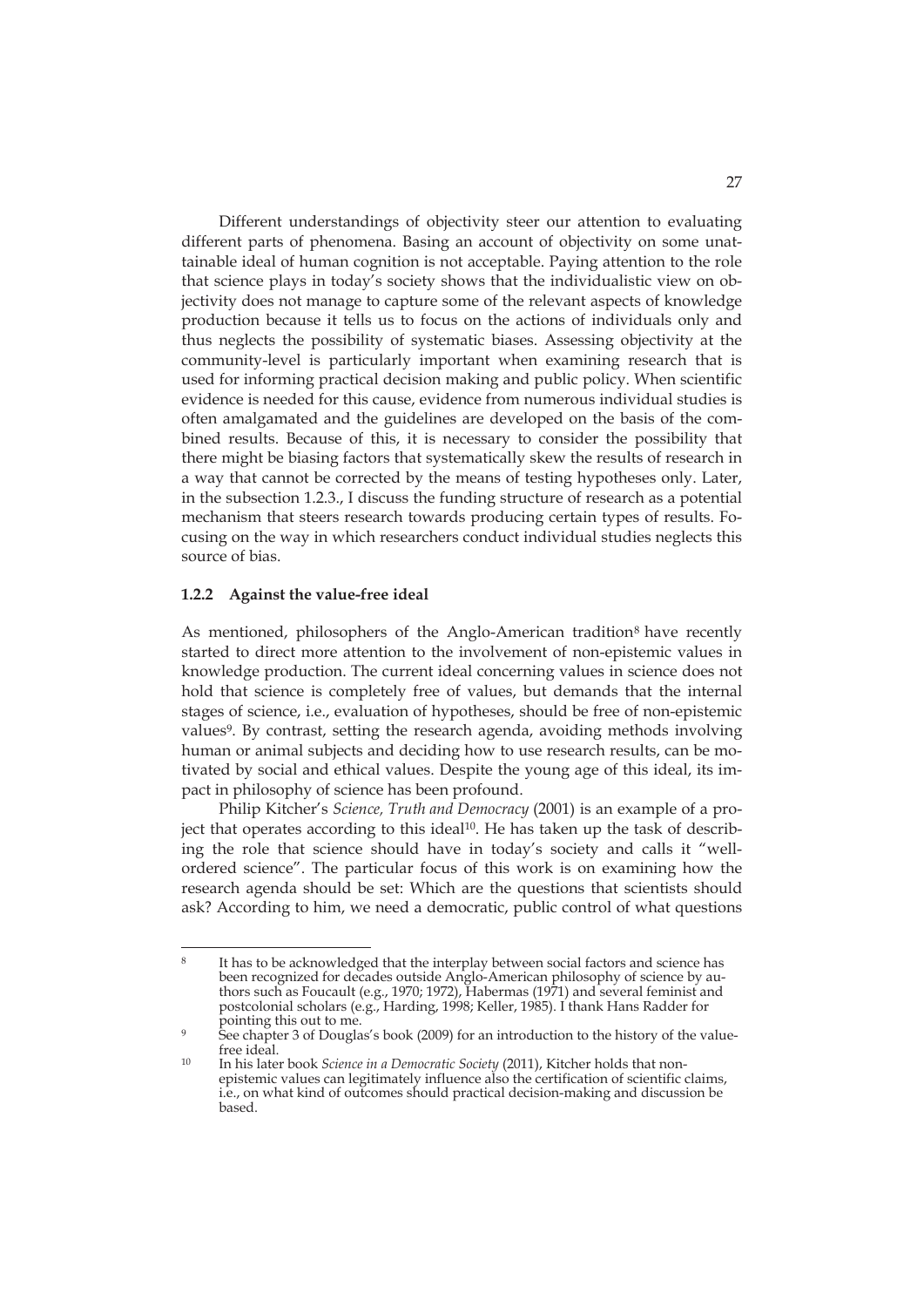research should try to answer and how the results of this research should be applied in practice. (Kitcher, 2001: ch. 10, see Biddle, 2007 and Leuschner, 2012 for criticism of Kitcher.) For instance, the recent situation in biomedical research is not acceptable according to the ideal of well-ordered science: it is unlikely that in an ideal decision making process, participants would decide that the significant majority of research funding should be directed at projects that benefit the affluent populations while leaving the diseases that afflict the poor majority understudied (Reiss & Kitcher, 2009).

Kitcher correctly argues for the importance of discussing what goals we wish research to serve. However, the view I defend in this dissertation diverges from the one Kitcher advocates in his 2001 book in that according to him, nonepistemic values can and should influence science, but only in setting its agenda and the application of the results. The internal stages of research, e.g., testing of theories, should still follow the value-free ideal. This view can be criticized for not taking sufficiently seriously the possible non-epistemic consequences of research and the moral responsibilities that scientists have regarding their work.

A prominent argument against the value-free ideal can be found in Heather Douglas's (2000) work. In Douglas's account, the fact that pragmatic aspects are involved in the acceptance or rejection of hypotheses entails the need for value judgments. Not acknowledging that science is not practiced for purely epistemic reasons and the possible non-epistemic risks that follow, results in inadequate accounts of science. Her argument begins with Hempel's (1965) concept of inductive risk, which refers to the possibility that one is mistaken in accepting or rejecting a scientific statement. Inductive risks can occur throughout the research process: when research methods are chosen, when data is gathered, characterized and interpreted. When research has non-epistemic consequences, for example, when the aim of research is to develop a drug, researchers need to weigh the potential outcomes of their choices. Douglas demonstrates the potential risks by referring to dioxin-studies. For example, the choice of the appropriate statistical significance level in toxicological studies should involve taking into account what kind of errors are the most tolerable: false negatives or false positives. Lowering the standard of statistical significance decreases the risk of false negatives and vice versa. In certain borderline cases, the decisions on the appropriate standard can have an impact on whether a given chemical is taken to be harmful, and thus, whether it is accepted for use or not. This, in turn, has both financial and public health consequences. Consequently, when decisions are made on where to set the level of statistical significance, researchers should take into consideration these non-epistemic results of action. Likewise, at other stages of research, researchers need to take into account the apparent magnitude of the inductive risk and the possible consequences that might follow. This means that non-epistemic values should play a role in the internal stages of science. (Douglas, 2000.)

This account does not entail relativism or the view that all arguments should be taken as equally valuable: values do not dictate which account is true. Rather, the account boils down to the claim that the way in which the quality of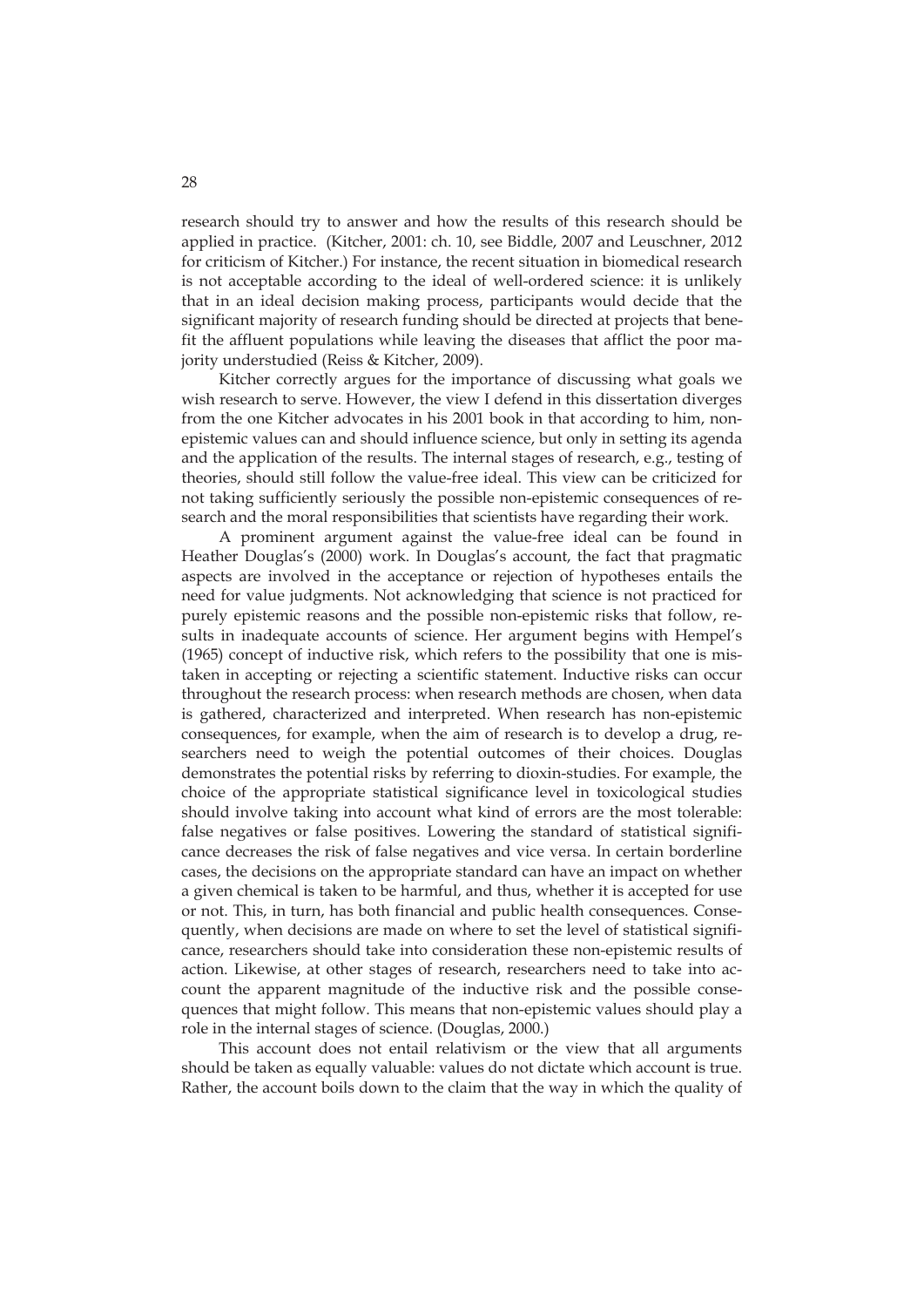arguments are evaluated has to be changed. Scientists have the same responsibility for considering the consequences of their actions as other human beings have. Thus, it is not laudable for them to avoid weighing the potential risks that are involved in research. (Douglas, 2000: 560.)

The argument against the value-freedom of science has been developed further by Torsten Wilholt (2013). While Douglas shows how values should be involved in scientific reasoning, Wilholt discusses how we can discern between acceptable and unacceptable value choices. He makes a distinction between epistemic reliance and epistemic trust. As mentioned in the subsection 1.1.2., I take the quest for objective methods to be the same as the quest for methods and practices that would secure the epistemic trustworthiness in Wilholt's sense. Epistemic trust means that in addition to believing that scientists do their best in following the communally accepted rules of how to conduct studies, which constitutes epistemic reliance (Wilholt, 2013: 235), the members of the public and scientists themselves assume that when methodological rules leave space for judgments, the decisions that are made during research are "based on the presumption of shared ideas about the values of true results and the dangers inherent in errors" (Wilholt, 2013: 248). In other words, acceptable value choices are choices that are not in conflict with the goals of the community.

Thus, in order to evaluate whether the choices of individuals are warranted, science has to be understood as a collective enterprise with certain shared goals and values. First of all, communally agreed methodological standards facilitate epistemic reliance by offering some constancy to research activities. Secondly, individuals are expected to conduct their activities in a way that supports the goals of the community, and their judgments and choices should be critically evaluated by the community.

For instance, in the case of conducting meta-analyses, epistemic reliance consists in the assumption that researchers are aware of the communally accepted guidelines and conventions for conducting analyses (for instance, The Handbook of Cochrane Collaborations) and do their best in obeying them. However, because methodological conventions do not fully determine how research should be carried out, the need for epistemic trust emerges. When researchers need to apply the rules, they can be expected to make judgments and decisions that do not conflict with the goals of inquiry. In the case of medical research, if we accept that improving the health outcomes of different populations is a goal of research, from the perspective of epistemic trustworthiness it is necessary to take into account how the judgments (e.g., methodological choices) made in the course of research support this goal. For instance, it is possible to criticize the use of methods that make the detection of severe side effects more difficult. In this way, this approach can capture the fact that researchers have to make various judgments in the course of the research process, and that sometimes non-epistemic interests play a part in decision making. Still, it offers us tools to analyze why some ways of proceeding with research seem reprehensible.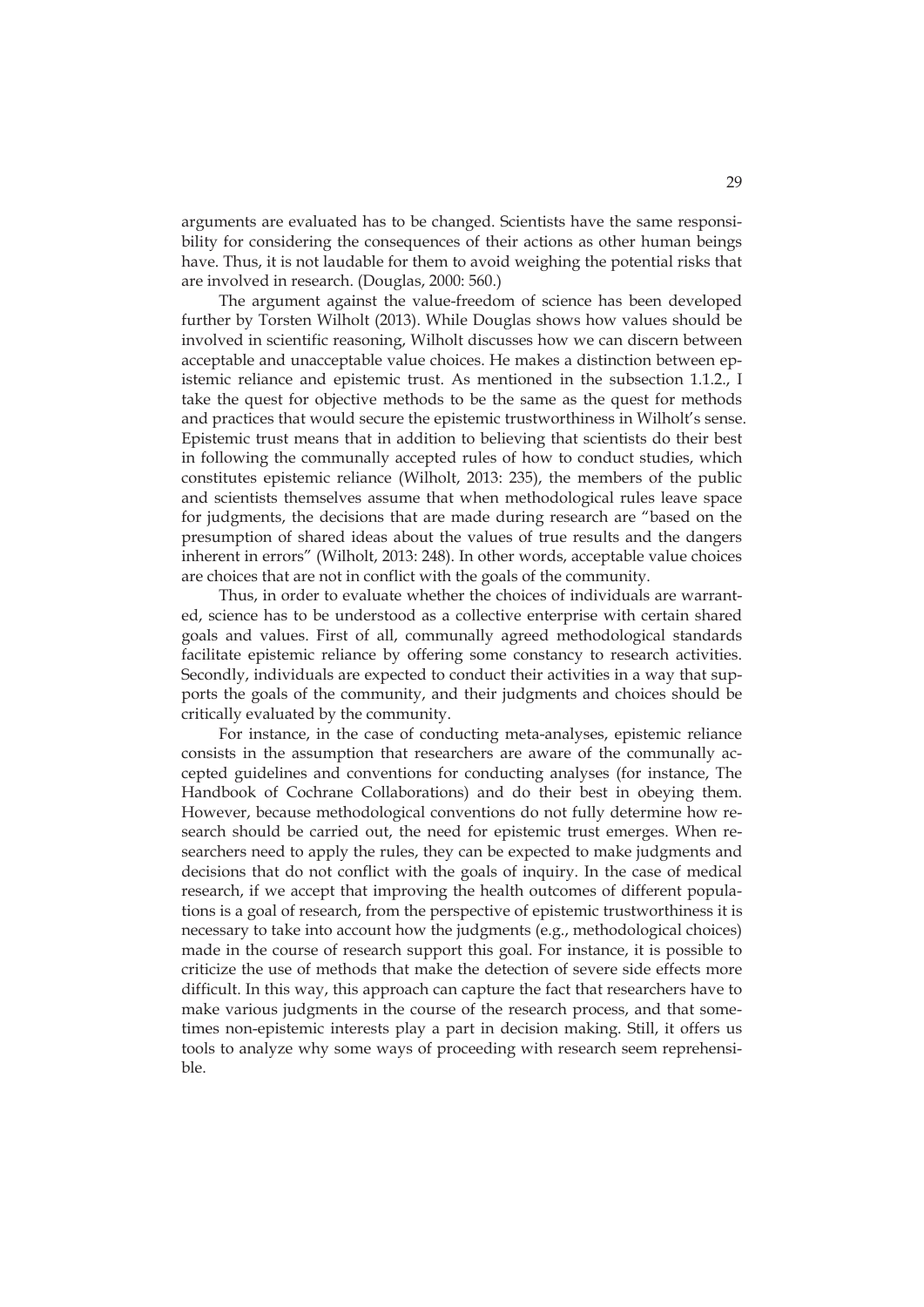In this dissertation, I use both Douglas's and Wilholt's ideas as a background for developing an account on how we should discuss objectivity in the context of socially relevant research. Their arguments for the inherent valueladenness of research have shown that complete value-freedom is not a laudable goal, but that this does not have to denote that we should give up objectivity. Objectivity just has to be reconceptualized to accommodate non-epistemic values and their involvement in reasoning as well as the critical evaluation of the values involved. This, in turn, requires that the community and the institutional context in which it operates are free of mechanisms that might limit the exchange of the information concerning these values and principles governing research. Examining what these mechanisms might be in the current scientific world has been one of the main aims of this dissertation. Next, I shall move on to discussing in what way the extra-scientific context of research activities should be heeded.

#### **1.2.3 For the importance of the context of scientific activities**

A traditional distinction in philosophy of science has been between the socalled contexts of discovery and justification. In the context of discovery, ideas and hypotheses are developed, and what happens in this context is, according to the traditional understanding, negligible with respect to objectivity because the validity of these ideas and hypotheses is tested in the context of discovery. (cf., Brown, 2010.) The choice of research questions is generally seen as belonging to the context of discovery, and biases entering the process in this phase are thought to be removable later when hypotheses are tested. Ideas for research can come from any possible source: based on dreams, questions left open by earlier research, or the needs of sponsors of the studies. In a similar way, discussions concerning the objectivity of science typically focus on scientists and their actions. Actors that operate outside research communities are usually considered irrelevant to achieving objective knowledge.

One of the aims of this dissertation is to show that the traditional understanding is incorrect. The so-called discovery side of science should not be disregarded if we are interested in what factors influence knowledge production. The way in which research projects and questions are framed has an important effect on the way in which science portrays the world. Because of this, examinations of the conditions for objectivity should not focus solely on the conditions for justification procedures (for example, in the case of medical research, on how trials are designed and carried out) while disregarding the ways in which research can be biased by defects that stem from extra-scientific factors.

The importance of paying attention to the way in which research questions are chosen and to the factors influencing those choices becomes clear through examining current medical research. Brown (2010: 91; 101) and Musschenga, van der Steen & Ho (2010: 112), among others, have expressed concerns over medical research being guided towards producing partial knowledge of health issues. Since the field of study is predominantly funded by actors with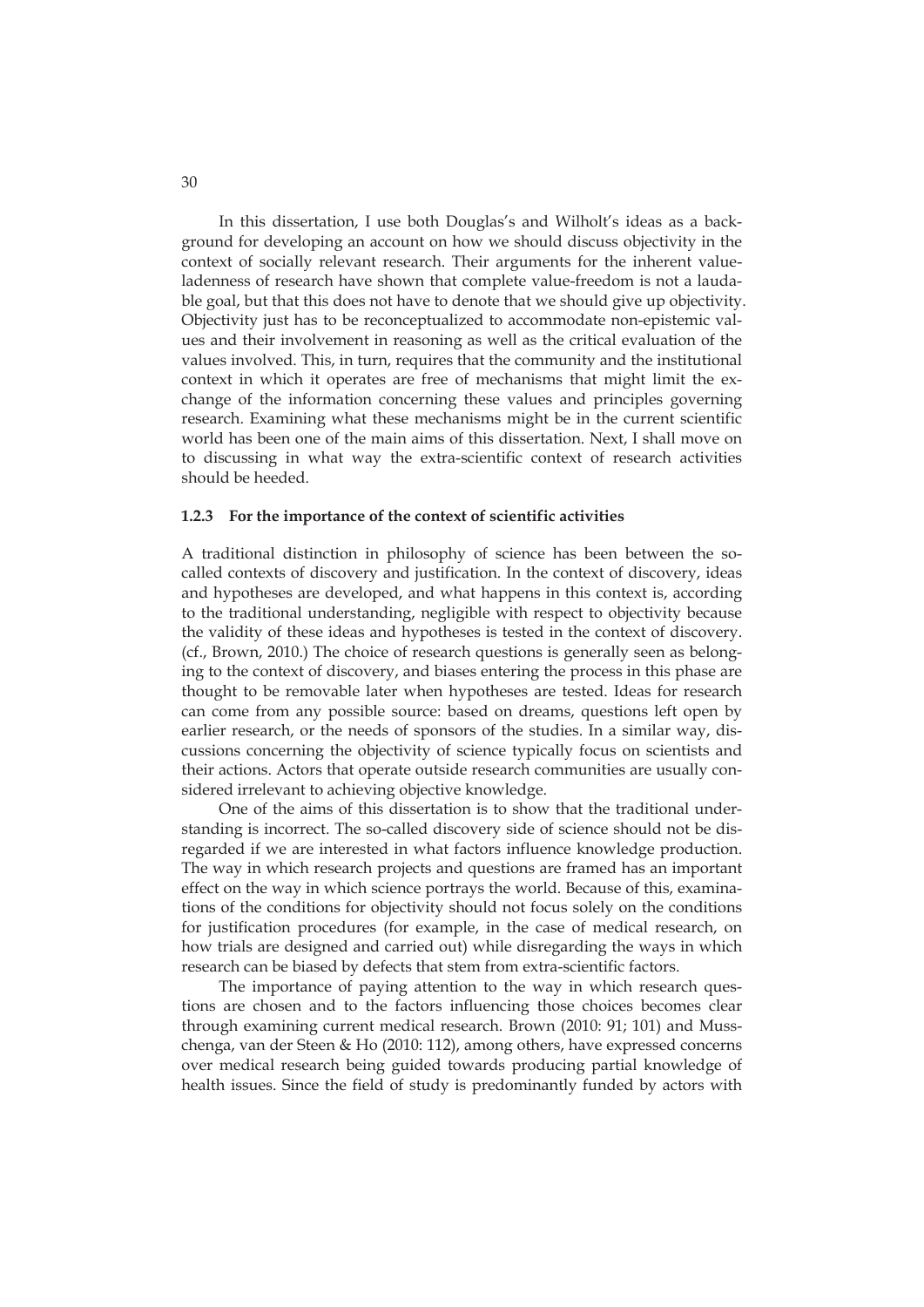commercial interests11, it is profitable for researchers who wish to enhance their chances of receiving grants to focus on specific research questions. This may result in a situation where certain research topics (e.g., illnesses typical of poor areas, or non-patentable cures) are neglected, and research may be excessively steered towards solving only certain types of problems, i.e., problems with possible profitable solutions (Brown, 2008: 761).

By choosing a certain approach to a phenomenon, it is possible to highlight or understate some of the features of the object of study. A recent study by Kearns, Glantz & Schmidt (2015) describes how the sugar industry has had a significant effect on the research agenda on dental health: it offered funding for research on how to prevent the negative consequences of sugar consumption and developed a close relationship with the National Institute of Dental Research (NIDR). As a result, research that was potentially harmful to the industry (i.e., research that recommended reducing sugar consumption) was omitted from the priorities of NIDR. This demonstrates how the way in which questions are framed influences what the eventual pool of results tells us about the world. Studies can paint a skewed picture of their object even if they were conducted soundly if parts of the phenomena are systematically omitted from the examinations.

Different policies for controlling the harmful steering effects of extrascientific factors have been suggested. For instance, full disclosure of conflicts of interest is one common suggestion for dealing with the problems caused by commercial interests in medical research. However, disclosure alone may not be enough (e.g., de Melo-Martín & Intemann, 2009). Hence, more revolutionary solutions have been offered. While discussing pro-industry-bias in medical research, Sismondo & Doucet (2010: 279) make a radical suggestion: either drug development should be done by public agencies or generic companies, or "governments [---] could force the division of pharmaceutical companies into entities that do research and development and entities that produce and distribute drugs[---]". The rationale for this is to make sure that drug research is done with a "genuine epistemic interest" (Carrier, 2010), not for marketing purposes alone. Brown (2008: 763) also argues for socializing medical research: the solution is to "eliminate intellectual property rights [and] [m]ake all funding public". A similar, albeit less radical suggestion has been offered by Carrier (2010: 181) and Lesser et al. (2007: 0046) according to whom, if commercial funding fails to cultivate the plurality of viewpoints in some fields of study, public funding is needed to sustain alternative approaches. The aforementioned authors want to correct the epistemic problem of research through political solutions.

As research activities are dependent on financial resources, the allocation of funding has a steering effect on how questions are framed, which, in turn has an impact on what kinds of outcomes are produced. Thus, the conditions of objective research can be influenced by factors that we could call extra-scientific. Usually, the duty to guard objectivity of research is taken to be the task of scien-

-

<sup>11</sup> In 2012, 58% of biomedical research in the US was funded by private sources (Moses et al. ,2015).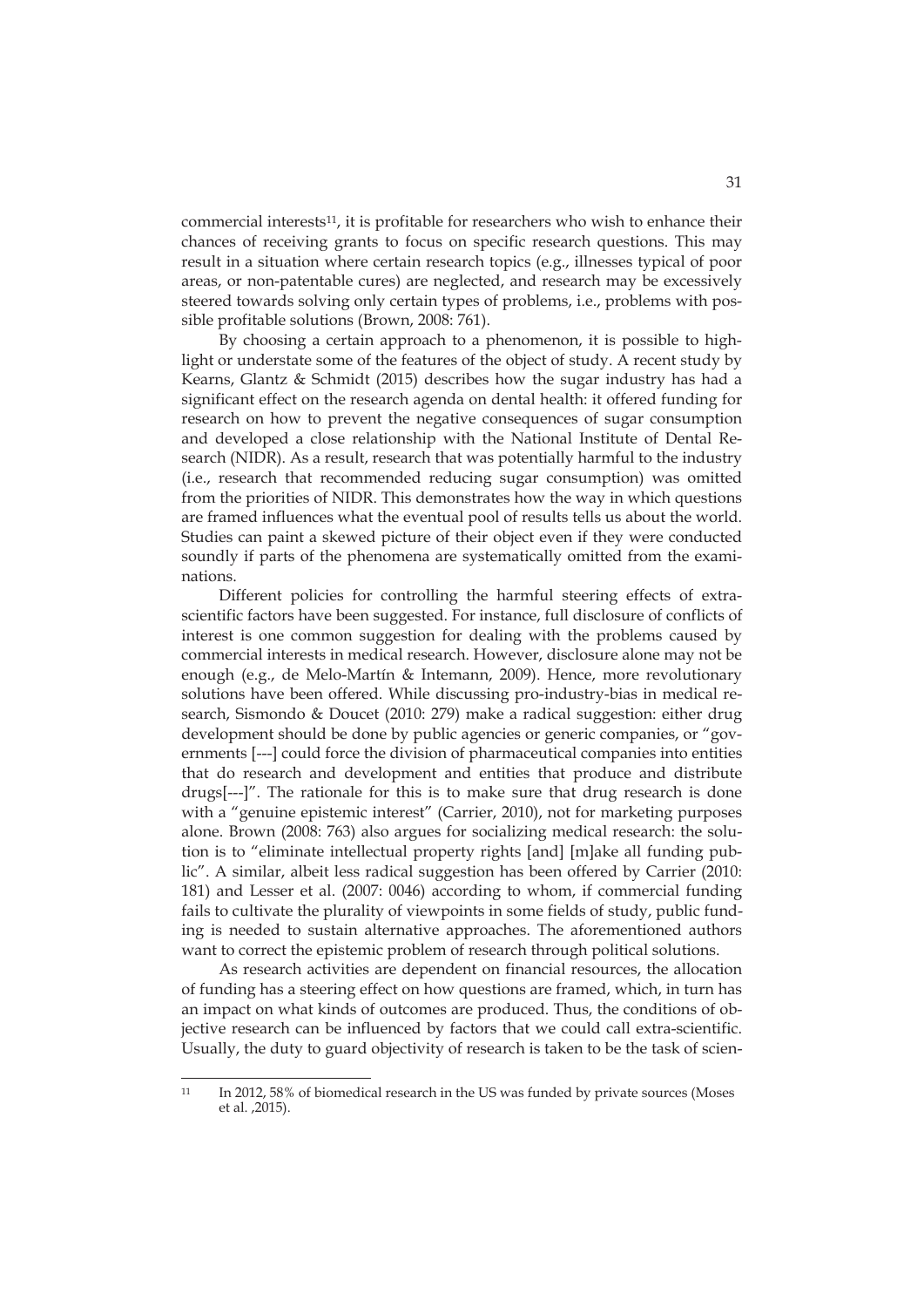tists. However, even though researchers in the roles of reviewers and panel members participate in decision making concerning how resources are allocated, the outcomes are influenced by many actors who would not generally be counted as members of "the scientific community". Among these groups are, for instance, employees of funding agencies (Mallard, Lamont & Guetzkow, 2009) and those who make decisions on national and even international policy (Slaughter and Leslie, 1999, see also Solomon, 2001 for a view highlighting the importance of science policy makers and Rolin & Wray 2004, for a criticism of Solomon). Examining the empirical material (e.g., Slaughter & Leslie, 1999; Sismondo, 2008; Lamont, 2009) on the ways in which financial interests influence research activities and how funding decisions are made, offers philosophers of science new insights on which factors and actors are relevant when the conditions of knowledge production are discussed.

The influence that the institutional context can have on scientific practices can be seen also in journal peer review. When the functioning of this mechanism is evaluated, one should not simply focus on assessing reviewers and the effects of their possible biases, without taking notice of the wider context in which publication records play a crucial role in academic career development. As I argue in article IV, the publish or perish culture that forces researchers to submit papers that are likely to be accepted, can increase the effects of certain content-based biases: The success of peer review is not only dependent on the integrity of individual reviewers but also on the institutional context in which peer review operates. Securing the high quality of published work can be made more difficult by institutional practices that at the first sight are irrelevant, such as the methods of evaluating scientific merit.

#### **1.3 Overview of the articles**

In addition to the present introductory chapter, this dissertation consists of four articles, which all examine the conditions for objectivity from different perspectives. The first two of these articles (*The Commercialization of Research and the Quest for the Objectivity of Science,* and *Longino's Theory of Objectivity and Commercialized Research*) discuss the issue at a more general level and develop a view on the conditions for objectivity. This view is then applied in the last two articles that have their focus on more particular questions: Article III (*Meta-analysis, ideals of objectivity, and the reliability of medical knowledge*) focuses on meta-analyses and the production of medical knowledge and article IV (*A Social Epistemological Inquiry into Biases in Journal Peer Review*) focuses on one of the most central mechanisms of science, namely peer review.

In article I, The Commercialization of Research and the Quest for the Objectivity of Science (published in *Foundations of Science,* 2014, DOI 10.1007/s10699-014-9377-8) I discuss the conditions for objectivity in the context of socially relevant, commercialized research. The article has two aims. First of all, I argue against a traditional, individualistic conception of objectivity and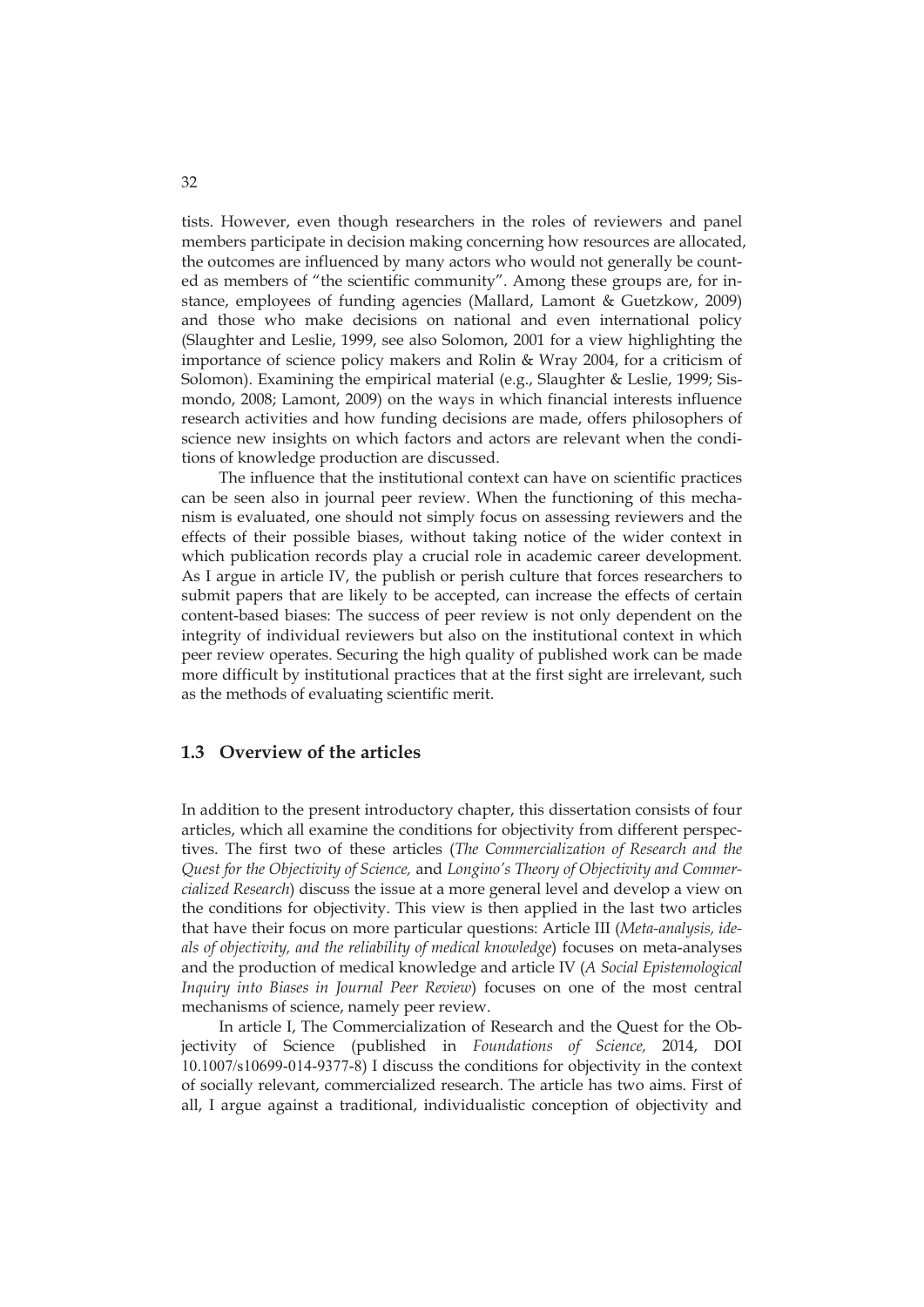show that this view does not capture the challenges of current knowledge production. Secondly, I show that certain features of the commercialized research culture are epistemically detrimental.

In the first part of the article, I defend a social view on objectivity. According to a view which I call the individualistic view on objectivity, the objectivity of science is dependent on individuals and their ability to reason logically and follow the facts (e.g., Smith, 2004). Contra to this stance, I argue that there are two reasons why focusing on individuals alone is insufficient for ensuring that the results do not reflect undue preferences. First of all, studies on implicit biases show that people do not always recognize biases in their own reasoning (Babcock et al., 1995; Katz et al., 2003). Because of this, we cannot expect individuals to be able to act in a way that is expected by the individualistic view on objectivity. Second, there is a more theoretical argument against the individualistic view. By referring to Longino's (1990) argument concerning underdetermination and Douglas's (2000) view on the role that non-epistemic values necessarily play in socially relevant research, I show that there can be multiple acceptable ways of carrying out research, which, in turn, means that we need a way of discerning acceptable judgments from unacceptable ones. According to the understanding I am advocating in the article, objectivity of research means that the judgments that are made are in line with the communally accepted goals of inquiry. This, consequently, requires that the actions of individuals can be supervised and critically evaluated by other members of the community. Therefore, factors that limit the possibility of criticism should be considered as harmful to objectivity.

In the second part of the article I argue, by referring to examples from biomedical research, that the commercialization of research has encouraged practices that limit the possibility of criticism and which should be taken to be detrimental to objectivity. The examples demonstrate how commercial interests can interfere in a harmful fashion at different stages of research. I show that the problematic nature of these practices cannot be fully analyzed from the perspective of the individualistic view on objectivity.

This first article contributes to the debates on the objectivity of science by showing how the individualistic view on objectivity is insufficient for analyzing and resolving some of the central issues in knowledge production. In addition, the article accentuates the need to pay attention to the potential epistemically problematic consequences of conflicts between commercial and scientific interests.

In article II, Longino's Theory of Objectivity and Commercialized Research (published in In Wagenknecht, S., Nersessian, N. & Andersen, H. (eds*.): Empirical Philosophy of Science. Introducing Qualitative Methods into Philosophy of Science.* pp. 127–143. Springer international publishing.), I examine Longino's (1990; 2002) theory on scientific knowledge production and focus particularly on the criteria she offers as tools for evaluating communities12. By examining

 $12$ 12 Fernández Pinto (2014) offers another critical evaluation of the criteria with respect to commercialized research. Fernández Pinto's project is very similar to the one I pro-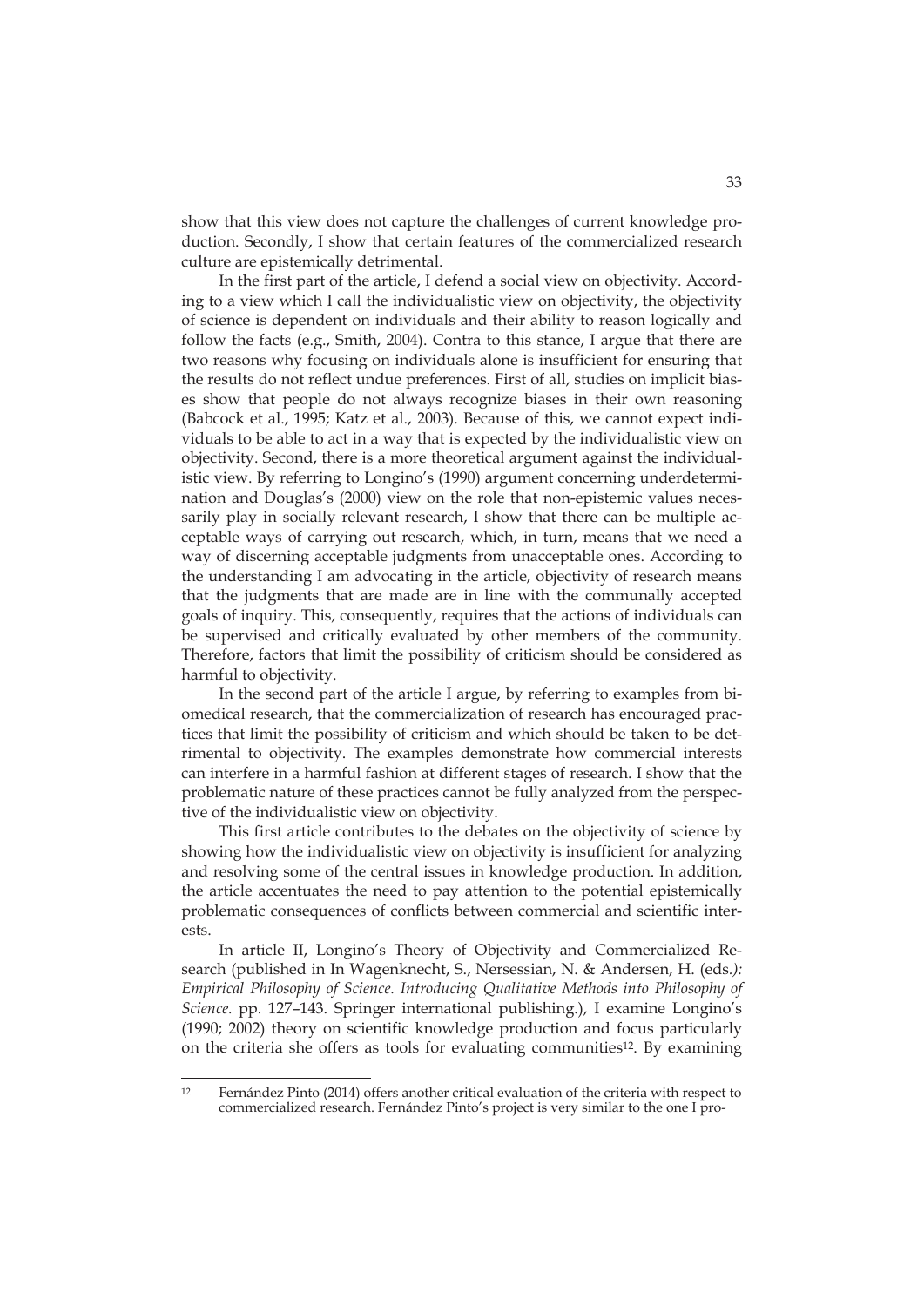two cases in current biomedical sciences, I show how her view can be complemented by taking notice of factors that can be called extra-scientific. Focusing only on scientists and their actions is not sufficient for achieving objectivity in Longino's sense.

In the article, I contrast Longino's view on the objectivity of science with two cases of commercialized research. First of all, I discuss the way in which financial conflicts of interests delayed the official recognition of the possible risks of selective serotonin reuptake inhibitors (SSRIs), drugs that are used for treating depression and several other ailments. According to Longino's theory, the objectivity should be evaluated at the community level and, thus, individual conflicts of interest are not directly banned. However, the example on SSRIs shows how individual-level conflicts of interest can constitute a threat to objectivity if they steer research activities in such a way that certain questions are left unexamined. Thus, individual-level conflicts of interest can hinder objectivity in Longino's sense unless there are mechanisms that control them.

The second case concerns the research agenda of psychiatry. I present arguments by Wyatt and Midkiff (2006) and Musschenga, Van der Steen and Ho (2010) who state that the research on mental illnesses has suffered because the financial interests of the sponsors of the studies have had an excessive impact on what questions are examined. The authors argue that the field is unduly steered towards searching for biological causes for disorders because sponsors are not interested in funding research that is unlikely to result in patentable outcomes. The possible effect of dietary and other environmental factors is neglected, which, in turn has been shown to be both theoretically and practically disadvantageous. (Wyatt & Midkiff, 2006; Musschenga, Van der Steen and Ho, 2010.) This example demonstrates how the development of critical points of view, which is a necessary condition for objectivity in Longino's sense, can be dependent on the availability of financial resources.

I draw two conclusions from the discussion on the influence that the allocation of research funding has on the critical mechanisms of science. Firstly, following Brown (2010), I argue that when the conditions for objective research practices are examined, the so-called discovery side of science should not be disregarded. In addition to being interested in how hypotheses and theories can be assessed in an unbiased manner, we ought to be interested in how they are generated. Funding arrangements and the potential conflicts of interests can have a harmful effect on which approaches have resources to develop and which questions are seen as worth investigating. As conducting research requires resources, the allocation of those resources essentially influences what questions can be investigated, and thus, what hypotheses can be tested. Secondly, how the diversity of points of view is realized in research communities is not

-

pose in the article: According to her, Longino's theory "does not take into account recent changes in the organization of scientific research" (Fernández Pinto, 2014: 14) and in order to practice effective normative philosophy of science, we need to "start paying attention to the epistemological problems emerging from current science, using this input to revise or restructure our normative views" (Fernández Pinto, 2014: 16).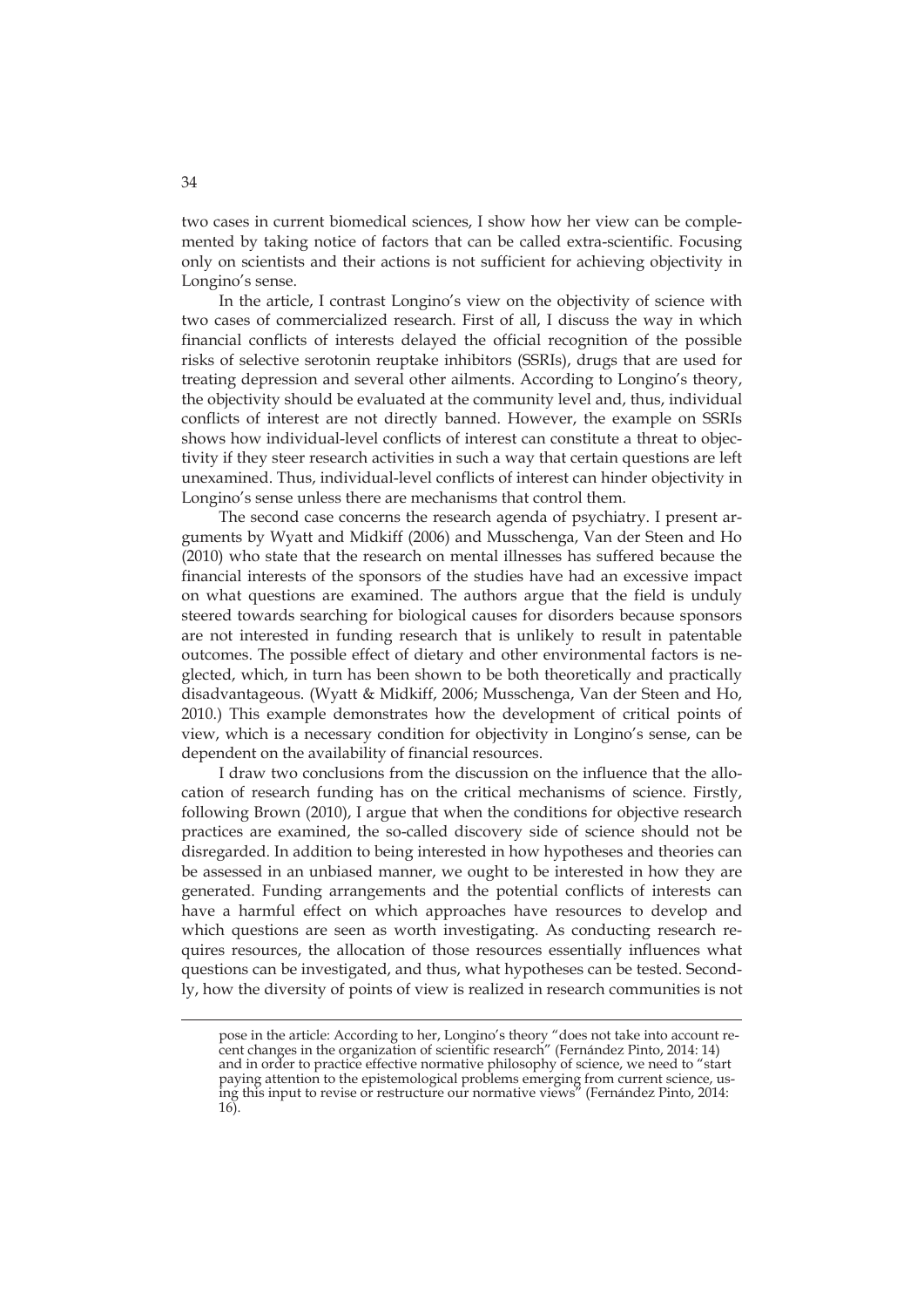dependent only on the scientists: extra-scientific mechanisms have an impact on whether the critical scrutiny of stated views can take place as it should. Paying attention to these issues helps us to understand the "material, intellectual, and social context" of knowledge production, in other words, to practice that kind of philosophy of science Longino calls for. In this way I offer further support for Longino's view of science as context-dependent.

Article III, Meta-analysis, ideals of objectivity, and the reliability of medical knowledge (forthcoming in *Science and Technology Studies*), investigates the ideals of scientific objectivity in discussions concerning medical knowledge and meta-analyses in particular. I begin by introducing an article by Jacob Stegenga (2011) who has argued that, contra to what its promoters claim, meta-analysis fails to be an objective method for amalgamating evidence because diverse judgments are needed in order to conduct a meta-analysis. By showing how there are multiple ways of choosing the primary studies, evaluating the validity of studies, and reporting methodological choices, Stegenga demonstrates how contradictory outcomes can be reached even if the same pool of primary evidence is used.

I argue that Stegenga's discussion on the weaknesses and strengths of meta-analysis is based on the unattainable ideal of the so-called procedural view on objectivity (Douglas, 2004), according to which a method is objective if it can be conducted without judgments. In addition, by referring to a case of research on SSRIs and their potential side-effects, I show that this ideal could not help us evaluate some of the most problematic features of the current medical research. Even if meta-analyses did satisfy the conditions of being objective in the sense of excluding the need for judgments, some biases detrimental to medical research could not be removed. I demonstrate that the procedural ideal of objectivity fails to take into account the way in which the use of narrow range of evidence and publication bias, i.e., the nonappearance of papers showing null or negative results, threaten the applicability of the results of analyses.

The article contributes to the earlier discussion by offering a constructive criticism of Stegenga's article. Doing so, it presents an analysis of how different ideals of objectivity can direct philosophical discussion on methodological questions. The article shows why the procedural view on objectivity is a bad ideal for evaluating medical research: It is unattainable in practice, and using the ideal of procedural objectivity as the criterion for evaluating medical research is not fruitful because it manages to capture only some of the features of the process that are needed for ensuring that the outcomes of research are not biased. The concept of objectivity that we adopt should be capable of recognizing that the requirements that a research process must fulfil in order to qualify as objective necessarily concern not only the researchers conducting the analyses but the institutional context of research. I argue that the social view on objectivity, which I defend in article I, better captures the problematic features of medical research. This view does not denounce all judgments as detrimental, but makes it possible to discern between acceptable and unacceptable judg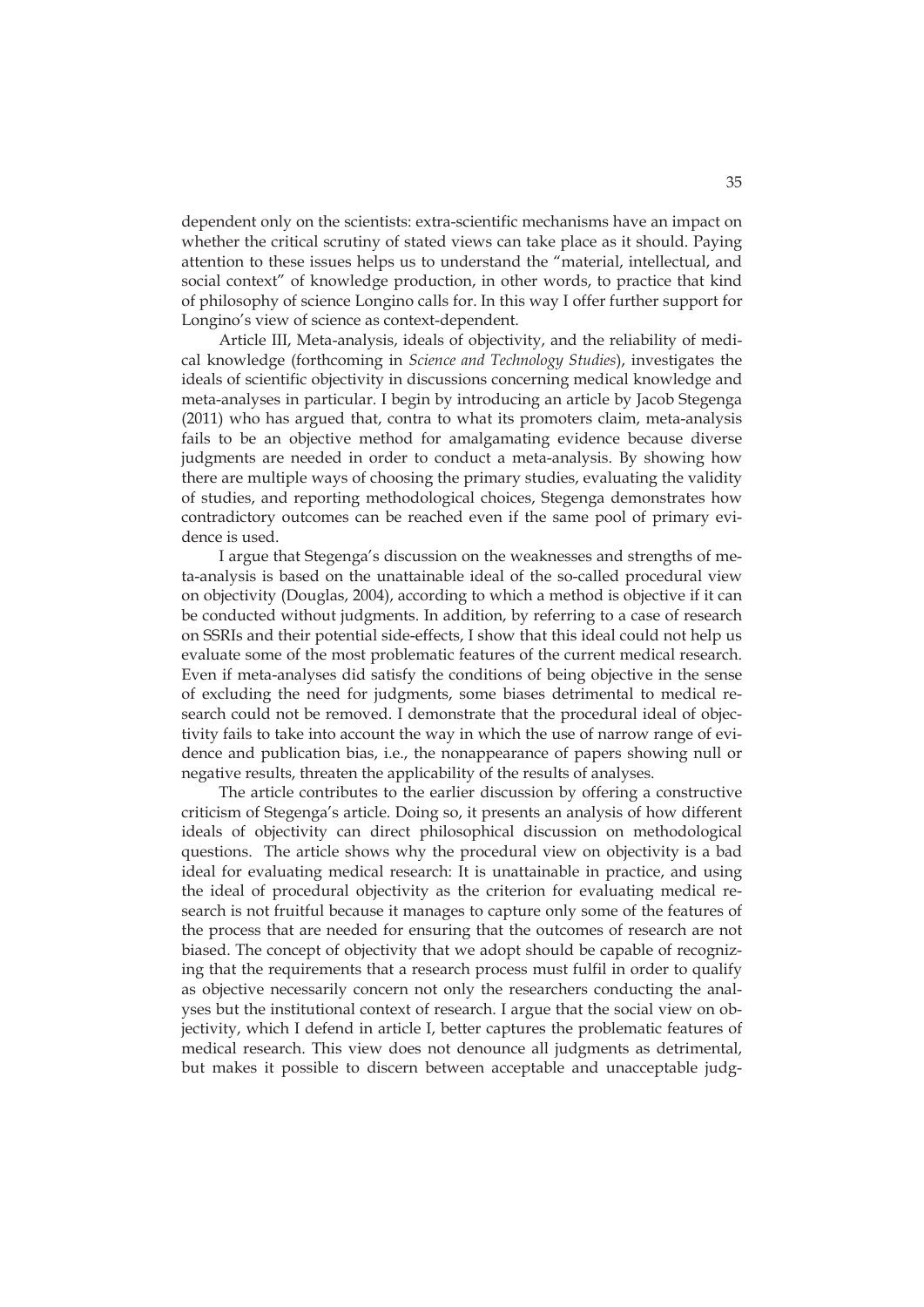ments. It also takes into account the possibility of publication bias and other systematic biases.

In article IV, A Social Epistemological Inquiry into Biases in Journal Peer Review (currently under review in *Perspectives on Science*), I examine journal peer review, one of the most central processes of academic practice. The use of peer review for allocating resources and making publication decisions is commonly justified by referring to the assumption that the criteria of "good research" are interpreted and applied impartially, i.e., that all reviewers would evaluate submissions in the same way (Lee et al., 2013). However, studies (e.g., Bornmann & Daniel, 2008) have shown that this is not the case: the inter-rater reliability in peer review is low. This has raised concerns about reviewers being biased in different ways.

The aim of the paper is to open a new, philosophical perspective on empirical studies on peer review practices. I examine what kind of individual-level biases can be taken to affect journal peer review processes and to analyze the topic from the point of view of social epistemology. The main question is; which factors have an influence on whether the published literature is of high quality? I argue that there can be systematic reasons for peer review not achieving its goals. More particularly, first of all, I show that the so-called ideal of concordant objectivity (Douglas, 2004), which seems to underlie much of empirical research on peer review, is an unfit ideal for guiding the evaluations of peer review practices: not every case of reviewer disagreement is detrimental, nor is consensus between reviewers a sign of an unbiased process. Second, I argue that the institutional context in which peer review operates can both amplify and weaken the effects of individual-level biases.

An important contribution of the paper is to argue for the need of studying peer review from a philosophical point of view. Even though peer review has been a popular subject in empirical studies (e.g., Cole, 1992; Lamont, 2009), there are only few philosophical analyses on the topic (e.g., Fitzpatrick, 2010; Lee, 2012; Lee et al., 2013). This lacuna in the philosophy of science literature is baffling as peer review is often mentioned as one of the mechanisms through which the critical discussions so essential to acquiring scientific knowledge are thought to operate. Examining empirical work on peer review renders it possible to make a new contribution contrasting philosophical theories with actual practices of science. The analysis of the practice of peer review highlights the social nature of scientific enquiry and the quest for objectivity, i.e., issues that are widely discussed in social epistemology and philosophy of science.

#### **1.4 Discussion**

With this study, I aim at contributing to fulfilling a gap in research. Issues that have been positioned in the domain of research ethics, such as conflicts of interests and publication practices have not, according to Douglas (2009: 44, n. 1), received sufficient attention in philosophy of science: philosophers having been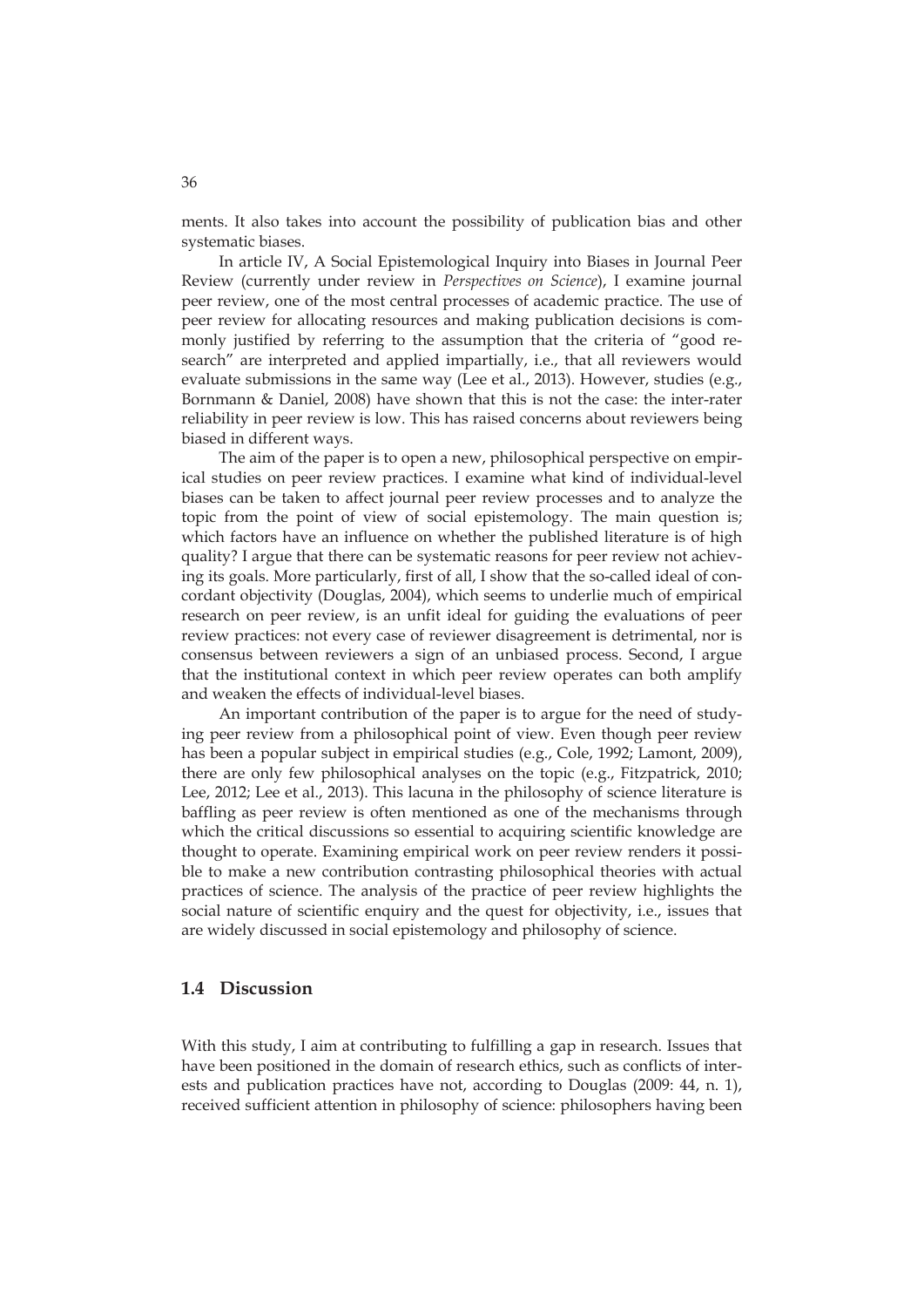interested in the epistemic problems of science, such as the character of scientific laws and the logic of explanation, they have paid less attention to the significant role science and its results play in society and the epistemic questions that follow from this.

By showing how the institutional context of research activities, such as the funding structure and the ranking methods that are used for evaluating researchers, can either contribute to or hinder the production of unbiased results, the dissertation urges other philosophers to pay attention to the practices and effects of actors who are traditionally not considered in philosophy of science analyses. First of all, issues that are usually taken to be part of the expertise of ethicists can be epistemically significant and should be of interest to philosophers of science as well. For example, properly functioning conflicts of interest policies of scientific journals may not only guard against unethical practices but also can encourage practices that are epistemically beneficial because they protect the publicity of research. In addition, avoiding biases in peer review is important not only for ethical reasons, but also for achieving the epistemic goals of science. Further, philosophy of science analyses should not be limited to scrutinizing practices in the so-called context of justification. This study, particularly articles II and III, contributes to previous discussions by showing how the socalled discovery side of science needs to be evaluated as well when we look for ways of preventing biases in research. Scientists are not the only actors who are relevant with regards to the objectivity of science. This is because people working outside academia, for instance policy makers, are responsible for some of the decisions that affect the mechanisms that enable the detection of biases. Thus, academia is not self-sufficient in cultivating the conditions for objectivity.

By showing how the institutional context of research is relevant for objectivity, the study has demonstrated that philosophy of science can have relevance for science policy. Decisions concerning funding and building infrastructures for the dissemination of results should be evaluated from the perspective that considers how they influence the conditions of detecting different biases. Thus, the dissertation elucidates how philosophy of science can have significance also outside academia.

To conclude, I want to mention some possible topics for future research that emerge from this study. First of all, the mechanisms that influence the possibilities of critical interactions within and between scientific communities merit further study. In particular, a closer scrutiny of the peer review practices, both in journals and funding institutions, would be relevant for evaluating the preconditions for developing the diversity of perspectives that I have also taken as a necessary condition for objectivity following Helen Longino's analysis. Longino's (2002) view on the workings of local epistemologies could be fleshed out with elements taken from the work of Michèle Lamont (2009) who has investigated multidisciplinary expert panels that evaluate funding applications: Lamont's work describes a situation in which different "epistemological styles" (i.e., views on how knowledge should be built, whether theories can be proven and if so, which methods can be used for proving them) clash, but an agree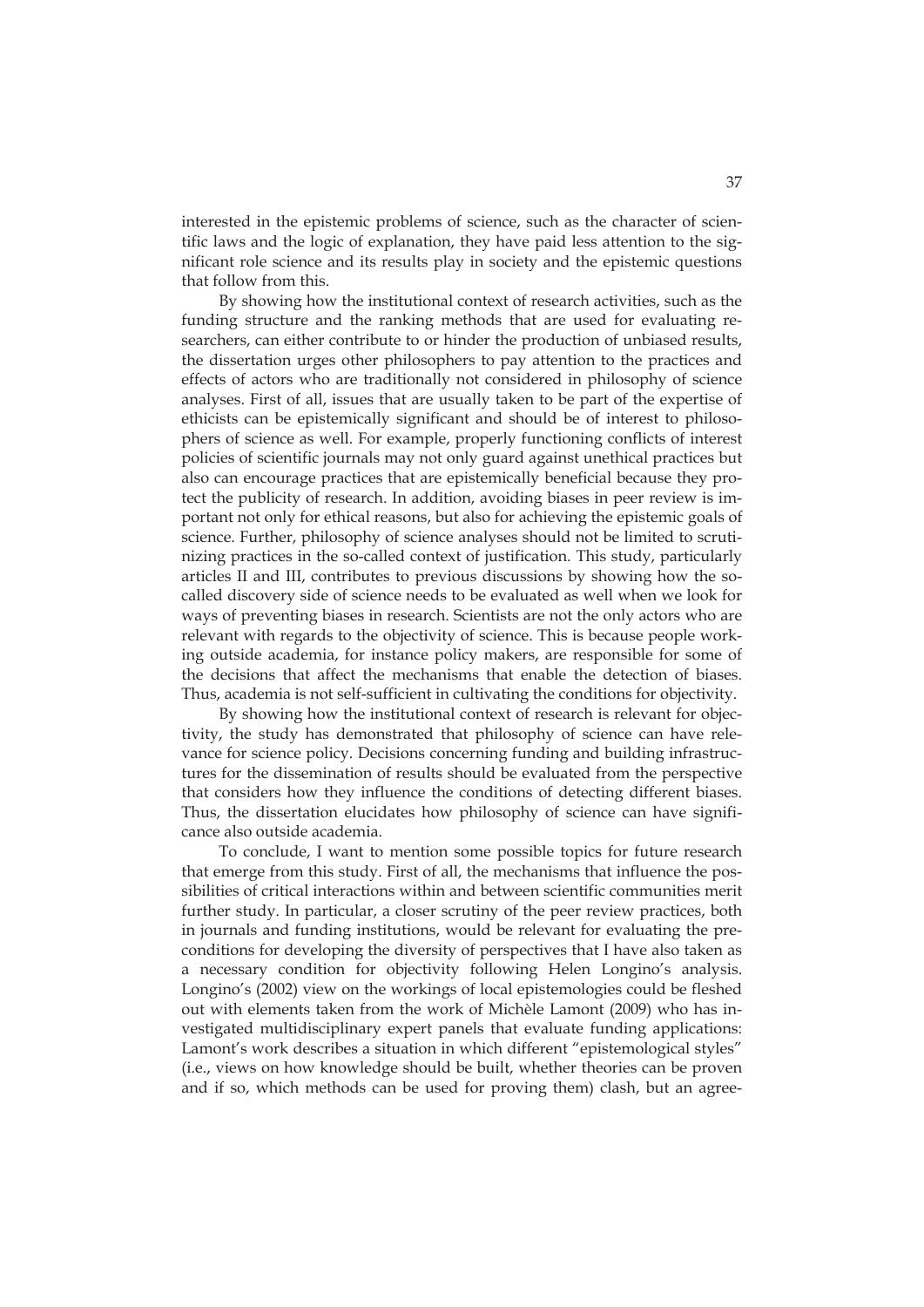ment on the strengths of applications should still be found. Thus, it could be used as a case for studying how Longino's idea of the benefits of critical discussions between different research cultures works in the context of the allocation of research funding.

Another possible research question with respect to the peer review practices would be examining in detail how different modes of journal peer review (i.e., blind, double-blind, open, hybrid systems) are sensitive to individual-level biases, and whether different systems are likely to produce different outcomes. Comparing peer review systems would be an exercise in which a social epistemological theory could demonstrate its practical significance: now that journal peer review in its common forms has received criticism and alternative systems have been suggested (e.g., Young, Ioannidis & Al-Ubaydli, 2008), evaluating the advantages of different arrangements is topical.

Further, it would be worthwhile to extend the theoretical ideas developed in this dissertation to the field of nutrition research. This field has attracted very little interest from philosophers of science. This is puzzling, taking into account the common discussions concerning obesity problems and the public interest that diet guidelines and advice raise.

The field abounds with pertinent questions with respect to which health policy concerns and cultural customs intersect with questions that are typical of traditional philosophy of science - For example, do the interests of industry have an impact on what kind of knowledge is produced? How should potential conflicts of interests be guarded? What kind of evidence should be regarded? By what means should the evidence be combined for producing dietary guidelines? How should cultural and social values be regarded when populationlevel guidelines are combined? A research project into these questions could rather naturally take the form of a case study comparing, for example, two or more dietary guidelines and the process of their production, such as the new Nordic Nutrition Recommendations, published in 2012, and the Brazilian dietary guidelines, released in 2014. One possible research question could be to analyse to what extent differences in dietary guidelines reflect different cultural conventions related to eating and how, or whether, such conventions affect the interpretation of scientific data.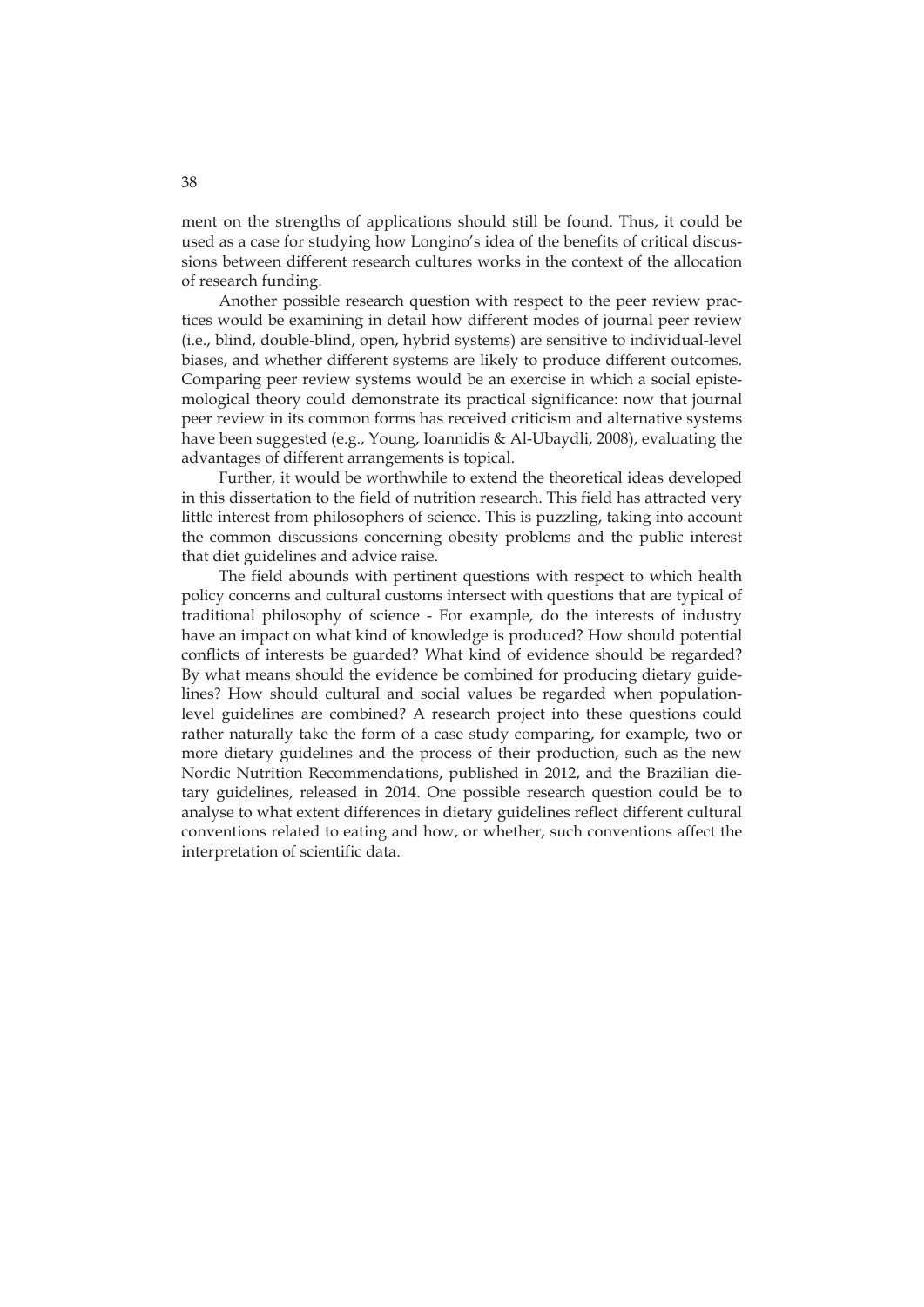#### **YHTEENVETO**

Väitöskirjani tutkii tieteen objektiivisuutta keskittyen tarkastelemaan luotettavan tiedon tuottamisen ehtoja erityisesti niillä tieteenaloilla, joilta odotetaan sosiaalisesti relevantteja tuloksia. Esimerkkejä tällaisista aloista ovat lääketiede ja ilmastotiede. Tutkimus pyrkii määrittämään, mitä objektiivisuudella tarkoitetaan eri konteksteissa, tutkimaan objektiivisuuden toteutumisen ehtoja ja kriittisesti arvioimaan, mitkä tekijät vaikuttavat tutkimuksen objektiivisuuteen nykyisessä tiedemaailmassa.

Tutkimus koostuu johdantoluvusta sekä neljästä artikkelista. Kahdessa ensimmäisessä artikkelissa tarkastelen tutkimuksen objektiivisuutta yleisellä tasolla ja kehitän näkemystä sen saavuttamisen edellytyksistä. Kolmannessa artikkelissa tutkin objektiivisuuden käsitteen käyttötapoja lääketieteellisen tiedon tuottamisen kontekstissa keskittyen erityisesti meta-analyysien suorittamista koskevaan keskusteluun. Osoitan, ettei niin kutsutun proseduraalisen ideaalin tavoittelu riitä turvaamaan lääketieteellisen tiedon luotettavuutta. Neljännessä artikkelissa analysoin tieteellisten lehtien vertaisarviokäytäntöihin liittyviä näkemyksiä. Keskityn tarkastelemaan sitä, kuinka akateemisen maailman julkaisemiseen liittyvät tavat, esimerkiksi julkaisumäärien painotus tutkijoita arvioitaessa, vaikuttavat vertaisarviojärjestelmän toimintaan. Argumentoin, että vertaisarvioinnin tavoitteiden saavuttaminen on riippuvaista siitä kontekstista, jossa vertaisarvio tapahtuu.

Tutkimukseni tuloksena on ensinnäkin se, että tarkasteltaessa sosiaalisesti relevantteja tuloksia tuottavia tieteenaloja meidän on hyväksyttävä, ettei tutkimus voi olla riippumatonta sosiaalisista, eettisistä ja poliittisista arvoista. Toiseksi osoitan, että niin sanottu perinteinen näkemys, jonka mukaan tieteen objektiivisuus on riippuvaista tutkijoiden asenteesta ja kyvystä pysyä neutraaleina, ei kykene analysoimaan tai tarjoamaan vastauksia moniin nykyisiin, esimerkiksi kaupallisuuden mukanaan tuomiin, ongelmiin. Objektiivisuutta ei siis tule ymmärtää yksilötason ilmiönä, sillä yhteisön toiminta ja institutionaaliset rakenteet ovat sen saavuttamisen kannalta oleellisia. Kolmanneksi argumentoin, että objektiivisuutta tarkasteltaessa on kiinnitettävä huomiota tutkimuksen kontekstiin ja tekijöihin, joita ei perinteisesti ole pidetty objektiivisuuden saavuttamisen kannalta relevantteina. Esimerkiksi tiedepoliittiset ratkaisut, tutkimusrahoituksen jakoa koskevat päätökset ja julkaisukäytännöt voivat osaltaan joko poistaa objektiivisuutta uhkaavia tekijöitä tai vinouttaa tieteen tuloksia. Väitöskirjani osoittaa näin, että teoreettinen tieteenfilosofinen tutkimus voi olla relevanttia esimerkiksi käytännön tiedepolitiikan tai tutkimushallinnon kannalta.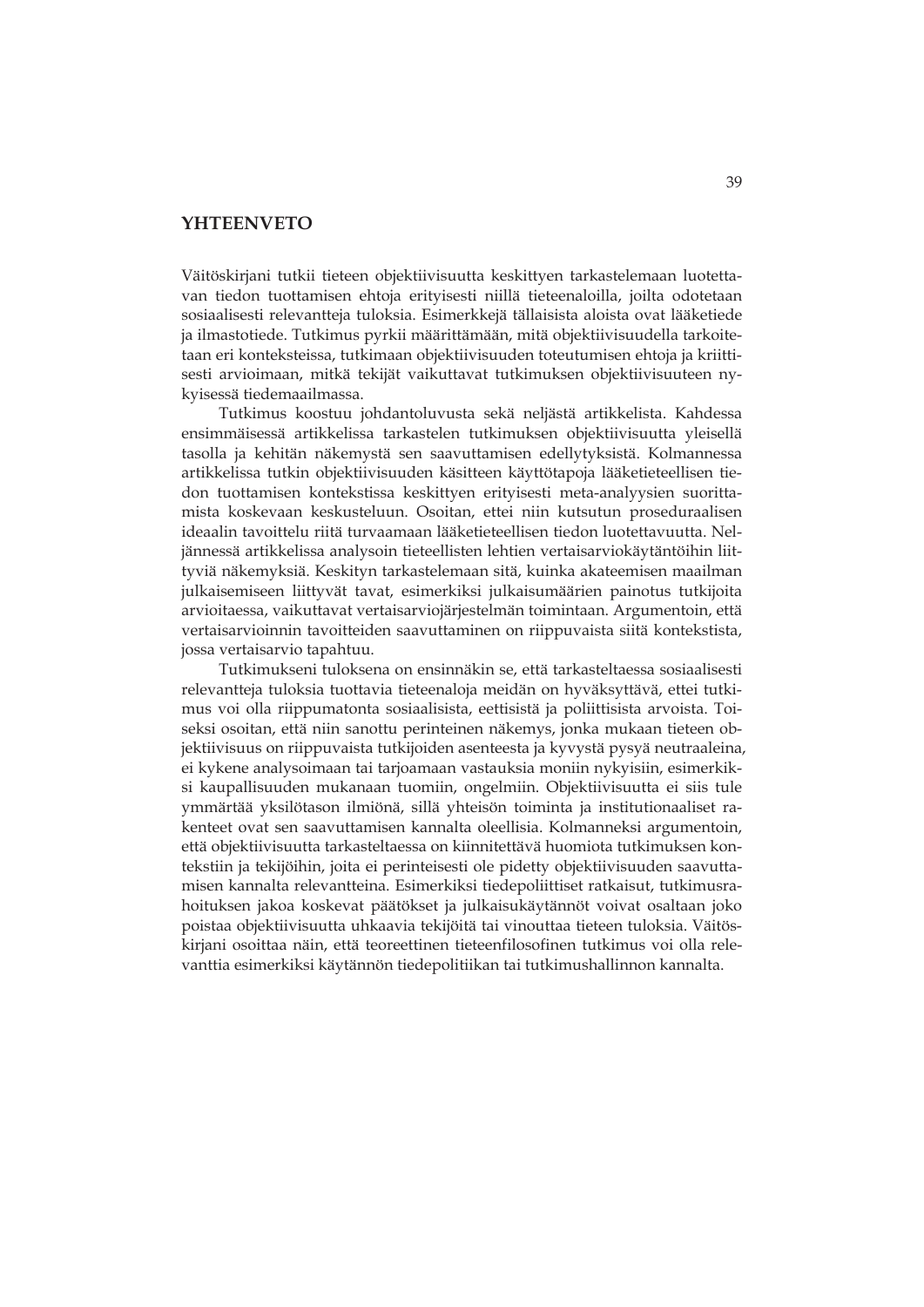#### **REFERENCES**

- Alanen, L. (2003). *Descartes's Concept of Mind.* Cambridge: Harvard University Press.
- Babcock, L., Loewenstein, G., Isscharoff, S. & Camerer, C. (1995). Biased Judgment of Fairness in Bargaining. *The American Economic Review.* 85(5), 1337–1343.

Barwell, I. (1994). Towards a Defence of Objectivity. In Lennin, K & Whitford, M (Eds.) *Knowing the Difference. Feminist Perspectives in Epistemology,* 79–94. London: Routledge.

- Biddle, J. (2007). Lessons from the Vioxx Debacle: What the Privatization of Science Can Teach Us About Social Epistemology. *Social Epistemology*. 21(1), 21–39.
- Biddle, J. (2013). State of the Field: Transient Underdetermination and Values in Science. *Studies in History on Philosophy of Science Part A.* 44, 124-133.
- Borgerson, K. (2011). Amending and Defending Critical Contextual Empiricism. *Euro Jnl Phil Sci*. 1(3), 435–449.
- Bornmann, L. & Daniel, H-D. (2008). The effectiveness of the peer review process: Inter-referee agreement and predictive validity of manuscript refereeing at Angewandte Chemie. *Angewandte Chemie International Edition*, 47(38), 7173–7178.
- Brown, J. R. (2001). *Who Rules in Science? An Opinionated Guide to the Wars.*  Cambridge: Harvard University Press.
- Brown, J. R. (2008). Politics, Method, and Medical Research. *Philosophy of Science*. 75(5), 756–766.
- Brown, J. R. (2010). One-shot Science. In Radder, H. (Ed.) *The Commodification of Academic Research* (pp. 90–109). Pittsburgh: Pittsburgh University Press.
- Carrier, M. (2010). Research under Pressure: Methodological Features of Commercialized Science. In Radder, H. (Ed.) *The Commodification of Academic Research,* pp. 158–186. Pittsburgh, Pittsburgh University Press.
- Cartwright, N. (2006). Well-Ordered Science: Evidence for Use. *Philosophy of Science.* 73(5), 981–990.
- Climate scientists accused of 'manipulating global warming data' (2009, November 21). *The Telegraph*. Retrieved February 25, 2015, from http://www.telegraph.co.uk/news/earth/environment/climatechange/ 6619796/Climate-scientists-accused-of-manipulating-global-warmingdata.html
- Cole, S. (1992). *Making Science: Between Nature and Society*. Cambridge, Mass: Harvard University Press.
- Daston, L. (1992). Objectivity and the Escape from Perspective. *Social Studies of Science*. 22, 597–618.
- Daston, L. & Galison, P. (1992). The Image of Objectivity. *Representations*. 40, 81– 128.
- Daston, L. & Galison, P. (2010). *Objectivity*. New York: Zone Books.

#### 40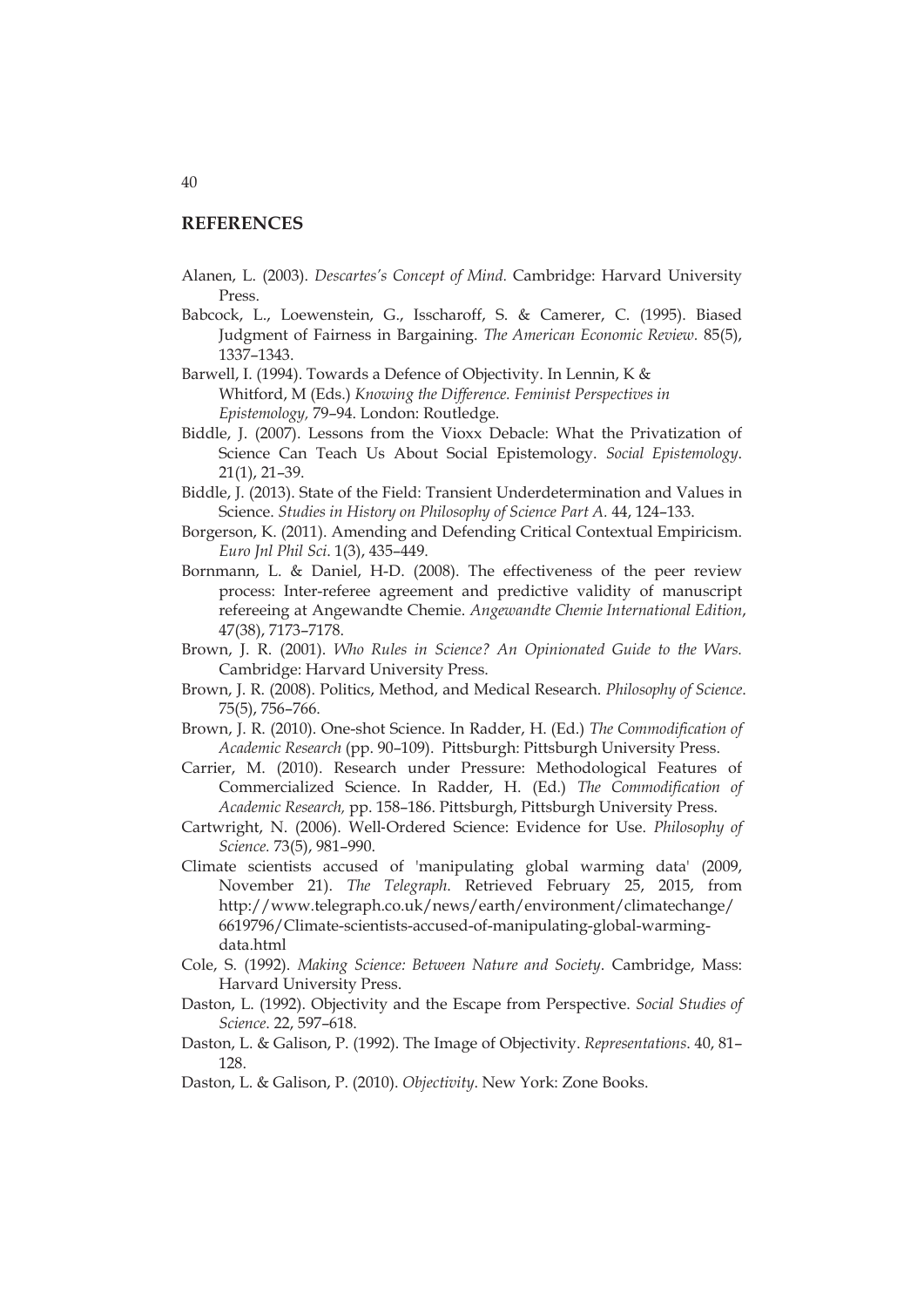- Dear, P. (1992). From Truth to Disinterestedness in the Seventeenth Century. *Social Studies of Science*. 22, 619–631.
- de Melo-Martín, I. & Intemann K. (2009). How Do Disclosure Policies Fail? Let's Count the Ways. *The FASEB Journal*, 23(6), 1638–1642.
- Douglas, H. (2000). Inductive Risk and Values in Science. *Philosophy of Science.* 67, 559–579.
- Douglas, H. (2004). The Irreducible Complexity of Objectivity. *Synthese.* 138, 453–473.
- Douglas, H. (2009). *Science, Policy, and the Value-free Ideal.* Pittsburgh: University of Pittsburgh Press.
- Fernández Pinto, M. (2014). Philosophy of science for globalized privatization: Uncovering some limitations of critical contextual empiricism. *Studies in History and Philosophy of Science.* 47: 10–17.
- Fitzpatrik, K. (2010). Peer-to-Peer review and the future of scholarly authority. *Social Epistemology*. 24(3), 161–179.
- Foucault, M. (1970). *The Order of Things.* Translated by Alan Sheridan. New York: Pantheon Books.
- Foucault, M. (1972). *The Archaelogy of Knowledge.* Translated by Alan Sheridan*.*  New York: Pantheon Books.
- Habermas, J. (1971). *Knowledge and Human Interests.* Translated by Jeremy Shapiro. Boston: Beacon Press.
- Harding, S. (1986). *The Science Question in Feminism.* Milton Keynes: Open University Press.
- Harding, S. (1998). *Is Science Multicultural? Postcolonialism, Feminism, and Epistemologies.* Bloomington: Indiana University Press.
- Healy, D. (2012). *Pharmageddon*. Berkeley: University of California Press.
- Healy, D. & Whitaker, C. (2003). Antidepressants and Suicide: Risk-Benefit Conundrums*. Journal of Psychiatry & Neuroscience*, 28, 331–337.
- Hempel. C. (1965). Science and human values. In idem, *Aspects of scientific explanation,* 81–96. New York: Free Press.
- Howick, J. (2011). *Philosophy of Evidence-based Medicine*. Oxford: BMJ Books/ Wiley-Blackwell
- Intemann, K. & de Melo-Martín, I. (2010). Social values and scientific evidence: the case of the HPV vaccines. *Biology & Philosophy.* 25(2), 203–213.
- Katz D., Caplan, A., and Merz, J. (2003). All Gifts Large and Small: Toward an Understanding of the Ethics of Pharmaceutical Industry Gift-Giving. *American Journal of Bioethics*. 3(3), 39–46
- Kearns, C., Glantz, S. & Schmidt, L (2015). Sugar Industry Influence on the Scientific Agenda of the National Institute of Dental Research's 1971 National Caries Program: A Historical Analysis of Internal Documents. *PloS Medicine* DOI:10.1371/journal.pmed.1001798
- Keller, E. (1985). *Reflections on Gender and Science.* New Haven: Yale University Press.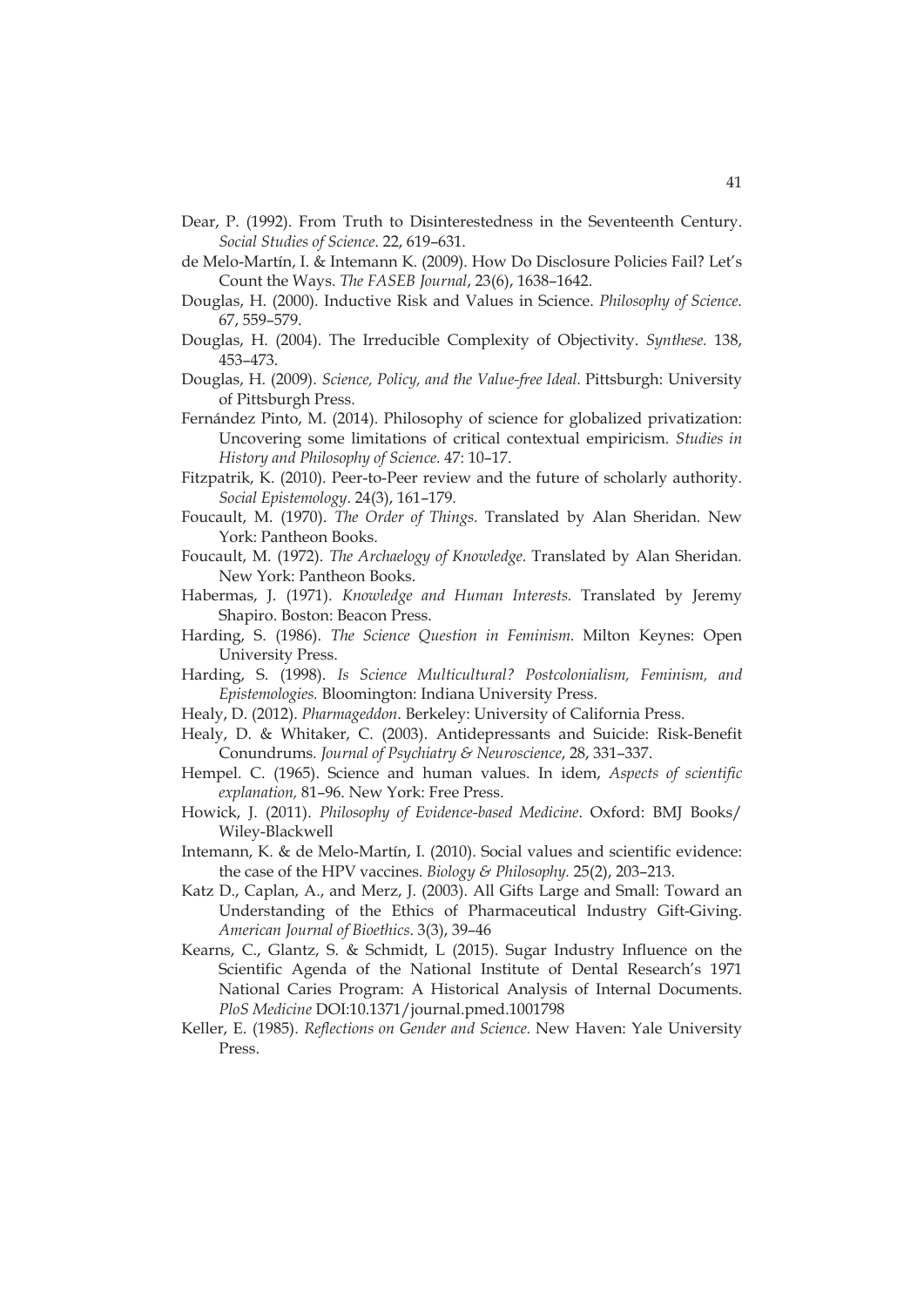- Kenny, N. (1997). Does good science make good medicine? Incorporating evidence into practice is complicated by the fact that clinical practice is as much art as science. *Can Med Assoc J*. 157, 33–36.
- Kitcher, P. (2001). *Science, Truth, and Democracy.* Oxford: Oxford University Press.
- Kitcher, P. (2011). *Science in a Democratic Society.* New York: Prometheus Books.
- Lamont, M. (2009). *How Professors Think. Inside the Curious World of Academic Judgment.* Harvard: Harvard University Press.
- Lee, C. (2012). A Kuhnian Critique of Psychometric Research on Peer Review. *Philosophy of Science*. 79(5), 859–870.
- Lee, C., Sugimoto, C., Zhang, G. & Cronin, B. (2013). Bias in Peer Review. *Advances in Information Science. Journal of the American Society for Information Science and Technology*. 64(1), 2–17.
- Lesser, L., Ebbeling, C., Goozner, M., Wypij, D. & Ludwig, D. (2007). Relationship between Funding Source and Conclusion among Nutritionrelated Scientific Articles. *PLoS Medicine*, 4(1): e5. doi:10. 1371/journal.pmed.0040005
- Leuschner, A. (2012). Pluralism and Objectivity: Exposing and Breaking a Circle. *Studies in History and Philosophy of Science Part A*, 43, 191–198.
- Longino, H. (1990). *Science as Social Knowledge.* Princeton: Princeton University Press
- Longino, H. (2002). *The Fate of Knowledge.* Princeton: Princeton University Press
- MacKinnon, K. (1987). *Feminism Unmodofied. Discourses on Life and Law.*  Cambridge: Harvard University Press.
- Mallard, G., Lamont, M. & Guetzkow, J. (2009). Fairness as Appropriateness. Negotiating Epistemological Differences in Peer Review. *Science, Technology & Human Values* 34(5), 573–606.
- Moses H, III, Matheson DM, Cairns-Smith S, George BP, Palisch C, Dorsey E. (2015) The Anatomy of Medical Research: US and International Comparisons. *JAMA*;313(2):174-189. doi:10.1001/jama.2014.15939.
- Musschenga, A., van der Steen, W. & Ho, V. (2010). The Business of Drug Research: A Mixed Blessing. In Radder, H. (ed.) *The Commodification of Academic Science*, 110–131*.* Pittsburgh: Pittsburgh University Press.
- Nagel, T. (1986). *The View from Nowhere.* Oxford: Oxford University Press.
- Pigott H. E., Leventhal, A., Alter, G., Boren, J. (2010). Efficacy and Effectiveness of Antidepressants: Current Status of Research. *Psychotherapy & Psychosomatics*, 79, 267–279.
- Poland, G. & Jacobson, R. (2011). The Age-old Struggle against Antivaccinationists*. N Engl J Med,* 364(2), 97–99.
- Porter, T. (1992). Quantification and the Accounting Ideal in Science. *Social Studies of Science.* 22, 633–652.
- Pronin, E., Gilovich, T. & Ross, L. (2004). Objectivity in the Eye of the Beholder: Divergent Perceptions of Bias in Self Versus Others. *Psychological Review* 111(3), 781–799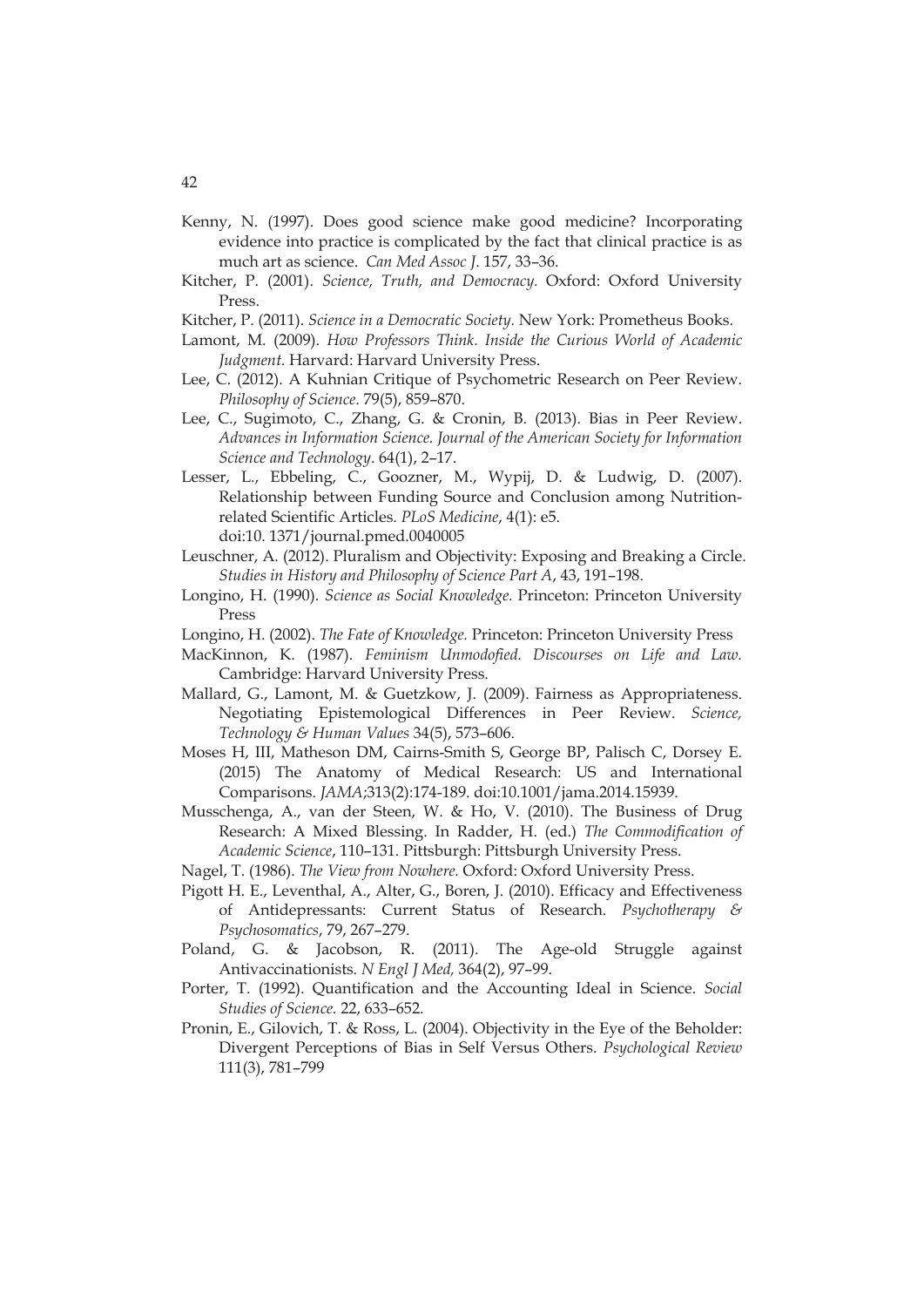- Reiss, J. & Kitcher, P. (2009). Biomedical Research, Neglected diseases, and Well-ordered Science. *Theoria* 66, 263–282.
- Reuter, M. (2014). Concepts and Concept Formation in Early Modern Philosophy. In Knuuttila, S. & Sihvola, J. (Eds.) *Sourcebook for the History of the Philosophy of the Mind,* 281–297. Dordrecht: Springer Science+Business Media*.*
- Rolin, K. & Wray, K. (2008). Social Empiricism and Science Policy. *Science Studies,* 21(1), 68–82.
- Schiebinger, L. (1999). *Has Feminism Changed Science?* Cambridge: Harvard University Press.
- Sismondo, S. (2004). *An Introduction to Science and Technology Studies.* Oxford: Blackwell Publishing.
- Sismondo, S. (2008). Pharmaceutical Company Funding and its Consequences. A Qualitative Systematic Review. *Contemporary Clinical Trials* 29, 109–113.
- Sismondo, S. & Doucet, M. (2010). Publication Ethics and the Ghost Management of Medical Publications. *Bioethics* 24(6), 273–283
- Slaughter, S. & Leslie, L. (1999). *Academic Capitalism. Politics, Science, and the Entrepreneurial University*. Baltimore: The John Hopkins University Press.
- Smith, T. (2004). "Social" Objectivity and the Objectivity of Values. In Machamer, P. & Wolters, G. (Eds.) *Science, Values, and Objectivity,* 143–171*.* Pittsburgh: Pittsburgh University Press.
- Solomon, M. (2001). *Social Empiricism.* Cambridge: MIT Press.
- Stegenga, J. (2011). Is meta-analysis the platinum standard of evidence? *Studies in History and Philosophy of Biological and Biomedical Sciences* 42, 497–507.
- Uhlmann, E. L., & Cohen, G. L. (2007). 'I think it, therefore it's true': Effects of self-perceived objectivity. *Organizational Behavior and Human Decision Processes* doi:10.1016/j.obhdp.2007.07.001
- Wilholt, T. (2009). Bias and Values in Scientific Research*. Studies in History and Philosophy of Science.* 40, 92–101.
- Wilholt, T. (2013). Epistemic Trust in Science. *The British Journal for the Philosophy of Science* 64 (2), 233–253.
- Wyatt, W.J. & Midkiff, D. M. (2006). Biological Psychiatry: A Practice in Search of a Science. *Behavior and Social Issues.* 15, 132–151.
- Young, N., Ioannidis, J. & Al-Ubaydli, O. 2008. "Why Current Publication Practices May Distort Science." *PloS Medicine.* 5(10): e201. doi:10.1371/journal.pmed.0050201.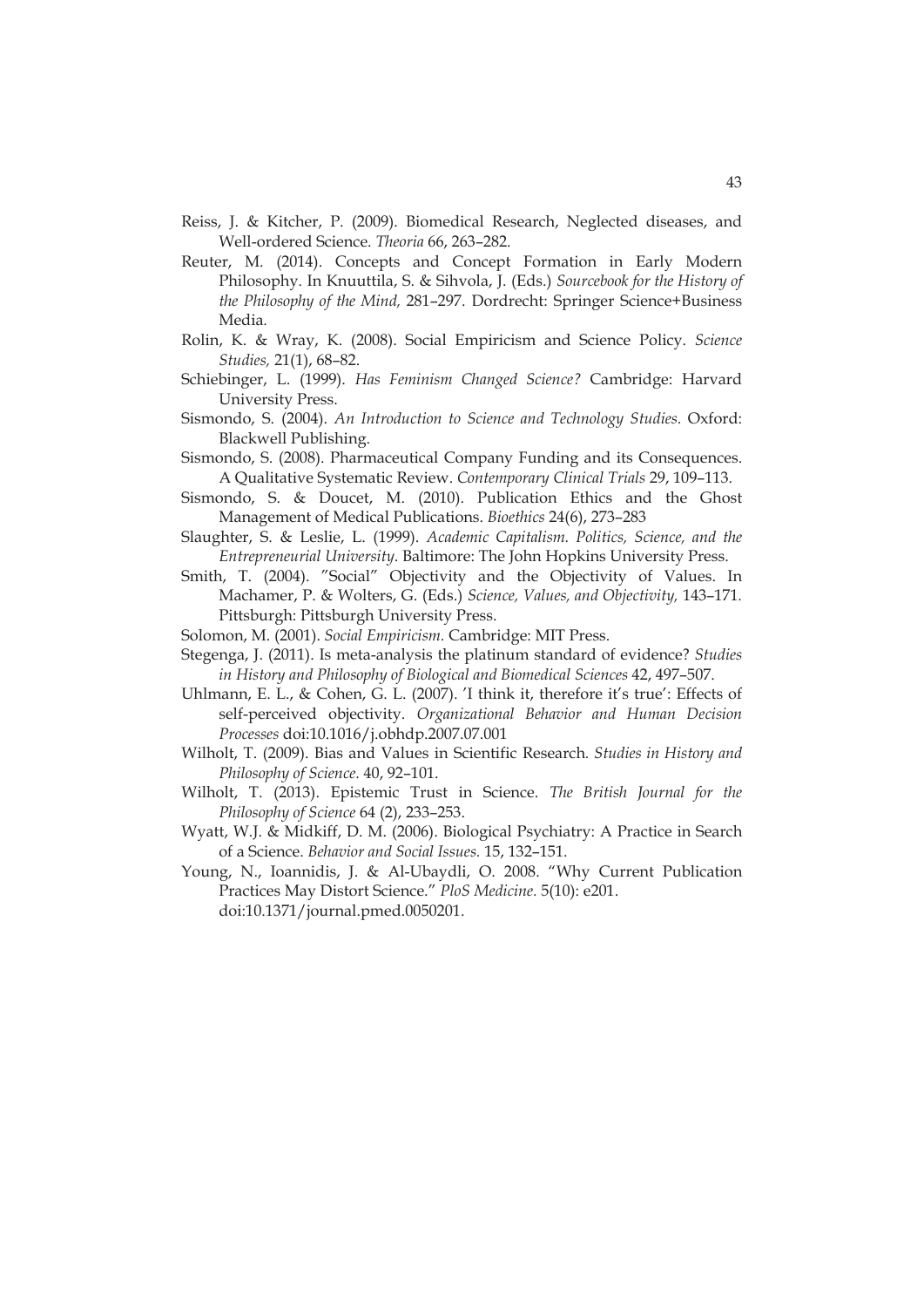## **ORIGINAL PAPERS**

**I** 

### **COMMERCIALIZATION OF RESEARCH AND THE QUEST FOR THE OBJECTIVITY OF SCIENCE**

by

Jukola, S, 2014

Foundations of Science, DOI 10.1007/s10699-014-9377-8

Reproduced with kind permission by Springer. Copyright © Springer Science+Business Media Dordrecht 2014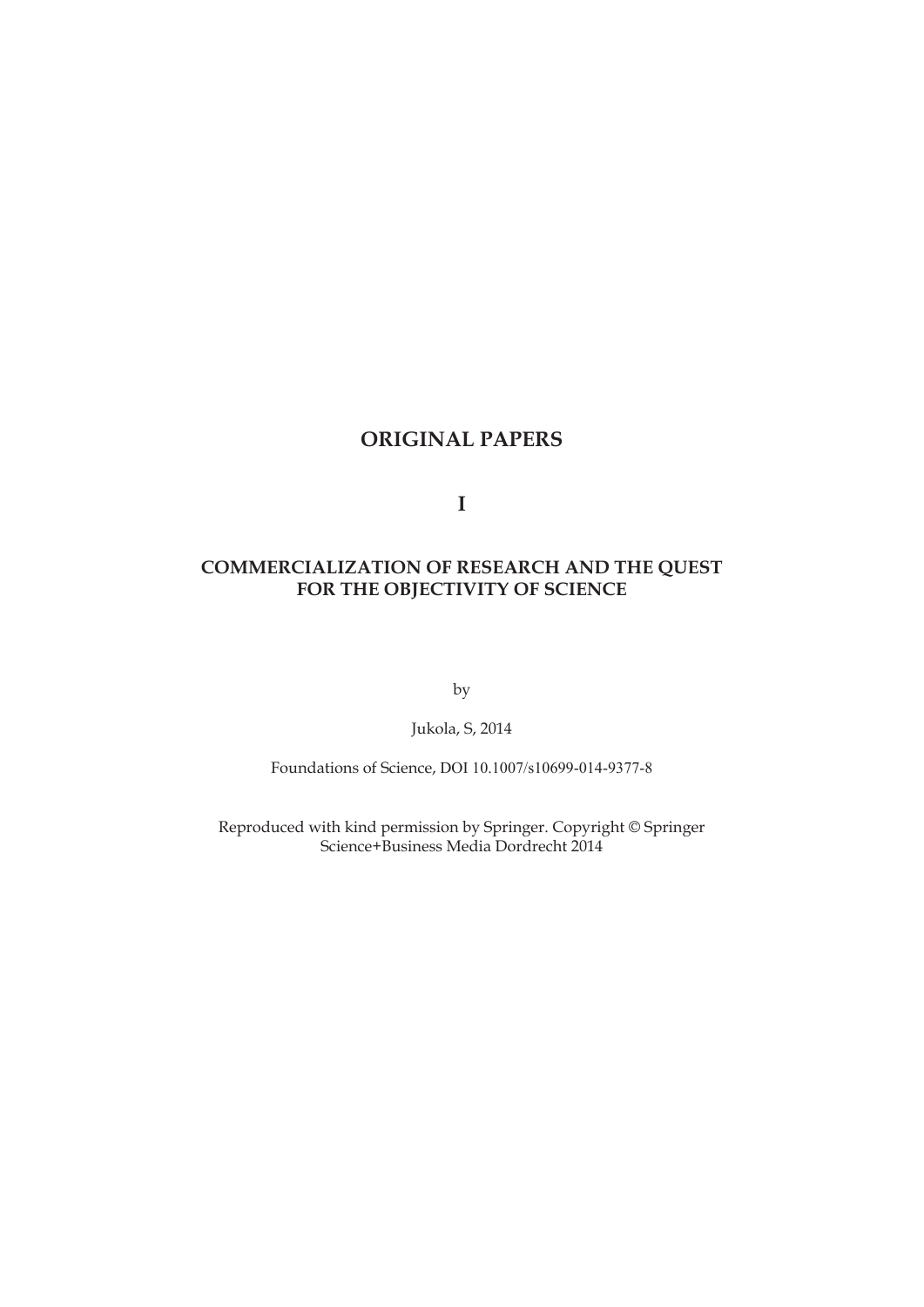**II** 

### **LONGINO'S THEORY OF OBJECTIVITY AND COMMERCIALIZED RESEARCH**

by

Jukola, S, 2015

In Wagenknecht, S., Nersessian, N. & Andersen, H. (eds.): *Empirical Philosophy of Science. Introducing Qualitative Methods into Philosophy of Science.* Studies is Applied Philosophy, Ethics and Rational Ethics, 21. pp. 127–143.

Reproduced with kind permission by Springer. Copyright © Springer International Publishing Switzerland 2015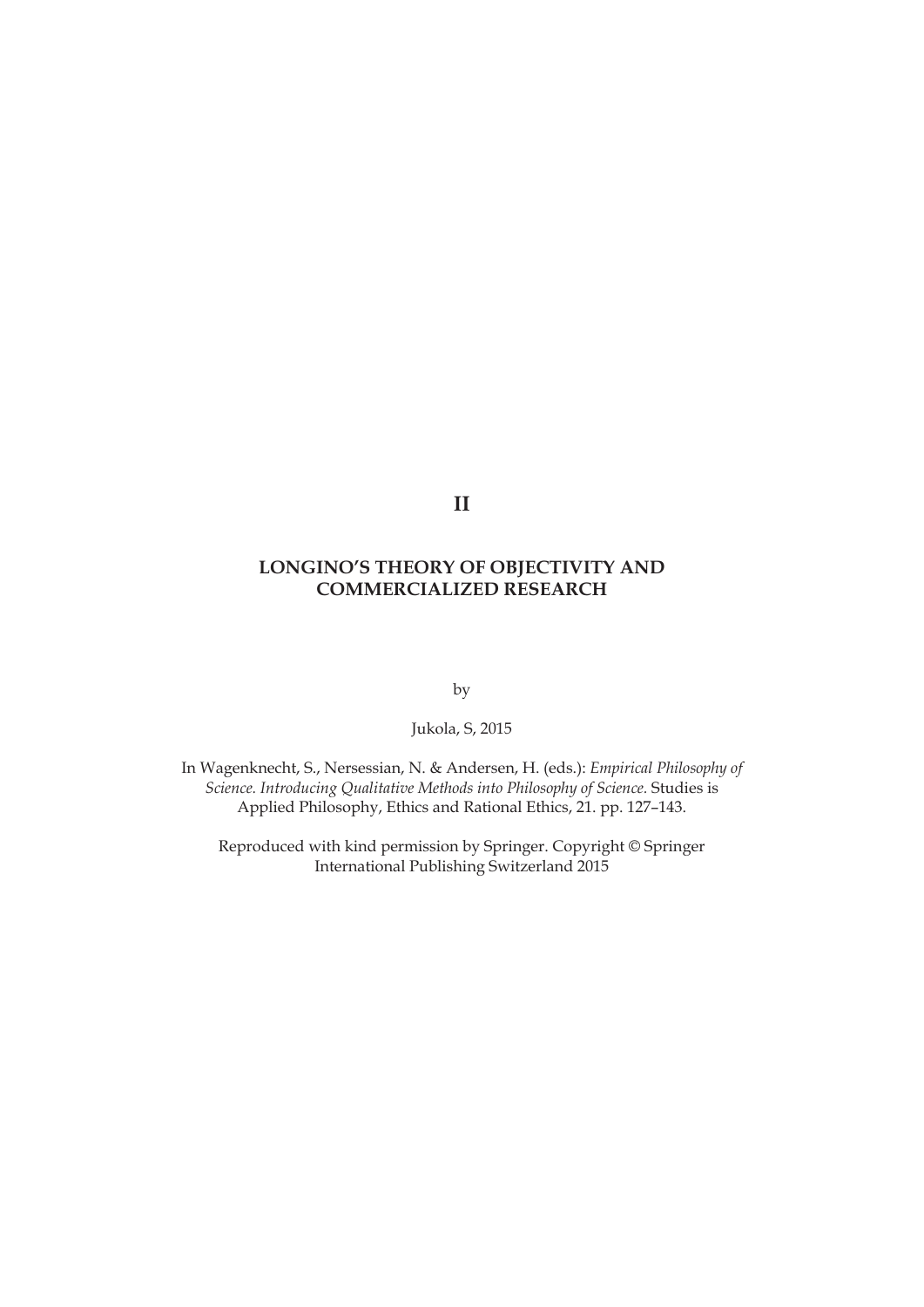**III** 

### **META-ANALYSIS, IDEALS OF OBJECTIVITY, AND THE RELIABILITY OF MEDICAL KNOWLEDGE**

by

Jukola, S, [forthcoming] *Science and Technology Studies*